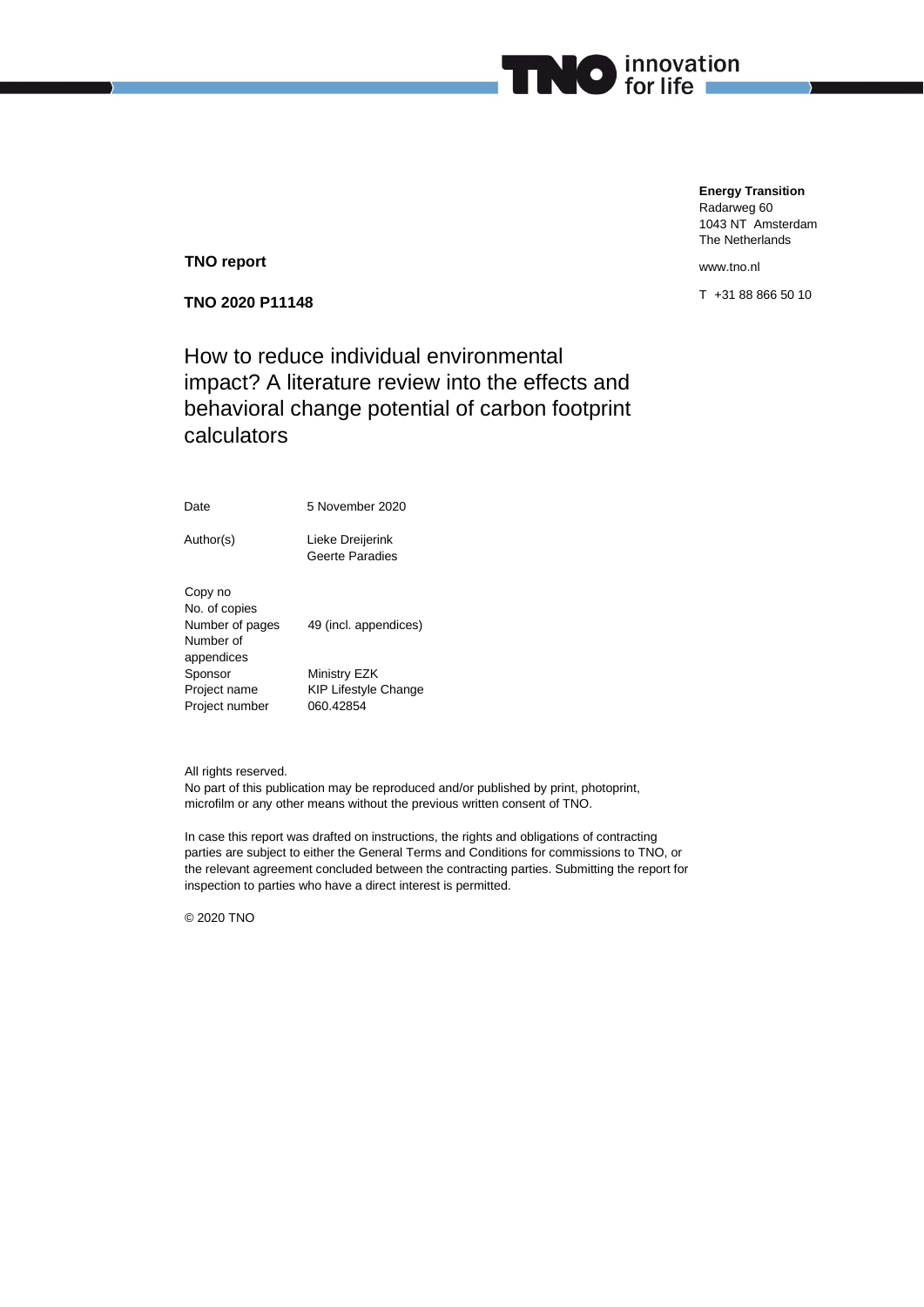## Summary

## **S.1. Introduction**

Many of our daily activities - such as using electricity, driving a car, or buying and disposing of products - cause greenhouse gas emissions. Together these emissions make up an individual's carbon footprint. Our current Dutch average personal carbon footprint is too high. In order to reach the Paris Agreement climate goals we have to lower our personal carbon emissions by around three-quarters within the next ten years. This kind of reduction will have a huge impact on personal lifestyles and asks for drastic changes in our society. Different kinds of changes in our behavior and lifestyle are needed: changes in consumption behavior (such as avoiding airplane travel) as well as changes in collective behavior (such as becoming active in a local energy community or environmental organization).

To reduce carbon footprints people need to, amongst other things, be informed and engaged, for example by means of a carbon footprint calculator. Carbon footprint calculators are designed to estimate one's personal carbon footprint and provide users with personalized feedback on how they score and how they can improve. It is assumed that this tailored information will lead to a change in consumption, and at first sight carbon footprint calculators indeed seem to have the potential to change behavior. But we wanted to know whether or not this actually is the case. In this report we therefore investigate what is known from previous studies about the effect of carbon footprint calculators on awareness and behavior (research question 1). Since we expect that the more elaborate work field of health psychology could provide us with insights on effective interventions, we look at the field of health psychology and health related interventions to find ways how to improve footprint calculators to become more effective in changing behavior (research question 2).

## **S.2. Method**

We performed a literature review on two main topics: carbon footprint calculators and health interventions. We focused on finding the most relevant studies. In total we included 12 papers on the effects of a carbon footprint calculator, and 26 papers on health interventions and behavior change. Furthermore, we made an overview of various carbon footprint calculators that are globally developed.

## **S.3. Insights from previous studies**

The studies in the selected papers provided us with insights on the effect of carbon footprint calculators, and of health interventions. The main insights are summarized in the two tables below.

| Insights from footprint calculators studies                                               |
|-------------------------------------------------------------------------------------------|
| 1. There is little high quality research into the effects of carbon footprint calculators |
| 2. Carbon footprint calculators can lead to changes in awareness and behavior             |
| 3. But carbon footprint calculators are sometimes also ineffective                        |
| 4. Only a small group of people is interested in calculating their carbon footprint       |
| 5. Taking away implementation barriers can lead to progress in changing behavior          |
| 6. Personal carbon emission goals can be perceived as out of reach                        |
| 7. Carbon footprint calculators need a content update                                     |
|                                                                                           |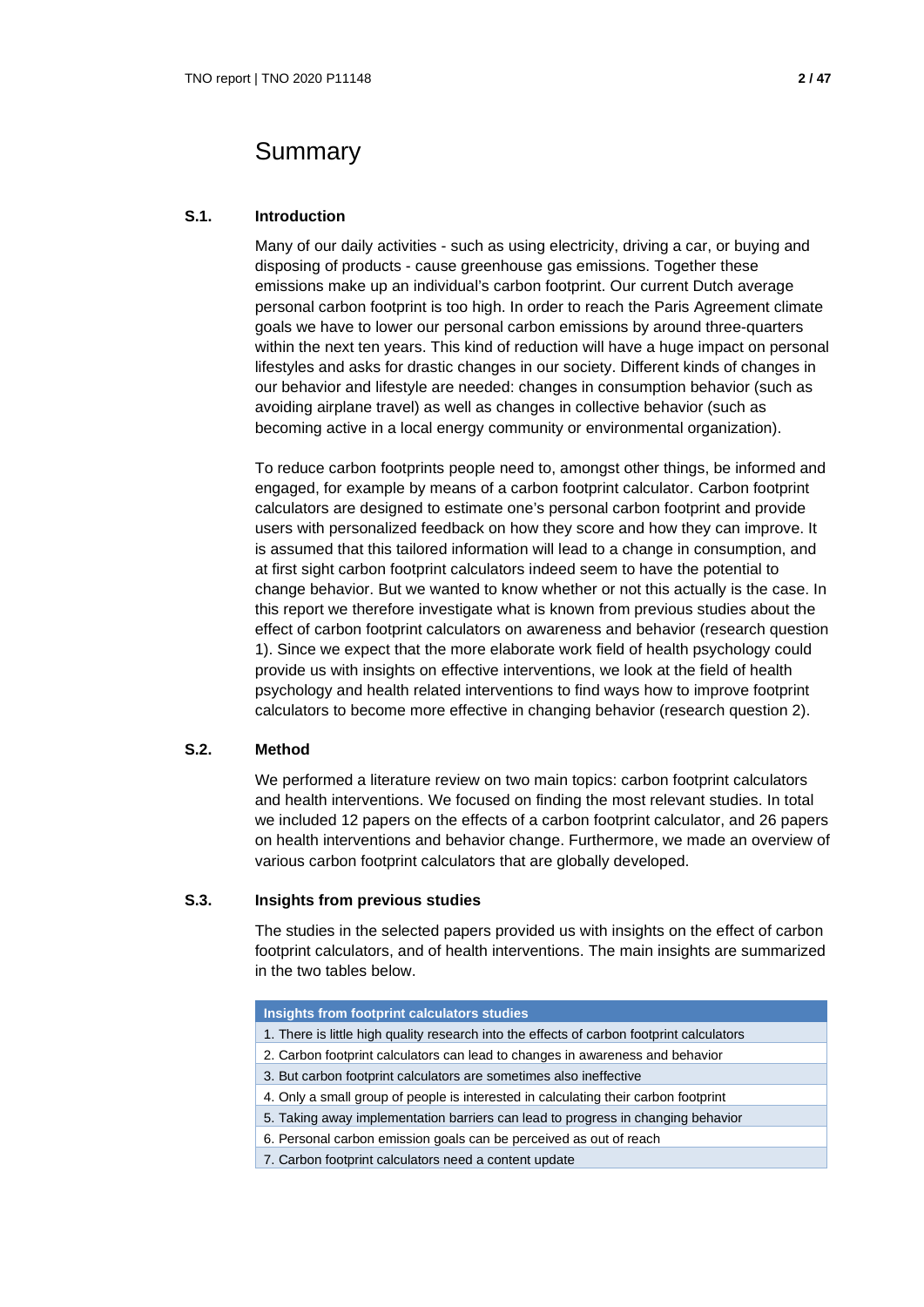**Insights from health intervention studies**

- 1. Combinations of specific behavior change techniques are most promising in changing behavior
- 2. Concrete feedback can lead to the desired behavior
- 3. Only changeable factors should be targeted
- 4. The design of the physical and social context is important
- 5. The focus should be on behavior maintenance instead of short term change
- 6. Short term gains should be included to motivate people
- 7. Tune in to the different phases of behavior change

#### **S.4. Main conclusions**

## *Merely providing personalized information on carbon emissions seems insufficient*

The literature on the effects of carbon footprint calculators on pro-environmental behavior is limited, studies are often of low quality and they present mixed results. The available studies show that carbon footprint calculators are effective in increasing knowledge and awareness, but providing people with only personalized information seems insufficient to encourage people to act more pro-environmentally and reduce their footprint.

Effective carbon footprint calculator approaches also include intensive guidance and frequent contact with and among participants, specific and comprehensive feedback on what people could do reduce their footprint, reminders during a longer period of time, specific goal setting and reinforcement of progress. In other words, the approaches were more than merely filling in a footprint calculator. But as there is a lack of high quality studies, drawing strong conclusions on the best approach is not possible.

## *Insights from health interventions can improve interventions aimed at encouraging pro-environmental behavior*

Although there are differences between health and pro-environmental behaviors, for example improving one's health leads to more instant personal benefits, we expect that successes from health interventions can be applied to encourage proenvironmental behavior as well. Carbon footprint calculators can benefit from including more behavior change techniques than are used in current approaches.

There is however not one most effective intervention blueprint, but there are several promising ways to improve impact on behavior. The literature on health interventions shows that especially interventions that combine motivation-enhancing techniques with a technique explicitly provoking persistence, such as the use of follow-up prompts (notifications like SMS), are promising.

Generally speaking, people's motivation to actually lower their carbon footprint is low. Although people often have 'green' intentions, they are mainly prepared to make 'small', convenient changes to lower their footprint. Studies additionally show that carbon footprint calculators are used by only a small group of people. For this motivated group motivation can be enhanced by pro-environmental arguments and linking to their so-called biospheric (green) values. For the others, different kinds of motivations, values, or benefits should be addressed such as saving money, improving health, self-improvement or stewardship. Similar to improving healthy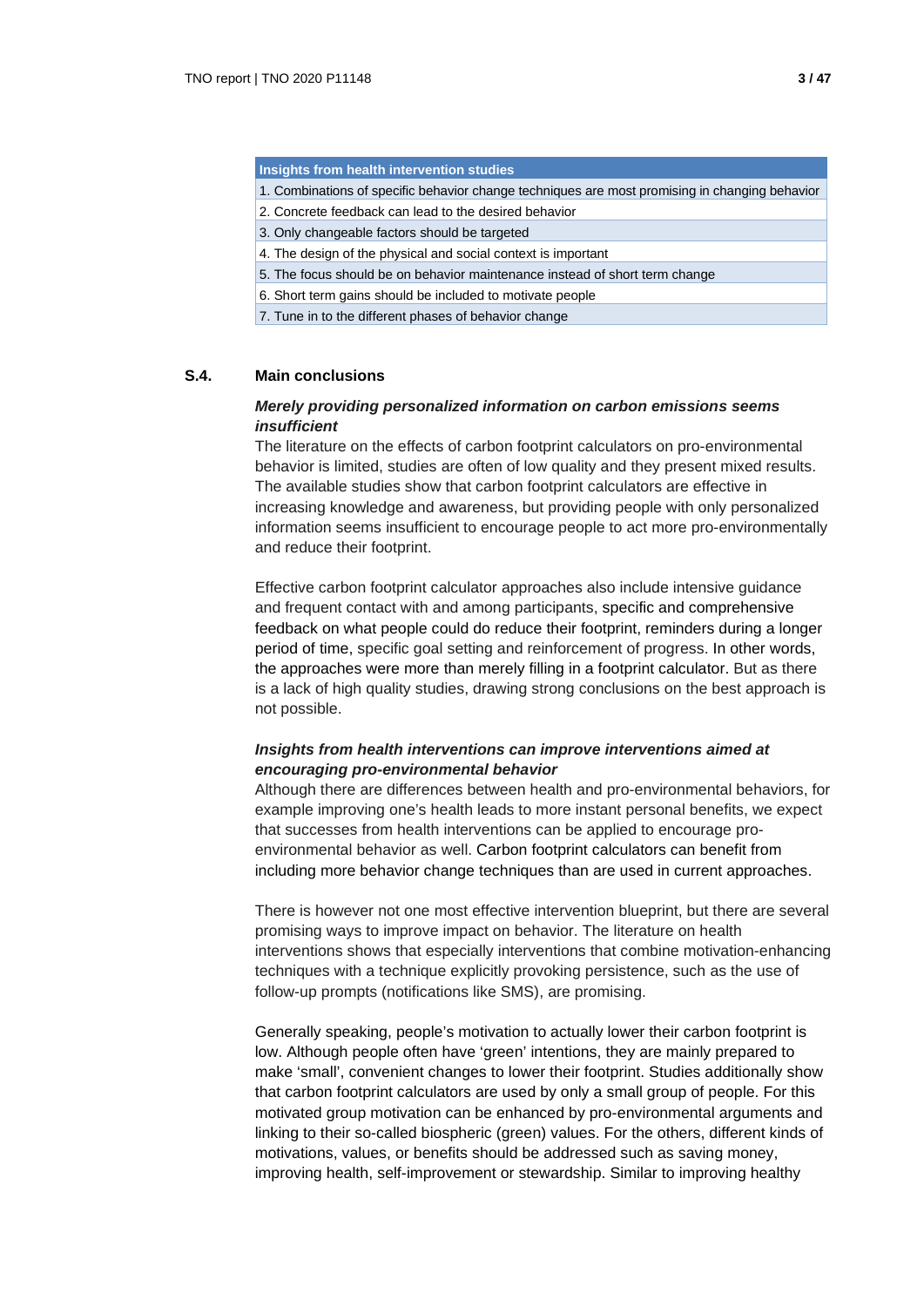lifestyle choices, pro-environmental behaviors are about long term gains that (often) ask for short time investments that can be perceived as a loss. A focus on short term *gains* could be a promising avenue to motivate this particular group, especially in combination with other values and motivations than acting pro-environmentally. Short term goals could for instance be improving one's health because of using a bicycle or eating, enlarging one's family time because of working at home, or a credit gaining system within an intervention.

To maintain behavior change individuals need at least one sustained motivator. These may include behavior enjoyment, satisfaction with behavioral outcomes, selfdetermination or an experience of behavioral congruence with beliefs and values, all of which often develop after initiating a new behavior. Having people gradually taking steps towards a sustainable lifestyle (graded activity) that fits their actual situation could be part of an effective approach.

#### *Current carbon footprint calculators can be improved*

Our review shows that merely providing carbon footprint outcomes will not lead to people lowering their footprints, but offering information is a fundamental part of the process of people considering changing their behavior. Weekly or daily carbon footprint information (i.e. frequent reminder) with a specific cap/target (i.e. goal setting) could be part of a fruitful approach. Already existing daily carbon footprint calculators could possibly be used for this purpose. When these footprints are provided as part of a larger approach in which a combination of behavior change techniques is used, and the social (e.g. family and peer support) and physical environment (e.g. product and service availability, infrastructures) are in some way aligned this could lead to positive effects on people's a lifestyles.

## **S.5. Way forward**

We identify several options to move forward, in practice and in applied research.

## *Practical application*

*Use carbon footprint calculators as part of a national communication plan* When people receive personalized information about their own impact, they get to see an integral picture of what causes  $CO<sub>2</sub>$  emissions. Moreover, personalized information shows them how they can lower their footprint. We would advise not to only provide tips that focus on individual action (such as buying solar panels), but also on collective actions (such becoming active in local initiatives), to avoid feelings of helplessness and enhance a social movement.

#### *Integrate carbon footprint calculators in a broader intervention*

For the best results we recommend to integrate carbon footprint calculators with broader interventions, such as programs that combine motivation-enhancing with provoking persistence and adding social aspects. Adding goal setting elements to such an intervention could be fruitful. Furthermore focusing on short term gains and on how to improve, could motivate many people regardless whether they hold proenvironmental values or not.

#### *Research*

#### *A large scale study into the effects of footprint calculators*

Our review on carbon calculator studies showed that there is a lack of good quality studies into the actual effect of carbon footprint calculators on behavior. We think it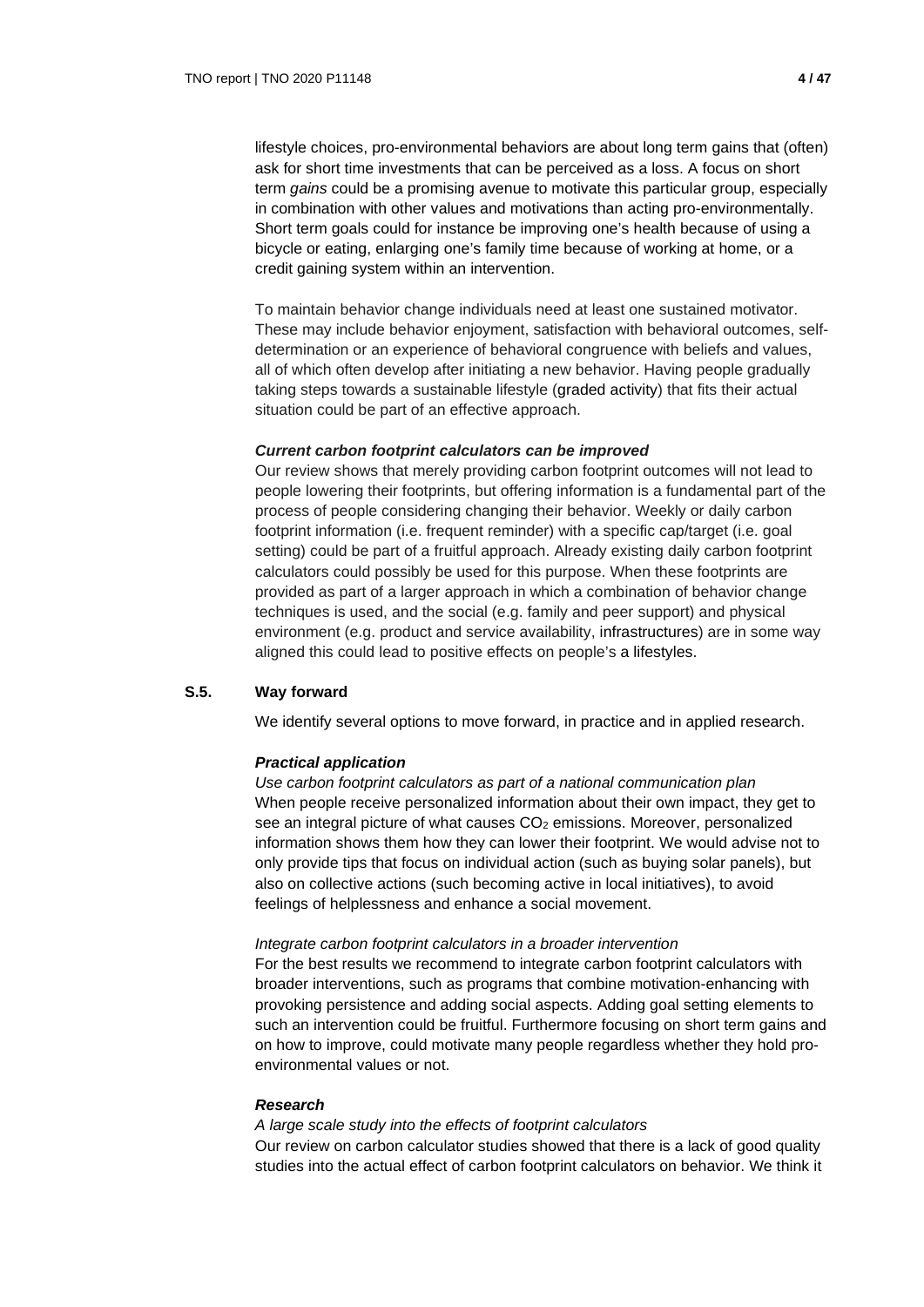would be useful to do a large scale study with a test and control group, using a representative sample of society. In the test group the effect of the broader intervention as described before could be analyzed.

#### *Research effects of the daily or weekly use of footprint apps*

The effect of a regular (daily or weekly) use of footprint apps has not been studied. We believe these kind of apps do have potential because reminders by an app can create daily interaction and elongate the period in which people are engaged with the subject of reducing their carbon footprint.

*Research effects of using footprint calculators on support for environmental policies*  Next to designing interventions aimed at individual behavior there are other ways to encourage pro-environmental behavior, including implementing government policies that encourage, restrict or tax certain behavioral options. To successfully implement these policies they need sufficient social support, as when there is a complete lack of support for specific policies compliance will be problem. Since there has not been any research on the effect of carbon footprint calculators on policy support (such as signing a petition or contacting a politician), we suggest this as an avenue for further research.

### *Research on the perception and effects of a personal carbon budget*

The idea of a personal or household carbon limit (that could be used in a personal carbon trading scheme) has been proposed but has not yet been properly worked out. We would be interested in investigating how people feel about the concept and implications of the personal carbon budget, and test how people would use such a budget.

*Explore the integration of carbon footprint with a "happiness calculator"* Carbon footprint calculators only appeal to small percentage of the Dutch citizens. Another avenue to explore is to integrate the carbon footprint calculator with a socalled happiness calculator. This is another type of motivation (personal growth) which would appeal to another group of people.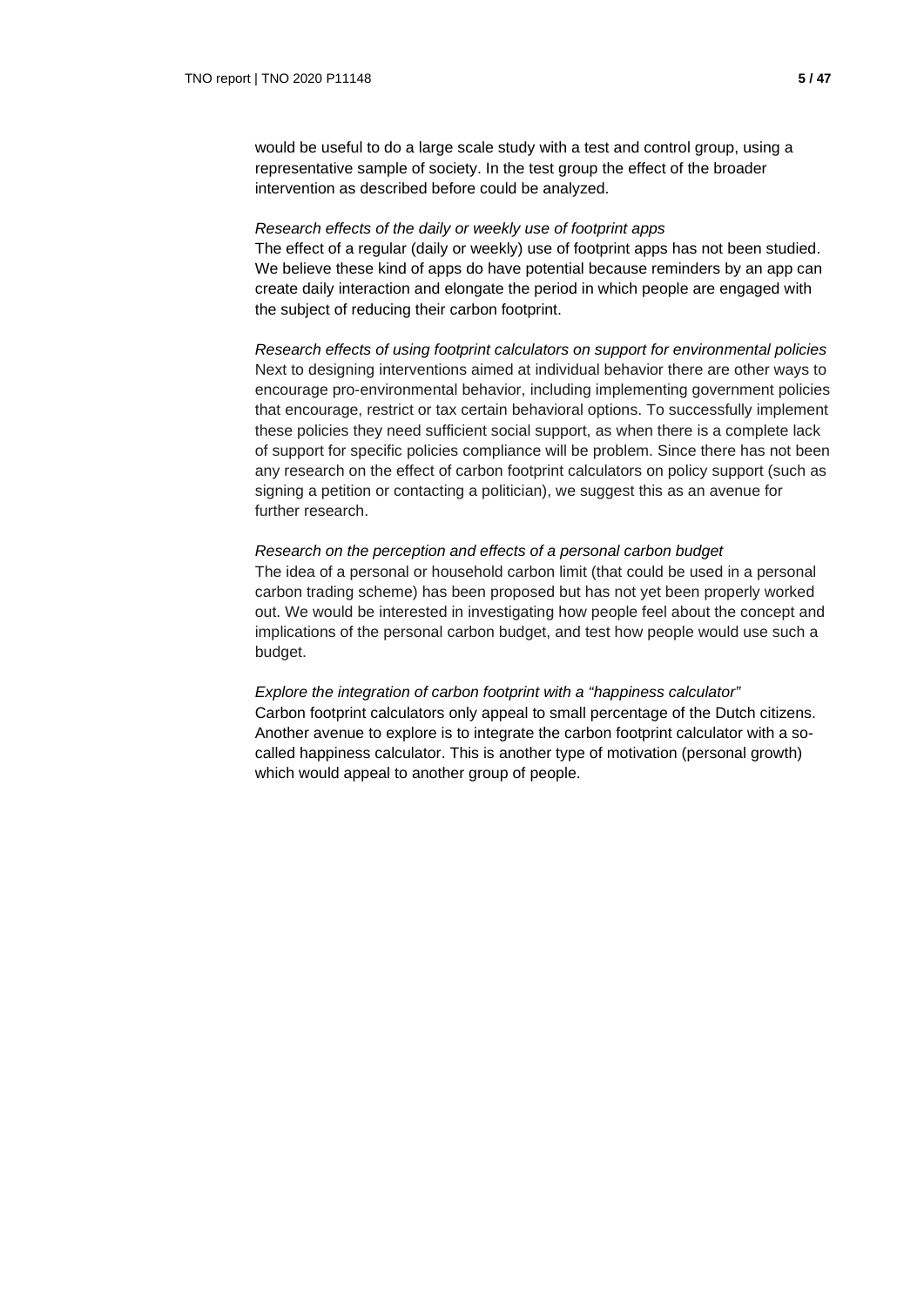# **Contents**

| $\mathbf 1$             |                                                                                |  |
|-------------------------|--------------------------------------------------------------------------------|--|
| 1.1                     |                                                                                |  |
| 1.2                     | There are differences in footprint between countries as well as individuals  7 |  |
| 1.3                     |                                                                                |  |
| 1.4                     |                                                                                |  |
|                         |                                                                                |  |
| 1.5                     |                                                                                |  |
| 1.6                     |                                                                                |  |
| 1.7                     |                                                                                |  |
| $\mathbf{2}$            |                                                                                |  |
| $\overline{\mathbf{3}}$ |                                                                                |  |
| 3.1                     |                                                                                |  |
| 3.2                     | Studies on carbon footprint calculators and behavior change  14                |  |
| 3.3                     |                                                                                |  |
| $\overline{\mathbf{4}}$ |                                                                                |  |
| 41                      | Combinations of behavior change techniques are most effective 26               |  |
| 4.2                     |                                                                                |  |
| 4.3                     |                                                                                |  |
| 4.4                     |                                                                                |  |
| 4.5                     |                                                                                |  |
| 5                       |                                                                                |  |
| 5.1                     |                                                                                |  |
| 5.2                     |                                                                                |  |
|                         |                                                                                |  |

## **Appendices**

A Overview of footprint calculators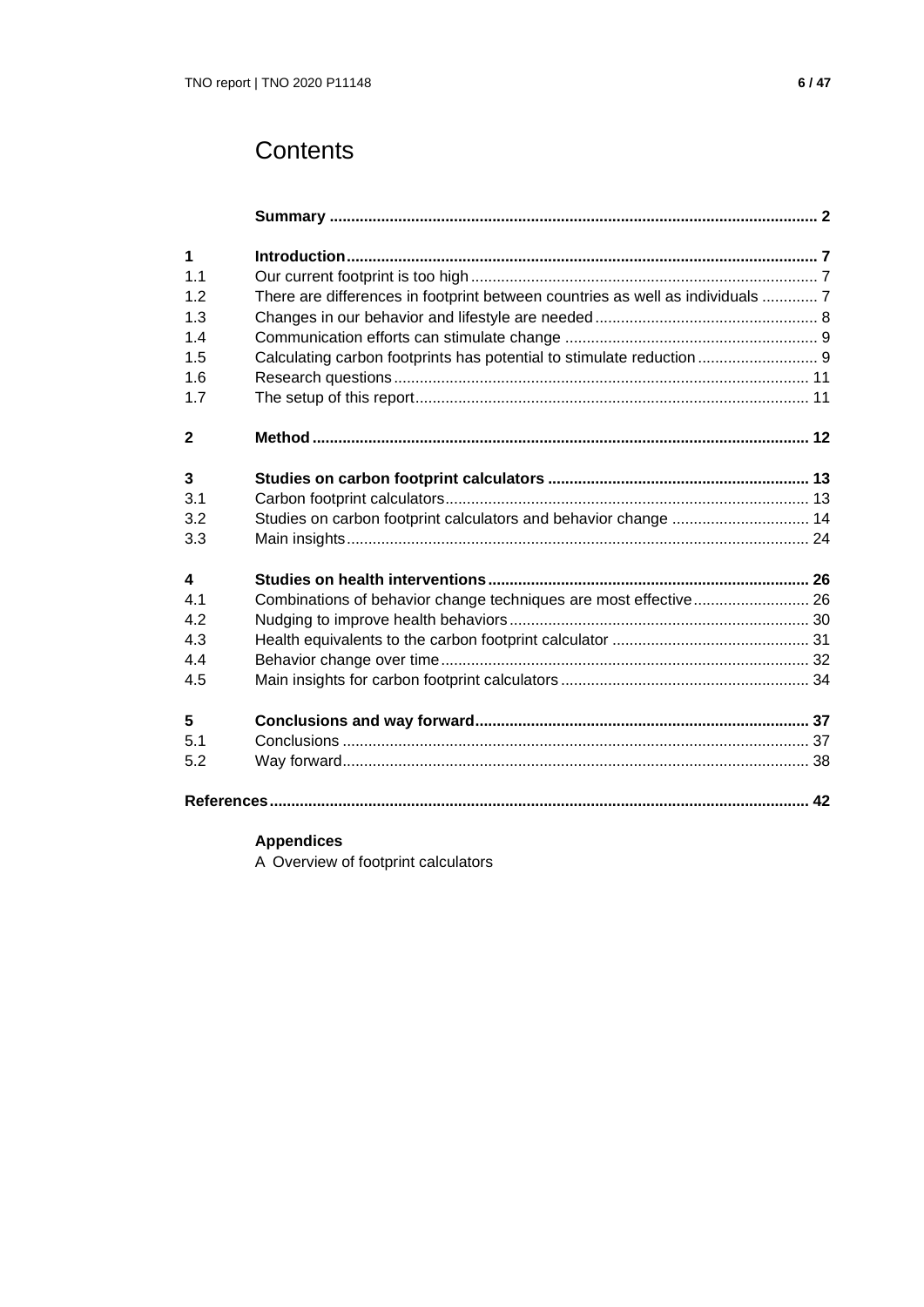## 1 Introduction

## **1.1 Our current footprint is too high**

Many of our daily activities - such as using electricity, driving a car, or buying and disposing of products - cause greenhouse gas emissions. Together these emissions make up an individual's carbon footprint*[1](#page-6-0)*. In the Netherlands the current average carbon footprint of a person is about 10 thousand kilograms (or 10 ton) CO2e per year (Milieucentraal, 2019)*[2](#page-6-1)*.

According to a recent report on scenarios reducing carbon footprints to keep global temperature rise within 1.5 degrees, we need to aim for per-person consumptionbased greenhouse gas emissions targets of around 2.5 (ton  $CO<sub>2</sub>e$ ) in 2030, 1.4 by 2040, and 0.7 by 2050 (IGES et al., 2019). In other words, within the next ten years personal carbon emissions in the Netherlands would have to lower by around threequarters. This kind of reduction will have a huge impact on personal lifestyles and asks for drastic changes in our societies.

## **1.2 There are differences in footprint between countries as well as individuals**

In 2018, inhabitants of other European countries had a carbon footprint between 4.4 ton (Malta) and 17 ton (Luxembourg) CO<sub>2</sub>e per person (EEA, 2018). Globally there is more variation: for example, Japan: 7.6 ton, China: 4.2 ton, Brazil: 2.8 ton, India: 2.0 ton (IGES et al., 2019), Qatar: 49 ton, Australia: 17 ton, and the US: 16 ton (Our world in data, 2017). On a list of countries from highest to lowest per person greenhouse gas emission, the Netherlands ranks  $25<sup>th</sup>$  (Our world in data, 2017). Of the 26 European countries from high to low emissions the Netherlands ranks 6<sup>th</sup> (EEA, 2018).

Also within countries there is variation in personal carbon footprint size. Socioeconomic factors such as income, household size, education, dwelling size and basic consumption explain part of this variation (Ivanova et al., 2017; Ivanova & Wood, 2020). Especially people's income level has proven to be an important predictor of their energy use (Gatersleben et al., 2002; Vringer and Blok, 1995) and CO2 impact (Moser and Kleinhückelkotten, 2018; Nässén et al., 2015).

Corresponding house sizes, possession of appliances and consumption patterns (energy intensive goods) lead to higher carbon emissions (e.g. Oswald et al., 2020; Rooijers and Smit, 2016). These variations show that reducing  $CO<sub>2</sub>$  emissions is a possibility for individuals.

<span id="page-6-1"></span><span id="page-6-0"></span>*<sup>1</sup>* Although the term ecological footprint already existed, the carbon footprint concept was popularized by a large campaign by BP in 2005 (e.g. Kaufman, 2020).

There are different types of greenhouse gases (GHGs), including CO<sub>2</sub>, methane, and nitrous oxide. These GHGs differ in the extent to which they contribute to global warming. As  $CO<sub>2</sub>$  is the most abundant GHG (but not the strongest) the impact of all other GHGs is recalculated according to their equivalence to the impact of  $CO<sub>2</sub>$ . This is what  $CO<sub>2</sub>e$  stands for.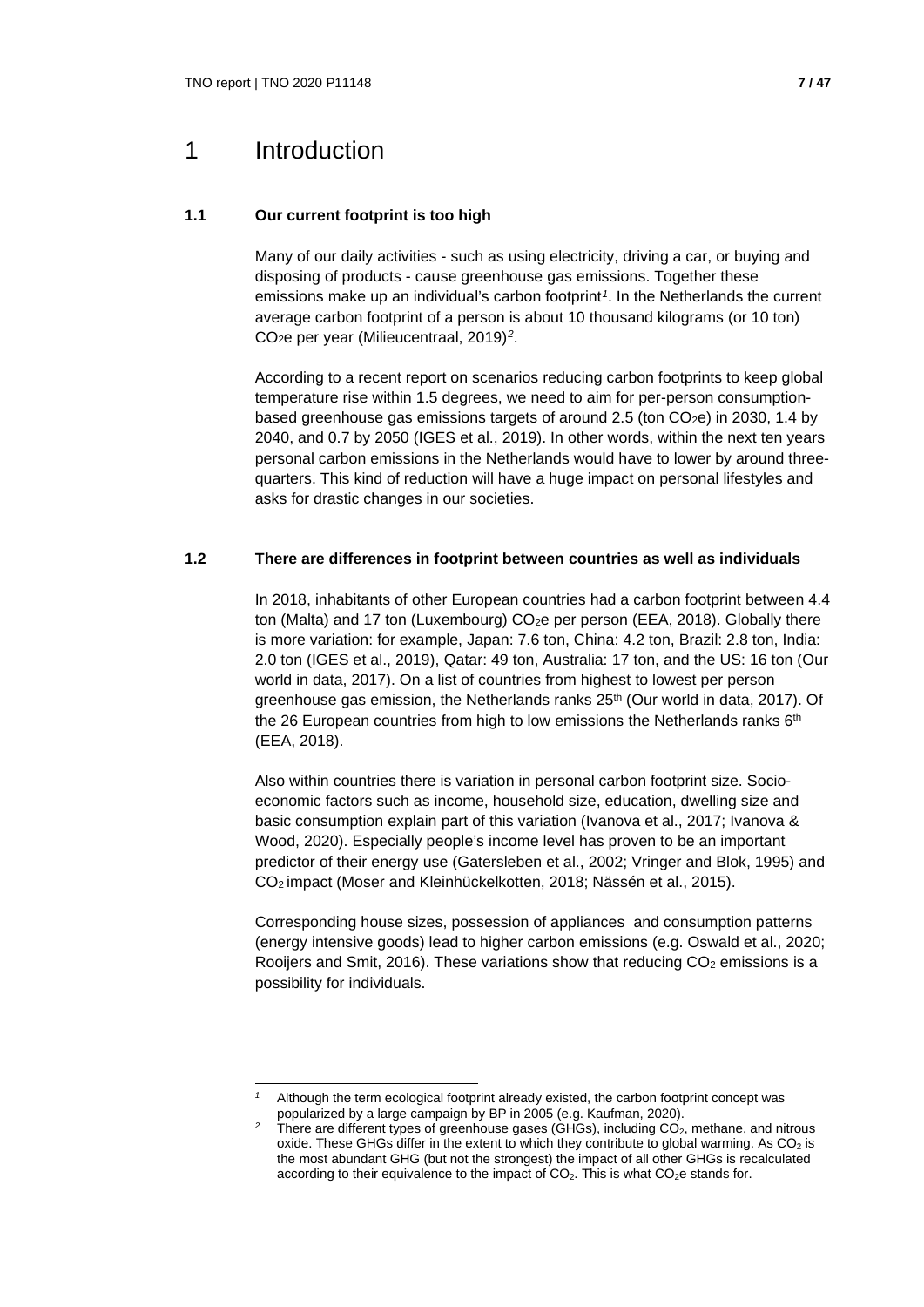## **1.3 Changes in our behavior and lifestyle are needed**

To achieve the described per-person consumption-based greenhouse gas emission targets, we will need to change the way we live our lives. Three main approaches can be distinguished: absolute reduction, efficiency improvement, and modal shift (IGES et al., 2019). Absolute reduction means reducing physical amounts of goods or services consumed, such as food, kilometers driven, energy use, or living space, as well as avoiding unsustainable options. Absolute reduction is sometimes labeled as sufficiency. Efficiency improvement is about decreasing emissions by replacing technologies with lower-carbon ones while not changing the amount consumed or used, such as in energy-efficient agriculture, vehicles, or housing.*[3](#page-7-0)* Finally modal shift means changing from one consumption mode to a less carbon intensive one, such as in adopting plant-based diets, using public transport, or renewable energy for electricity or heating.*[4](#page-7-1)*

Regarding modal shift Wynes and Nicholas (2017) recommend thee individual highimpact (i.e. low emissions) actions with the most potential to contribute to systemic change and substantially reduce emissions: living car-free, avoiding airplane travel and eating a plant-based diet. An additional high-impact action they recommend is having one fewer child.

Next to pro-environmental behaviors that have a direct impact on a person's lifestyle and footprint, there are other behaviors that go beyond one's individual footprint and affect emission reduction on a local or country level. Stern et al. (1999) described green citizenship and supporting climate policy as other types of proenvironmental behavior. Voting for a political party with a green agenda, getting active in a green party or an environmental organization or writing to politicians are effective in reducing environmental pollution (Wynes, 2019). For example, when green parties have a stronger position are in a country, lower levels of air pollution are more likely (Bernauer and Koubi, 2009; Neumayer, 2003). Moreover, if there are active environmental groups present, nearby individual power plants have lower emissions (Grant and Vasi, 2017). These green citizenship behaviors may impact a person's footprint by changes in policies, which for example enable or encourage individuals to behave environmentally friendly.

In the Dutch media there is an ongoing debate whether individual behavior change should be encouraged, or whether we could better focus on systemic change (e.g. Tielbeke, 2020; Bregman, 2020). Putting the focus on individual action can indeed be a lobby strategy adopted by commercial parties to shift responsibility from their high emission business activities to consumers, while at the same time keeping business as usual and influencing consumers towards consumption by advertising or lobby. But in our view individual behavior versus system change is a false contradiction: they are both equally important to achieving the Paris goals. A mindset that removes this conflict or contradiction is that of individuals as part of "the system". Individuals contribute to change by for example their vote, their

<span id="page-7-0"></span>*<sup>3</sup>* When proposing energy efficiency measures the rebound effect is often overlooked. That is, improvement in energy efficiency for a particular energy service reduces the effective cost of this service and this results in an increase in consumption of the same (direct effect) or another (indirect effect) service (e.g. Aydin et al., 2013; Verboven and Vanherck, 2016). The rebound effect is commonly estimated as in between 10 to 30% (Chitnis et al., 2013).

<span id="page-7-1"></span>*<sup>4</sup>* Sufficiency and modal shift behaviors can also lead to rebound effects when people save money and spend this money on products and services (e.g. Sorrell et al., 2020).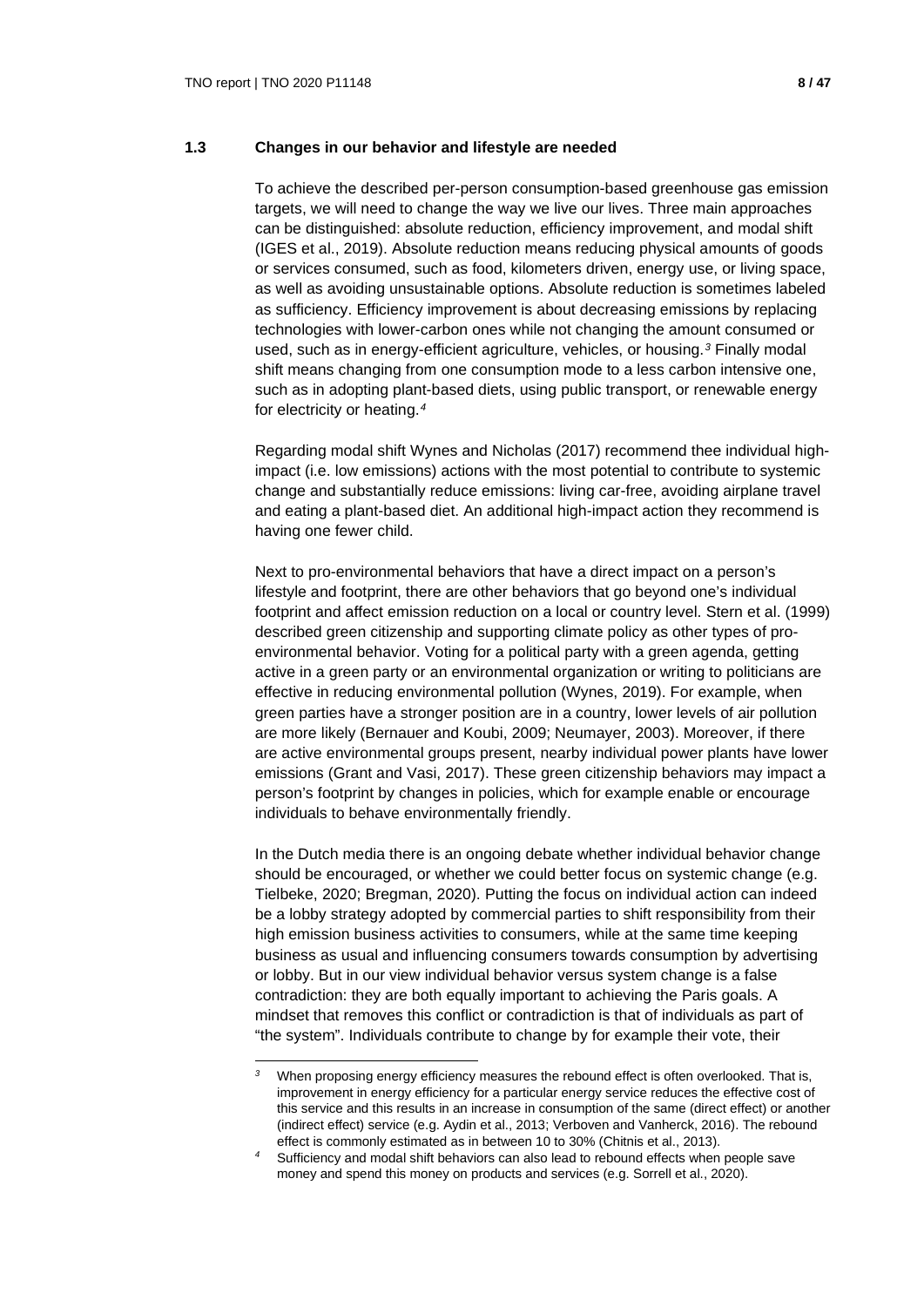activism, their (professional) jobs and by being an example to others in their daily behaviors. Industry focuses on customer demand and politicians are sensitive to the support of voters. An individual can therefore show industry and politicians there is demand for sustainable products and services, and support for environmental policies. Although it may seem that a single individual can make little change, the power of social influence is quite strong, and has been an important driver of (societal) change (e.g. Frank, 2020; Sunstein, 2019).

## **1.4 Communication efforts can stimulate change**

We know that people worry about environmental problems (e.g. Dreijerink and Peuchen, 2019) and many people have the intention to behave sustainably and are of good will, however people find it difficult to contribute to reducing the problem. As Robert Gifford (2015, p28) put it: "By now, most reasonable people understand that they have been burning too much carbon. Most of these same people are still burning too much carbon". How to overcome this inaction is an important question, and was the starting point of this current project and report.

As part of reaching climate mitigation goals from the Paris Climate Agreement communication directed at citizens is needed, with the following two aims: 1) To inform: communication can help citizens to gain insights in the issues and problems at stake and to understand policies implemented by the government. It can answer questions like: Why is it needed to spend community money on subsidies for house insulation, or to other (larger scale) changes? 2) To provide actionability: communication can provide information on how people can contribute to the climate goals themselves. The energy transition partly depends on the willingness of many people to invest in e.g. solar panels and insulation. A carbon footprint calculator is an example of a communication instrument that both provides information and actionability.

Studies show that people are mostly ignorant (or illiterate) about the environmental impact of their behaviors, for instance regarding food choices or energy measures (e.g. Attari et al., 2010; Bilharz and Schmitt, 2011; Gorissen and Weijters, 2016; Wynes et al., 2020): people do not know how much impact these behaviors have and overestimate the environmentally friendliness of their actions. Thus providing them with this information seems like a natural first step. Ignorance is one of the 33 so-called 'dragons of inaction' or reasons why people do not act that Gifford (2011) describes. As Wynes et al. (2020) conclude, consumers seeking to balance their carbon budgets may benefit from external aids to guide emission-related decisionmaking. A carbon footprint calculator could therefore help slay this dragon.

## **1.5 Calculating carbon footprints has potential to stimulate reduction**

Carbon footprint calculators are developed to estimate one's personal carbon footprint and provide users with personalized feedback on how they score and how they can improve. It is assumed that this tailored information leads to a change in consumption.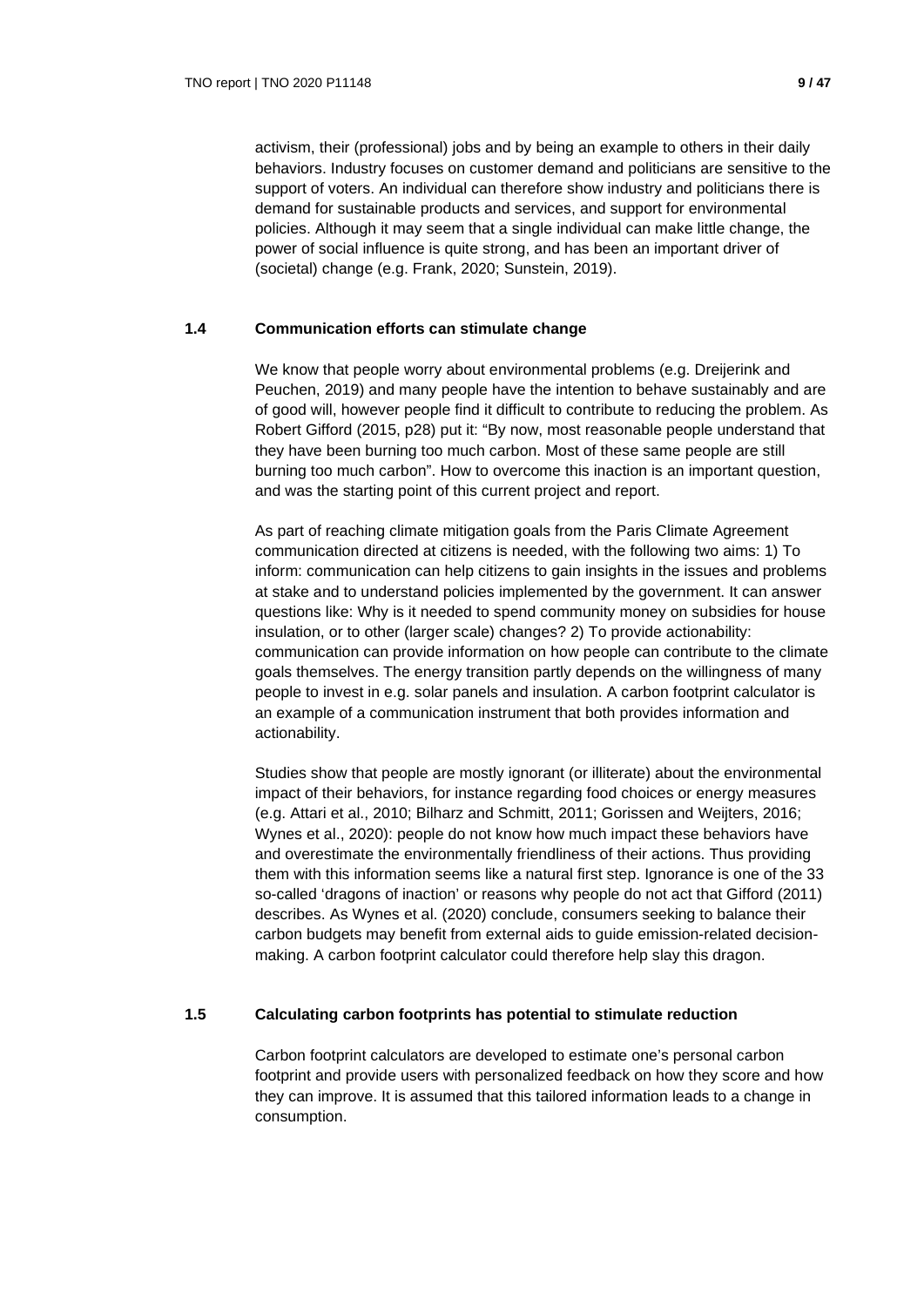At first sight carbon footprint calculators seem to have potential to change behavior. According to the well-known behavior change model COM-B (see Figure 1) three groups of factors have to be in order to change behavior: people have to be capable, motivated, and opportunities should be presented to them to engage in the behavior (Michie et al., 2011). Carbon footprint calculators can especially tap into capabilities and motivation.

#### *Carbon footprint calculators can increase psychological capabilities*

Carbon footprint calculators especially contribute to the "capabilities" part, that in turn consists of physical and psychological capabilities. Providing tailored information that change is necessary ("your footprint is too high"), in which domains (e.g. "your high footprint is partly the result of driving your car for short distances"), and how ("taking your bicycle for short distances will lead to an x reduction of your footprint") improves people's psychological capability to make low carbon decisions. These insights can be real eye-openers for people. This also holds for example for people learning that  $CO<sub>2</sub>$  emissions to produce consumer goods is a substantial part of one's footprint. In addition providing people with personalized information can also improve people's self-efficacy: their confidence to be able to successfully carry out a particular task or solve a problem ('I think I can do it').



Figure 1 COM-B model. Footprint calculators are expected to contribute to the psychological capabilities of people to engage in sustainable behavior.

*Footprint calculators link behaviors to the motivator "prevention of climate change"* Additionally, carbon footprint calculators link behaviors to the prevention of climate change, which is a motivator for a specific group of people. Insight in one's carbon footprint is therefore expected to have an effect on consumption behavior, for example on buying solar panels, and/or on attitude towards policies promoting enabling or enforcing change, for instance supporting solar panel subsidies.

Moreover, the option to set goals for one's footprint is an important motivator for change. For example by setting a cap or a limit on one's weekly or daily carbon emission to get to the 2.5 (ton  $CO<sub>2</sub>e$ ) in 2030: what would be needed to reach that goal? The integral picture of the carbon footprint helps people to make changes within the entire width of their lifestyle (food, mobility, energy use, etc.). This daily or weekly engagement can be an additional motivator to change both frequent (daily or weekly) behaviors as yearly or one-time behaviors.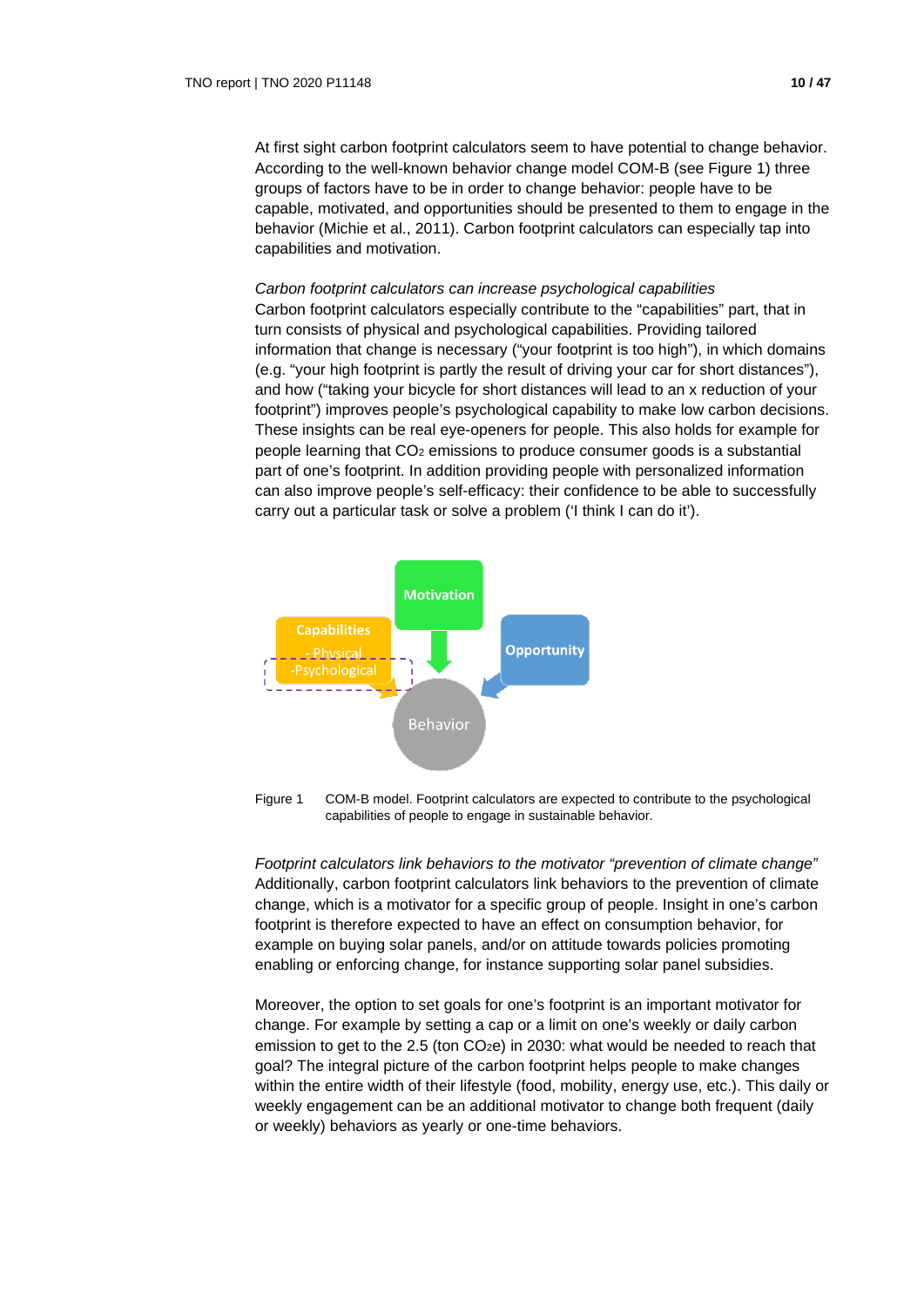In sum, carbon footprint calculators have the potential to influence a number of determinants that are important for behavior change. At the same time we expect carbon calculators probably need to be expanded with other ingredients. In theory they seem like a sensible way of engaging (a subset of motivated frontrunner) people with pro-environmental behavior. However, we still wonder if they really are effective in reducing people's footprints in practice.

## **1.6 Research questions**

We formulated the following two research questions:

1. What do previous studies show about the effect of carbon footprint calculators on awareness and behavior?

To answer this question we look at effect studies concerning carbon footprint calculators.

2. Are there ways to improve footprint calculators to become more effective in changing behavior?

For this second research question we look at lessons learned in the field of health psychology. Environmental psychology regularly looks at the research field of health psychology that has a longer track record and has tested interventions to a larger extent.

## **1.7 The setup of this report**

In the next (second) chapter we describe the methodology of our literature review. In the third chapter we provide an overview of studies that investigate the effects of various carbon footprint calculators and sum up the main insights. In the fourth chapter we focus on insights from studies on health interventions, that are in some ways similar to carbon footprint calculators. Finally we draw up a number of conclusions about the potential of carbon footprint calculators and about ways forward, both in practice and in research.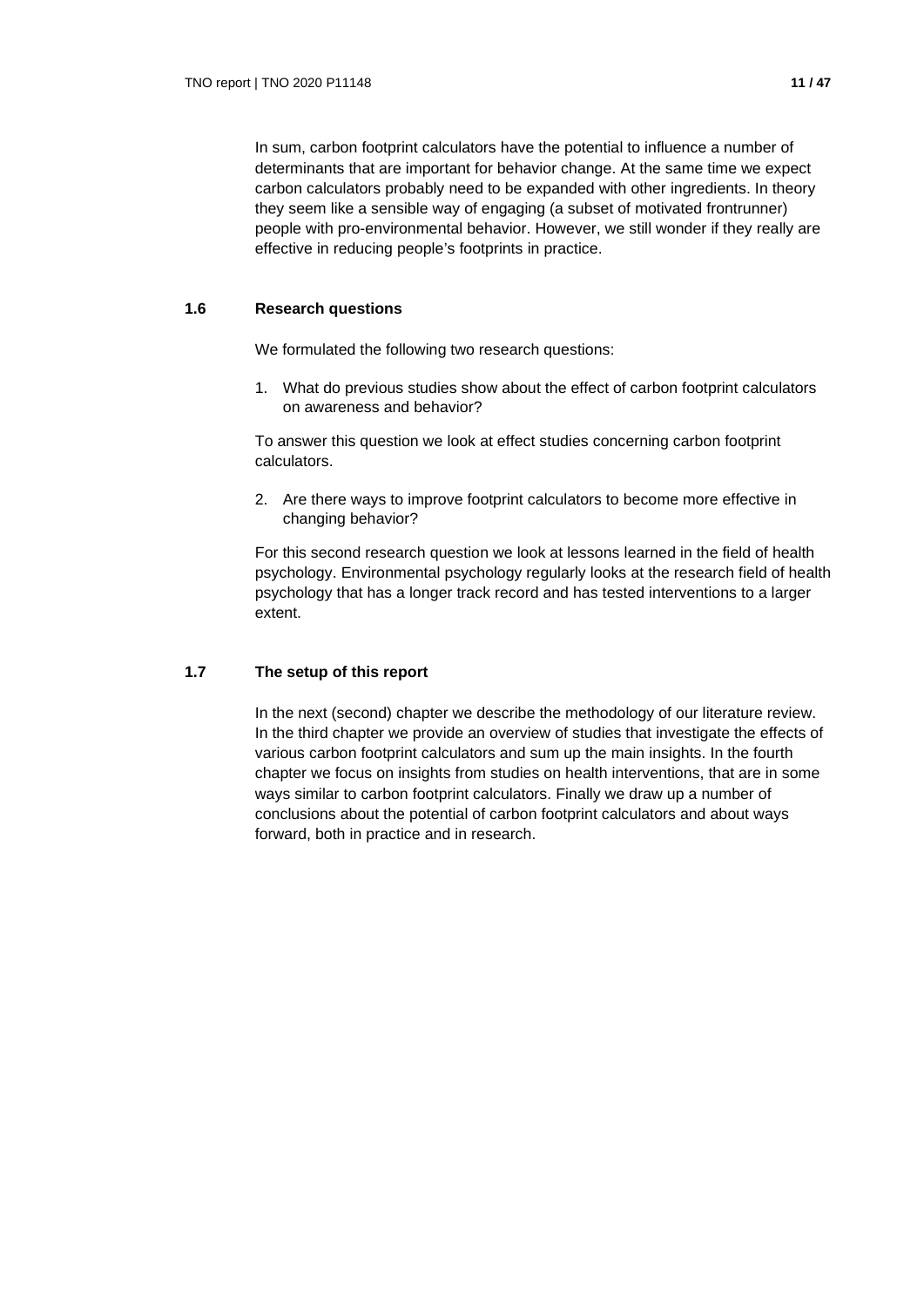## 2 Method

We explored two lines of research: carbon footprint calculators and health interventions. We did not perform a structured literature review in which all papers with specific key words were read, but we focused on finding the most relevant studies.

First, we searched for studies on the effect of using a carbon footprint calculator on behavior. We started our literature review by selecting scientific articles from our own literature archives. In addition, in April 2020 we did a Google scholar search on the topics 'carbon footprint', 'carbon calculator', 'carbon app', and 'personal carbon allowance'. By means of the snowball method (investigating the reference section of articles) we found additional papers. We found eight papers that included studies into the effect of a carbon footprint calculator or a similar approach on behavior or behavioral factors. In addition, four papers explored the behavioral aspects of footprint calculators without an actual effect study. In total we included 12 papers.

Furthermore, we searched for footprint calculator websites and applications (from February 2020 to April 2020). For instance in the Google play store. We found 20 different footprint calculators. The effects of these calculators have not been studied and they are therefore only mentioned sideways in this report. An overview of the 20 apps and websites can be found in Annex A.

Second, we searched for articles summarizing the effects of health interventions. Again we started our literature review by selecting scientific articles from our own literature archives. Moreover we received papers from a colleague working on health interventions. Furthermore, in May 2020 we did a Google scholar search only on the topic 'health app'. Again we applied the snowball method. In total 26 papers on health interventions and related were included in our desk research.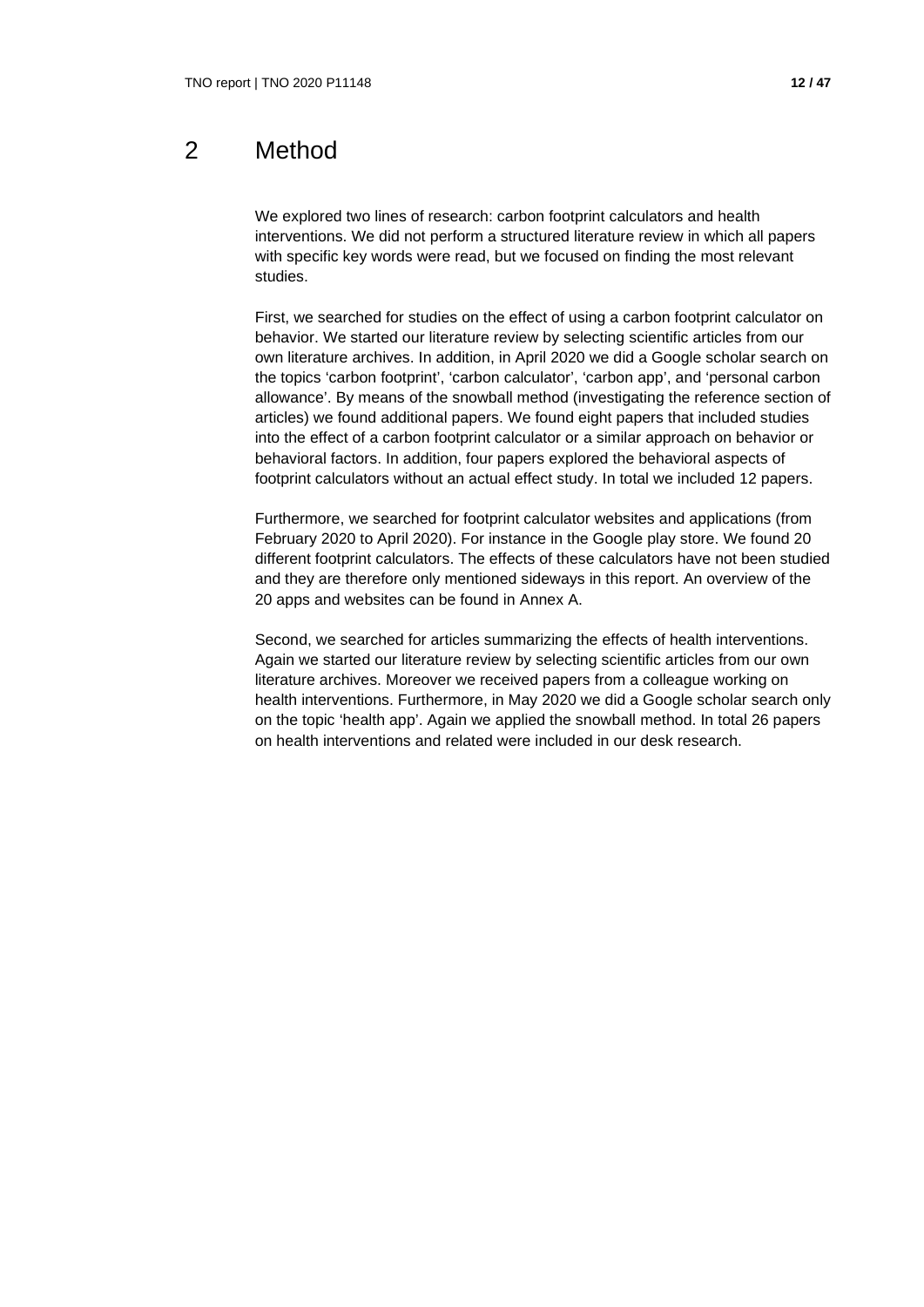## 3 Studies on carbon footprint calculators

## **3.1 Carbon footprint calculators**

A carbon footprint calculator enables individuals to self-estimate carbon footprints, self-manage behavior, and accordingly self-control carbon emissions (Lin, 2017). A carbon calculator is a way to provide people with personalized information on the carbon impact of their behavior. There are many different carbon footprint calculators online (see for examples Appendix A). For example, the Belgian smart phone app For Good measures a total ecological footprint (food, mobility, and energy use) and shows what to do to live more sustainable on a weekly basis (see Figure 2). Another example is the calculator by the Dutch website Milieu Centraal that provides a yearly overview of one's footprint regarding energy use in home, car and public transport use, flying, food and clothing (see Figure 3).





Many of the online calculators differ in scope, including for example carbon emissions (carbon footprint), water use (water footprint), or resources and land-use (ecological footprint). In this study we merely focus on carbon footprint calculators. Moreover, carbon calculators differ in approach, from excel sheets, to websites, to apps. Furthermore, some calculate people's impact based on geodemographic information and self-assessed frequency of behaviors multiplied by their carbon impact (e.g. West et al., 2016), while others try to more objectively assess one's carbon footprint derived by financial transactions (e.g. Andersson, 2020). Comprehensive calculators illustrate what matters: typically housing, travel and food make up roughly three quarters of the footprint (Salo et al., 2019). Additionally, goods and clothing make up the main part of the other quarter (Porcelijn, 2016).

The scientific literature provides two streams of studies on carbon footprint calculators (Salo et al., 2020), that both build on the assumption that the information provided by the calculators would lead to a change in consumption patterns.

The first stream focuses on calculation methodologies (e.g. Birnik, 2013), and inconsistencies or improvements of calculators (e.g. Mulrow et al., 2019; Padgett et al., 2008). This stream of literature has concluded that transparency, consistency and data quality should be greatly improved. Padgett et al. (2008) for instance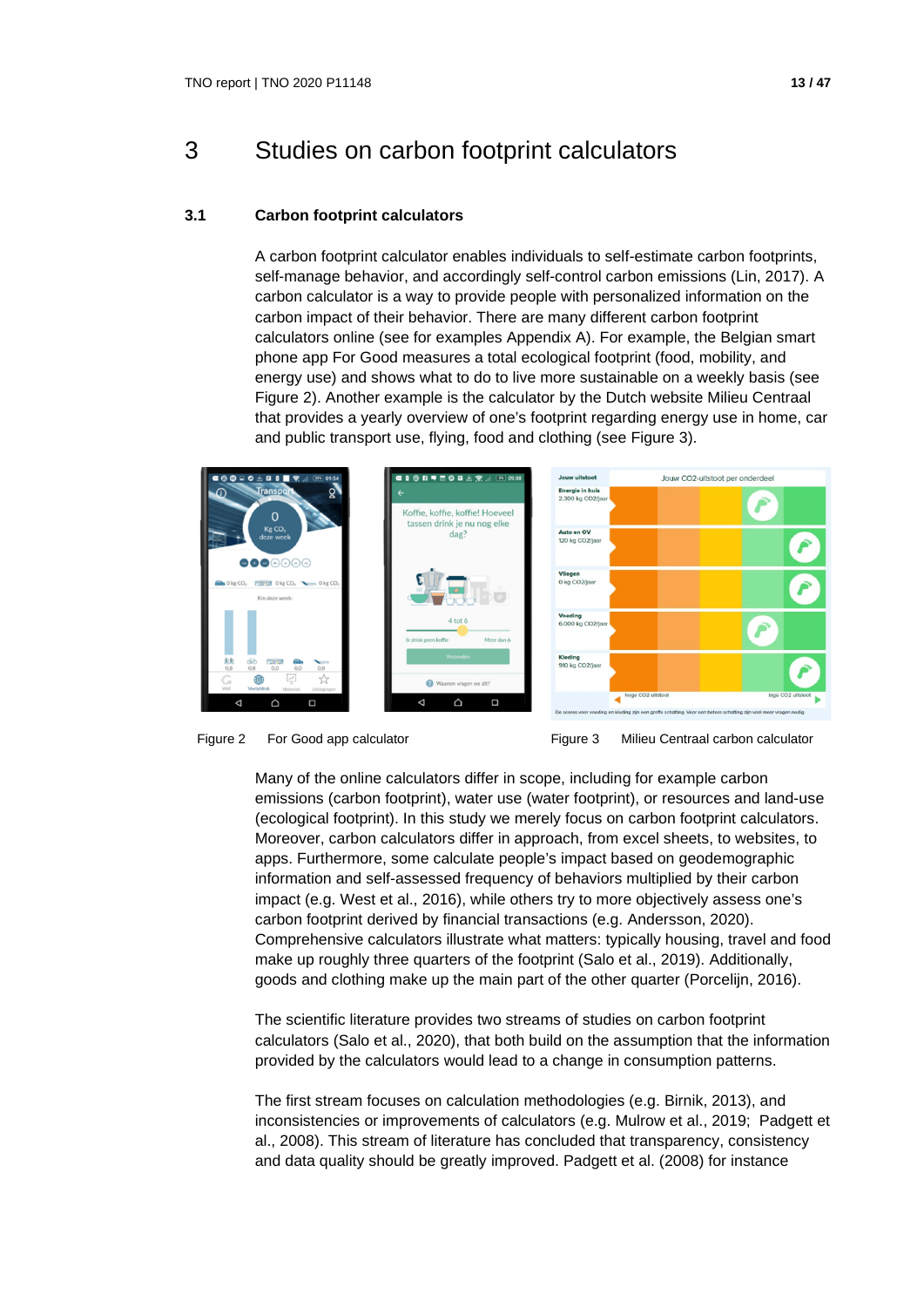found that carbon calculators can generate varying results often by as much as several metric tons per year per individual activity.

The second stream focuses on calculator use in empirical studies that aim to change the consumption patterns of households and individuals. In this report we focus on the second stream to answer our first research question: what do previous studies show about the effect of carbon footprint calculators on awareness and behavior?

## **3.2 Studies on carbon footprint calculators and behavior change**

Of the 12 papers on behavior and carbon footprint calculators, seven actually measured the effect of calculators on behavior (namely Aichholzer et al., 2012; Büchs et al., 2018; Gram-Hanssen and Christensen, 2012; Hunter et al. 2006; Laakso and Lettenmeier, 2016; Lin, 2016; Sutcliffe et al., 2008). The quality of the seven studies on effects on behavior change varied. For some studies the sample sizes were quite small. Moreover, various researchers made use of convenience samples (e.g. students), or studied only people with an high interest in the topic or existing users of a calculator. Only two studies made use of test and control group. Finally, many studies relied on self-reported behavior (change).

The five other studies focused on determining underlying psychological factors of calculators (Salo et al., 2019; West, 2016), investigating predictors of calculator use (Chatterton et al., 2009; Lin, 2017) and exploring calculator usability (Mallett et al., 2013).

In the next paragraphs we describe the studies in more detail (the main characteristics of the 12 studies are summarized in Table 1. Most studies measured the (self-reported) effect on behavior. In the text we make a distinction between studies that did find a positive effect on behavior and studies that did not find behavioral effects. After describing the behavioral effects of the twelve studies, we describe which behavior change techniques they included and how other behavior related factors play a role.

| Table 1. | Description of the twelve studies in our review: authors, description of the calculator, the design of the study and the |
|----------|--------------------------------------------------------------------------------------------------------------------------|
|          | found effects.                                                                                                           |

| Nr. | <b>Authors</b>              | <b>Description of the calculator</b>                                                                                                                                   | <b>Target group and method</b>                                                                                                                                                                                 | <b>Effects</b>                                              |
|-----|-----------------------------|------------------------------------------------------------------------------------------------------------------------------------------------------------------------|----------------------------------------------------------------------------------------------------------------------------------------------------------------------------------------------------------------|-------------------------------------------------------------|
|     | Aichholzer et al.<br>(2012) | Online and offline carbon calculator<br>(e2democracy tool) on: Energy supply<br>(electricity and heating), mobility,<br>nutrition, consumption. Self-report.           | Calculator users (n=222) in Germany,<br>Austria. Survey in combination with data<br>collection in calculator over two-year<br>period. Questions on awareness,<br>knowledge, effort and behavior.               | Awareness was<br>raised.<br>Footprints were<br>smaller.     |
| 2   | Büchs et al. (2018)         | Carbon calculator interview on: heating,<br>lighting, appliances, car travel, other<br>surface travel, air travel and household<br>goods. Self-report and energy bill. | Households (n=218) in South-Hampton,<br>UK<br>Field experiment (RCT) with test group<br>$(n=95)$ and control group $(n=123)$ . Eight<br>surveys over two-year period. Questions<br>on attitudes and behaviors. | Awareness was<br>raised.<br>Footprints were<br>not smaller. |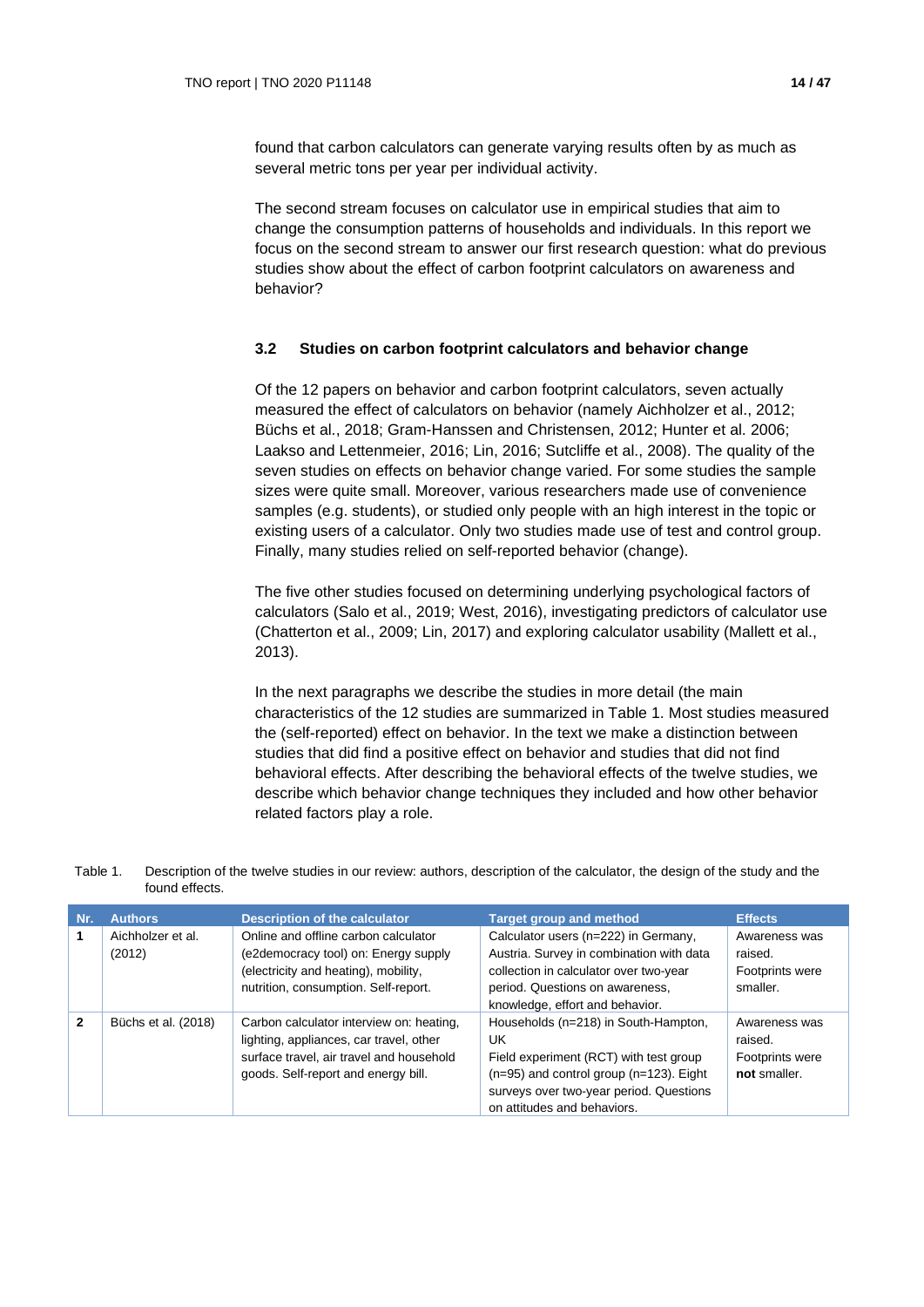| Nr. | <b>Authors</b>                         | <b>Description of the calculator</b>                                                                                                                                                                                                                          | <b>Target group and method</b>                                                                                                                                                                                                                                                                                          | <b>Effects</b>                                                                       |
|-----|----------------------------------------|---------------------------------------------------------------------------------------------------------------------------------------------------------------------------------------------------------------------------------------------------------------|-------------------------------------------------------------------------------------------------------------------------------------------------------------------------------------------------------------------------------------------------------------------------------------------------------------------------|--------------------------------------------------------------------------------------|
| 3   | Chatterton et al.<br>(2009)            | Carbon calculators in general, no specific<br>type. On; various categories, main focus<br>on transport. Self-report.                                                                                                                                          | Explorative study. Expert interviews (n=8)<br>on good practices for communicating<br>environmental information. Carbon<br>calculator user interviews (n=20), on<br>accessibility and usability. 15 focus<br>groups (n=8-10) with non-users of carbon<br>calculators                                                     | Not an effect<br>study.                                                              |
| 4   | Gram-Hanssen and<br>Christensen (2012) | Map my Climate website on: heat,<br>electricity, automobile transportation,<br>nonfood commodities, air travel, use of<br>second home, and food. Self-report.                                                                                                 | Calculator users (n=220)<br>Questionnaires on use of website, how it<br>had influenced them, attitudes and<br>knowledge about climate change,<br>everyday behavior before the visit. Q2 on<br>change filled in by n=99 (two weeks<br>later). Three focus groups (n=18) on<br>website content.                           | Awareness was<br>raised.<br>Footprints were<br>not smaller.                          |
| 5   | Hunter et al. (2006)                   | Diary recordings in a spreadsheet EF<br>calculator (Wackernagel et al. 2000)<br>On: food/drink, goods, transport and<br>waste. Self-report.<br>Housing estimated from secondary data<br>(meter readings).                                                     | UK households (n=28) in Aberdeen,<br>Scotland Interviews, preliminary<br>questionnaire, a two week diary-recording<br>period. Diary recordings were entered in<br>a spreadsheet EF calculator.                                                                                                                          | Awareness was<br>raised.<br>Behavior change<br>was not<br>measured.                  |
| 6   | Laakso and<br>Lettenmeier (2016)       | Material Input Per unit of Service (MIPS);<br>Household-level Sustainability Transition<br>methodology (HST). On:<br>Housing and nutrition (wk 1), household<br>goods and leisure time activities (wk 2)<br>and mobility and tourism (wk 3). Self-<br>report. | Households (n=5) in Jyväskylä, Finland,<br>Based on first questionnaire material<br>footprints were calculated. Co-creation<br>workshop to develop household-specific<br>visions in roadmaps. 4-week experiment<br>with self-chosen ideas from roadmap.<br>Final future workshop with participants<br>and stakeholders. | Awareness was<br>raised.<br>Footprints were<br>smaller.                              |
| 7   | Lin (2016)                             | PErsonal CArbon FOotprint Management<br>System (PECAFOMS) on: campus<br>activities, family life, water resource,<br>transport, waste disposal, and waste<br>recycling. Self-report.                                                                           | Taiwanese high school students (n=66)<br>Quasi-experiment. Two groups: simple<br>footprint calculator 4 times (n=33) vs.<br>PECAFOMS six times (n=33). Pretest<br>and posttest questionnaire on<br>determinants<br>of environmental behavior and behavior.                                                              | Awareness was<br>raised.<br>Footprints were<br>smaller for the<br>simple calculator. |
| 8   | Lin (2017)                             | PECAFOMS on: campus activities,<br>family life, water resource, transport use,<br>waste disposal, and waste recycling. Self-<br>report.                                                                                                                       | Taiwanese students (n=279).<br>Questionnaire on beliefs, attitudes,<br>intentions, personal norms and<br>continuance intention.                                                                                                                                                                                         | Not an effect<br>study.                                                              |
| 9   | Mallett et al., (2013)                 | Manipulated carbon feedback on:<br>Transportation, housing, spending habits.<br>Self-report.                                                                                                                                                                  | US Students (n=152) urban Midwest<br>Computer experiment                                                                                                                                                                                                                                                                | Experience of<br>more guilt, and<br>higher willingness<br>to volunteer.              |
| 10  | Salo et al. (2019)                     | Baltic Sea Card, Car comparison<br>calculator, Climate Neutral Now, CO <sub>2</sub> -<br>beregneren, Ducky, Ilmastodieetti,<br>Klimatkontot, Kolvidur calculator, Min<br>klimatpåverkan (REAP Petit in UK),<br>WWF UK environmental<br>carbon footprint       | Evaluation of 10 footprint calculators in<br>Nordic countries on characteristics<br>(opportunities/ limitations). Interviews with<br>six calculator hosts on expectations and<br>experiences.                                                                                                                           | Not an effect<br>study.                                                              |
| 11  | Sutcliffe et al. (2008)                | Ecological Footprint Analysis (EFA) on:<br>food, energy, transport, house and<br>garden size, waste production and<br>consumer spending. Self-report.                                                                                                         | UK households (n=18).<br>Four questionnaires on awareness,<br>attitudes and behavior. After Q2 a mini<br>report with feedback and tips.                                                                                                                                                                                 | Footprints were<br>reduced.                                                          |
| 12  | West et al. (2016)                     | REAP Petite footprint calculator                                                                                                                                                                                                                              | Users in UK ( $n=28$ ) and Sweden ( $n=21$ )<br>Residents meetings and interviews on<br>use of calculator.                                                                                                                                                                                                              | Not an effect<br>study.                                                              |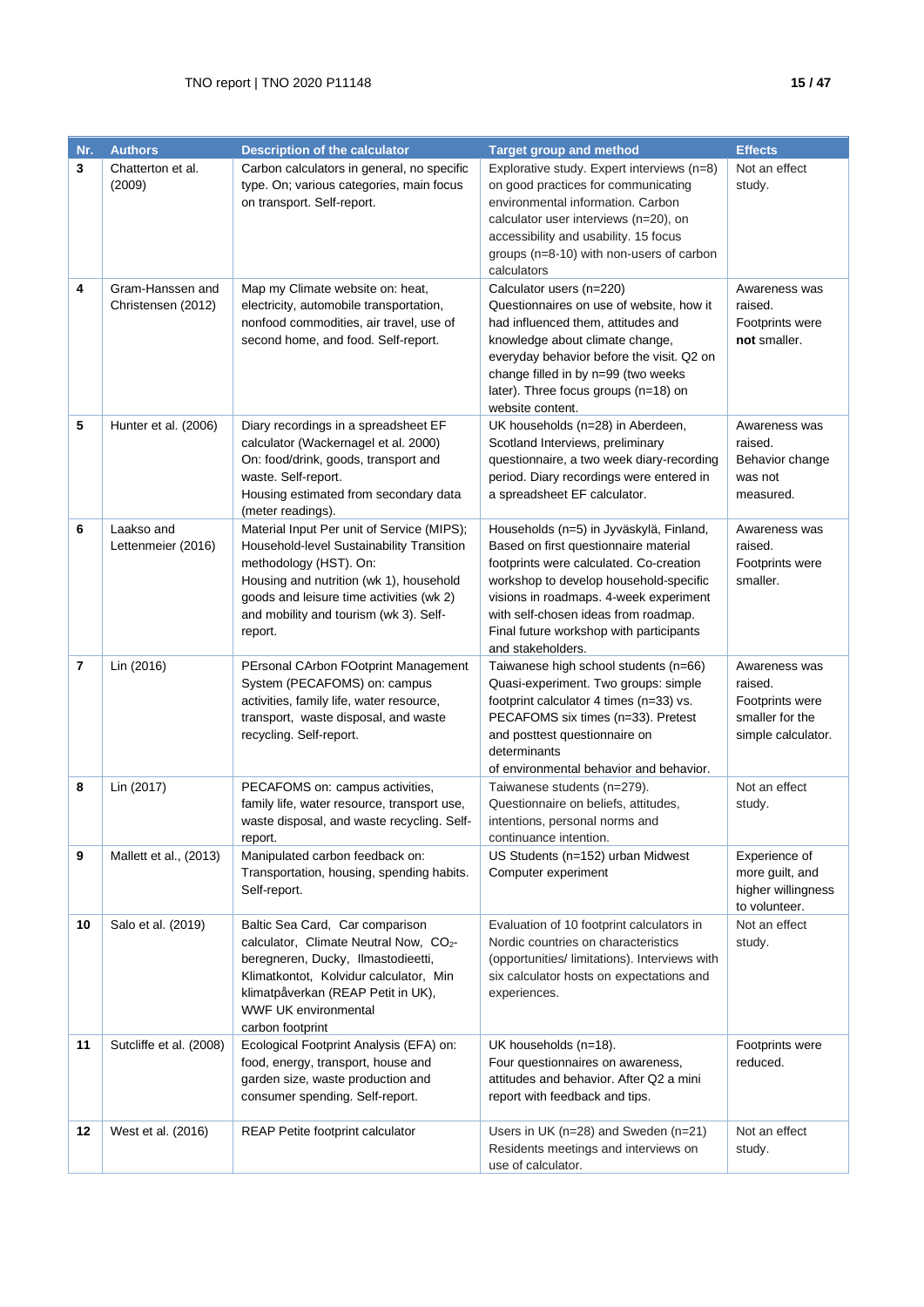## *3.2.1 Studies with positive effects on behavior*

**Sutcliffe et al. (2008)** investigated the effect of an ecological footprint and intentions to change among 18 UK households. Participants completed four questionnaires over a 3-month period, and they were provided a *mini-report* to read between Questionnaires 2 and 3 which linked global overshoot to individuals' lifestyles. In this mini-report each household was provided with their footprint, and with scenarios that included specific impact reductions that could be made by the individuals or the household. In Questionnaire 4 participants were asked whether they had incorporated any changes since the communication of their footprint and production of the report. The 18 households who intended to make reductions to their footprint, responded mainly positively in questionnaire 4 when asked whether they had carried out any or all their intended actions. The researchers concluded to have reached an 100% conversion rate since all participating households took some action to reduce their ecological footprints.

**Laakso and Lettenmeier (2016)** investigated the effect of material footprint methodology among five Finnish households. In this type of footprint focuses on the use of natural materials and resources for daily behaviors*[5](#page-15-0)*. Their study included calculating material footprints for participating households for three weeks, developing household-specific visions in the form of roadmaps during a workshop, and having participating households conduct experiments for 4 weeks. During the experiments, the researchers made calculations on their effects to the material footprints, as well as observations on how the experiments affected everyday practices of households. After the one-month period of experiments, the households and the project team, together with infrastructure providers, service providers and municipal servants, discussed the experiences and results from the project. This intervention went further than providing people with a number of goals or pledges: guidance was quite comprehensive, and participants met in real-life workshops two times. Participating households aimed at halving their material footprints in their individual roadmaps, but during the one-month experiment period all these reductions were not possible to achieve (like energy renovations on the basis of consulting). However, all household succeeded in dropping their material footprints considerably towards their roadmap targets during the experiment period.

**Aichholzer et al. (2012)** performed a two-year study in Germany, Austria and Spain among participants (n=222) of several local climate initiatives that used an advanced carbon calculator adapted for regular bimonthly measurements. The calculator was based on four main activities (energy supply, mobility, nutrition, consumption), and the tool provided four major features: *Individual feedback, Comparative feedback over time, Comparative feedback with other groups, Supporting information and learning opportunities*. Around two-thirds of the participants showed a reduced carbon footprint after nearly two years. Individually this group achieved the local targets and the panel as a whole saved about 0.036 tons of CO2 per person within a two month period. This corresponds to the assumed positive effects of feedback. However, opposed to the improvements, there were also significant increases in  $CO<sub>2</sub>$  emissions among the remaining onethird of participants: their emission increased by 24%. In effect, the smaller number with negative trends caused 0.15 tons more  $CO<sub>2</sub>$ , than the twice as big group with

<span id="page-15-0"></span>*<sup>5</sup>* Material inputs are calculated separately for five resource categories: abiotic raw material, biotic raw material, soil movement in agriculture and forestry, air, and water.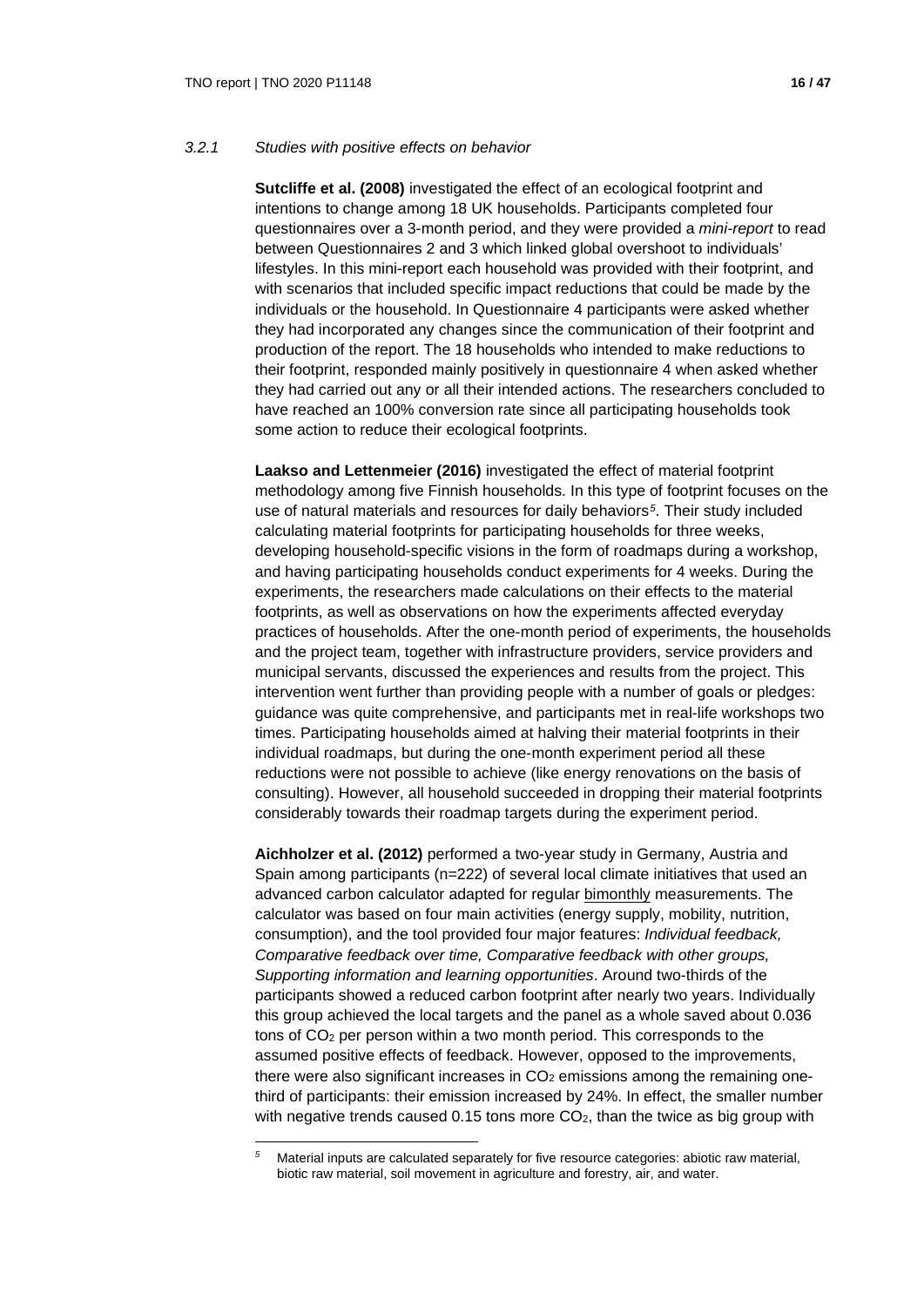improved balances saved. Although the  $CO<sub>2</sub>$  emissions were reduced in total, this triggered a significant rebound on the total emission reduction of the whole group.

**Lin (2016)** adopted a quasi-experimental approach to estimate the effects of a PErsonal CArbon FOotprint Management System (PECAFOMS) on 66 Taiwanese students. The student-centred PECAFOMS included questions on campus activity, family life, water resource, transport use, waste disposal and waste recycling. The respondents in the test group A (n=33) were asked to use PECAFOMS six times during six months, while respondents in the B group (n=33) were asked to use a simplified form of a calculator (CFC) four times during the first four months. By means of a pretest and posttest participants' carbon reduction and the determinants of environmental behavior were compared. Results show that the carbon footprint system has significant, positive effects on the reduction of their daily self-reported carbon footprint, both at four (30% reduction) and six months (19% reduction compared to the start). In the B group no reduction was found. Furthermore the carbon footprint system significantly improved carbon footprint awareness and perceived behavioral control, and increased behavioral subjective norms. The reduction of respondents' self-reported carbon footprint was significantly correlated to perceived behavioral control, carbon footprint awareness and attitude.

In a follow-up study **Lin (2017)** looked at factors predicting the continued use of this PECAFOMS carbon footprint calculator using a questionnaire among 279 Taiwanese students. It showed that regular users are individuals who have a positive low-carbon attitude, have a higher low-carbon behavioral intention, and (or) perceive stronger low-carbon subjective norm, and who feel satisfied and (or) perceived usefulness.

**Gram-Hanssen and Christensen (2012)** studied the users a Danish Internetbased carbon calculator called Map my Climate. A total of 220 respondents completed a first survey, and 99 users completed a follow-up questionnaire two weeks later. The first questionnaire included questions on the duration of the website visit, how it had influenced them, attitudes and knowledge about climate change and everyday practices before the visit. The follow-up questionnaire further inquired whether users had actually changed any practices to reduce their carbon footprint or whether they thought they would do so in the future. A majority of respondents indicated that the website had provided them with new knowledge about climate change and  $CO<sub>2</sub>$  emissions, encouraged them to do more to reduce the impacts of their lifestyle, and provided new knowledge about personal actions. The researchers concluded that considering the short time that users visited the website and that they were quite knowledgeable and interested beforehand, it was surprising how many of them believed that the visit induced them to change their practices. The follow-up survey painted a somewhat different picture: more than half (58%) recalled only in part or not at all their visit to the website, and for all consumption areas the majority (51–64%) indicated that they had not changed any practices since their visit. However, for heating, electricity, and food more than 20% reported that to some or a high degree that they had changed behaviors after their visit.

Finally, **Mallett et al. (2013)** did not measure actual behavior as a result of a using a carbon footprint calculator, but their experimental research (study 1) showed that US students (n=152) who used a carbon footprint calculator and received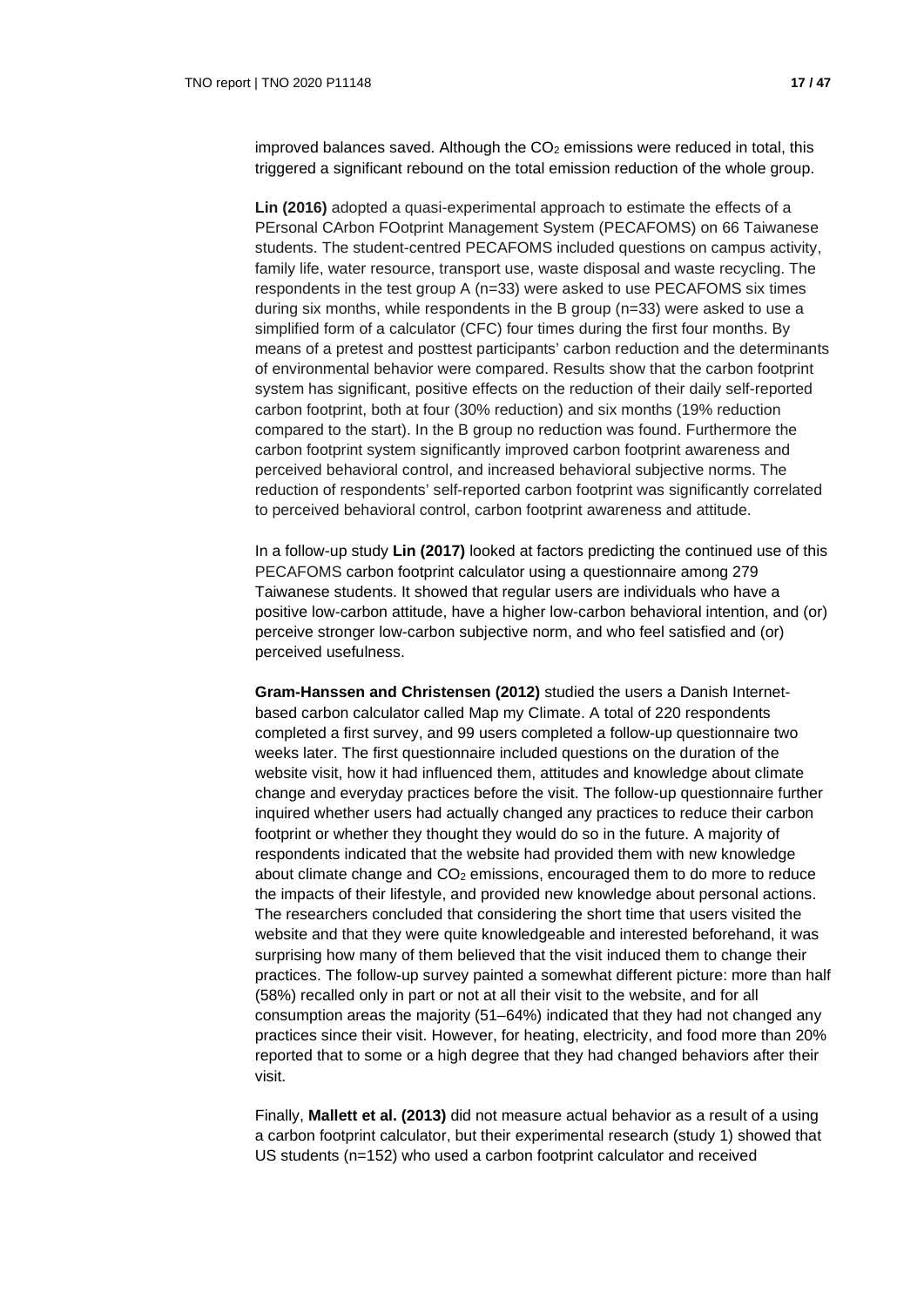(manipulated) feedback that they had a higher footprint than the average U.S. citizen, experienced more feelings of guilt than participants who received feedback that their footprint was lower than average. Moreover, in a follow-up study 2 participants received feedback on the overall United States' carbon footprint compared to the footprint of other industrialized nations. Participants in the worsethan-peers condition appeared to have a stronger intention to support a proenvironmental group by for example signing a petition or donating money.

#### *3.2.2 Studies without positive effects on behavior*

**Büchs et al. (2018)** examined the effect of personalized information through a longitudinal field experiment (RCT: randomized controlled trail) in which they tested the effectiveness of a *carbon calculator interview* among 218 households in the UK; of which 95 were part of the experimental group and 123 were part of the control group. The interview provided participants in the experimental group with their personal carbon footprint in various domains (space heating, water heating, lightening and electrical appliances, car travel, other surface travel, air travel, and household goods), and with a comparison to UK averages. In a qualitative debriefing interview, participants were taken along several options tailored to their situation through which they could reduce their carbon footprint. Moreover they were asked which options they would consider to adopt. During the two years of the experiment participants in both groups received eight surveys.

The carbon calculator interview was based on three explanations of why personalized information is more effective than general information, namely *creating awareness of consequences*, providing people with information relevant to their situation (*tailoring*) and providing feedback on progress (*behavioral monitoring*). Participants were made aware of the ways in which their behaviors were connected to emissions, as the calculator calculated emissions based on a range of behavioral questions, e.g. whether they take a shower or bath, how far/often they travel by car or train. In addition, since the carbon calculator covered emissions from different behavioral domains, it also showed participants which types of actions would be more effective in reducing their carbon footprint, for instance by highlighting the carbon intensity of flights compared to switching off lights.

The results of the study showed that participation in a carbon calculator interview significantly increased participants' awareness of options to reduce their carbon footprint, as well as their climate change concern. However, the intervention did not result in measurable reductions in residential and travel related energy use. Furthermore, qualitative results within this study supported the finding of the noneffectiveness of this carbon calculator in regard to behavior change, since a majority of the intervention group participants were only willing to undertake changes that did not have a considerable impact on their lifestyle.

**Chatterton et al. (2009),** found similar results in their qualitative analysis of public attitudes towards the use of carbon calculator tools in relation to making transport decisions. Higher awareness or more knowledge of consequences on its own did not lead to behavior change. The study included 15 focus groups (each of approximately 10 participants) in which participants discussed the carbon impact of daily behaviors (session 1) and hands-on explored existing carbon calculators (session 2). This study in other words focused on discussing the potential of carbon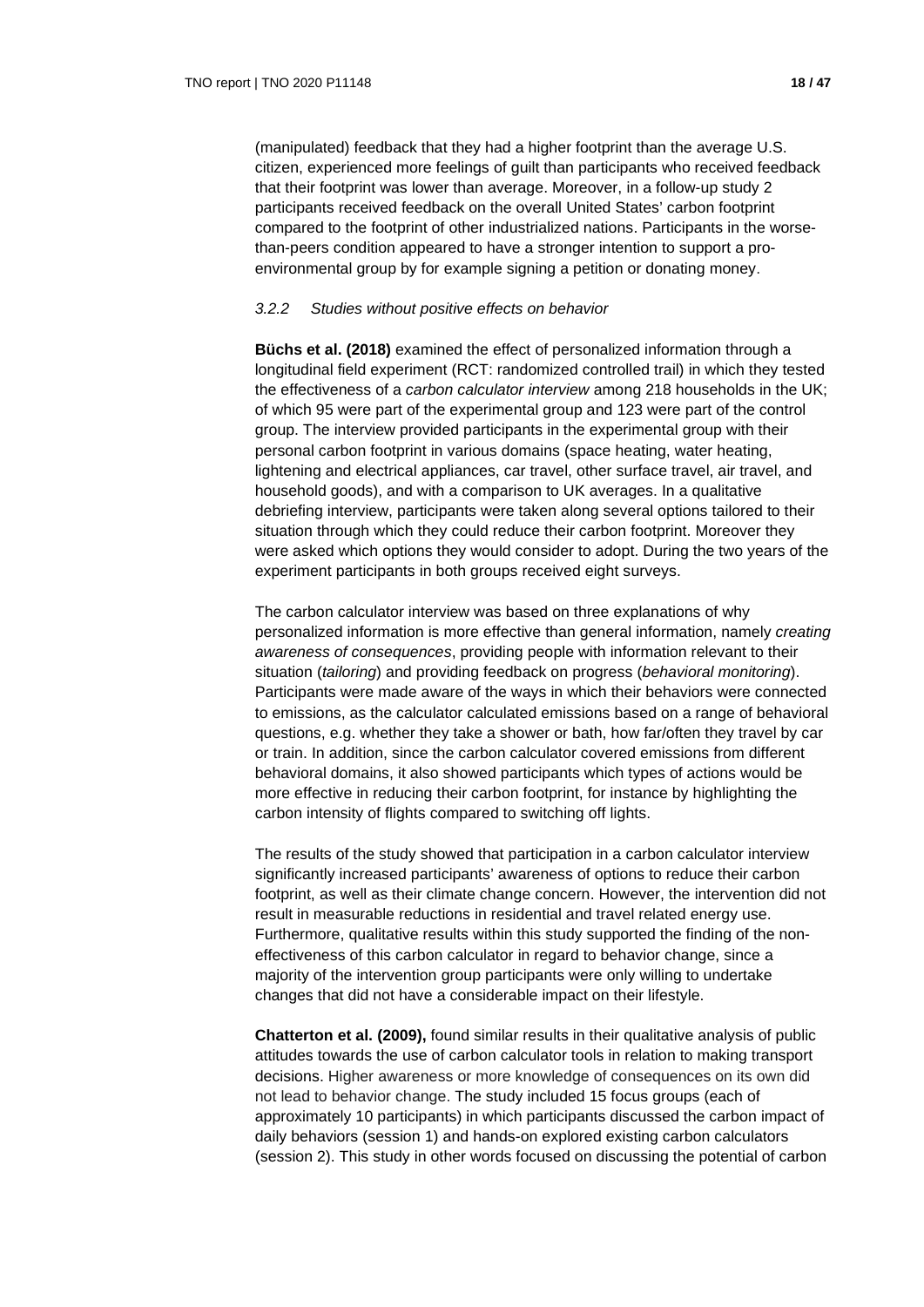calculator tools, and did not include measurement of participants' behavior. Despite considerable awareness of climate change as an issue among participants, personal carbon emissions were not found to have much influence on their personal transport choices. Cost (both in time and money), comfort and convenience proved to be more important transport choice determinants.

**Hunter et al. (2006)** studied the effect of a two week diary study among 28 Scottish households. After the two weeks an ecological footprint summary sheet was provided to householders as part of a follow-up feedback interview. A number of participants expressed surprise at the relative importance of specific categories to the overall household footprint. Most commonly, householders perceived for example waste to be of greater significance than footprint estimates suggested, perhaps because waste was a highly visible issue, being physically weighed by householders as part of diary keeping. This demonstrates, according to the researchers, the potential educational value of a detailed, component-based approach in identifying the most significant (at least in terms of footprint analysis) contributors to household environmental impact.

The study showed that although comparison of household footprints (adjusted to a per person basis) with the 'fair earth share' value did appear to have an initial impact; this did not appear to last and in most cases expressions of resignation and powerlessness followed. Similarly, whilst all householders were generally interested to compare their individual household footprint with the Scottish household average, and normally expressed relief if theirs was lower, this benchmark too appeared to have little impact.

## *3.2.3 Behavior change techniques*

The twelve studies included in our review show that carbon footprint approaches use various behavior change techniques and do not only provide the personal footprint scores. See Table 2 for an overview. Below we describe the most common techniques used.

|                | <b>Authors</b>                         | <b>Behavior change techniques</b>                                                                                                                                                                                                                                               |
|----------------|----------------------------------------|---------------------------------------------------------------------------------------------------------------------------------------------------------------------------------------------------------------------------------------------------------------------------------|
| 1              | Aichholzer et al. (2012)               | Individual feedback (tailoring); Comparative feedback over time (behavioral<br>monitoring); Comparative feedback with others; Supporting information and learning<br>opportunities.                                                                                             |
| $\overline{2}$ | Büchs et al. (2018)                    | Individual feedback (tailoring); Comparative feedback over time (behavioral<br>monitoring); Comparative feedback with others; Goal setting (intentions to change)                                                                                                               |
| 3              | Chatterton et al. (2009)               | Providing environmental information                                                                                                                                                                                                                                             |
| 4              | Gram-Hanssen and<br>Christensen (2012) | Individual feedback: quick test (tailoring); Individual feedback: detailed profile<br>(tailoring); Comparative feedback (with IPCC scenarios); Providing environmental<br>information (effect of climate change on different areas of Denmark).                                 |
| 5              | Hunter et al. (2006)                   | Individual feedback (tailoring); Comparative feedback with other groups (Fair earth<br>share); Comparative feedback with others (Scottish average).                                                                                                                             |
| 6              | Laakso and Lettenmeier<br>(2016)       | Individual feedback (tailoring); Imagination of future self; Goal-setting to halving<br>material resource use; Comparative feedback over time (behavioral monitoring);<br>Create social environment with other participants and others (social support and social<br>learning). |
| $\overline{7}$ | Lin (2016)                             | Individual feedback (tailoring); Comparative feedback over time (behavioral<br>monitoring);                                                                                                                                                                                     |
| 8              | Lin (2017)                             | NA.                                                                                                                                                                                                                                                                             |

#### Table 2. Behavior change techniques used in the twelve studies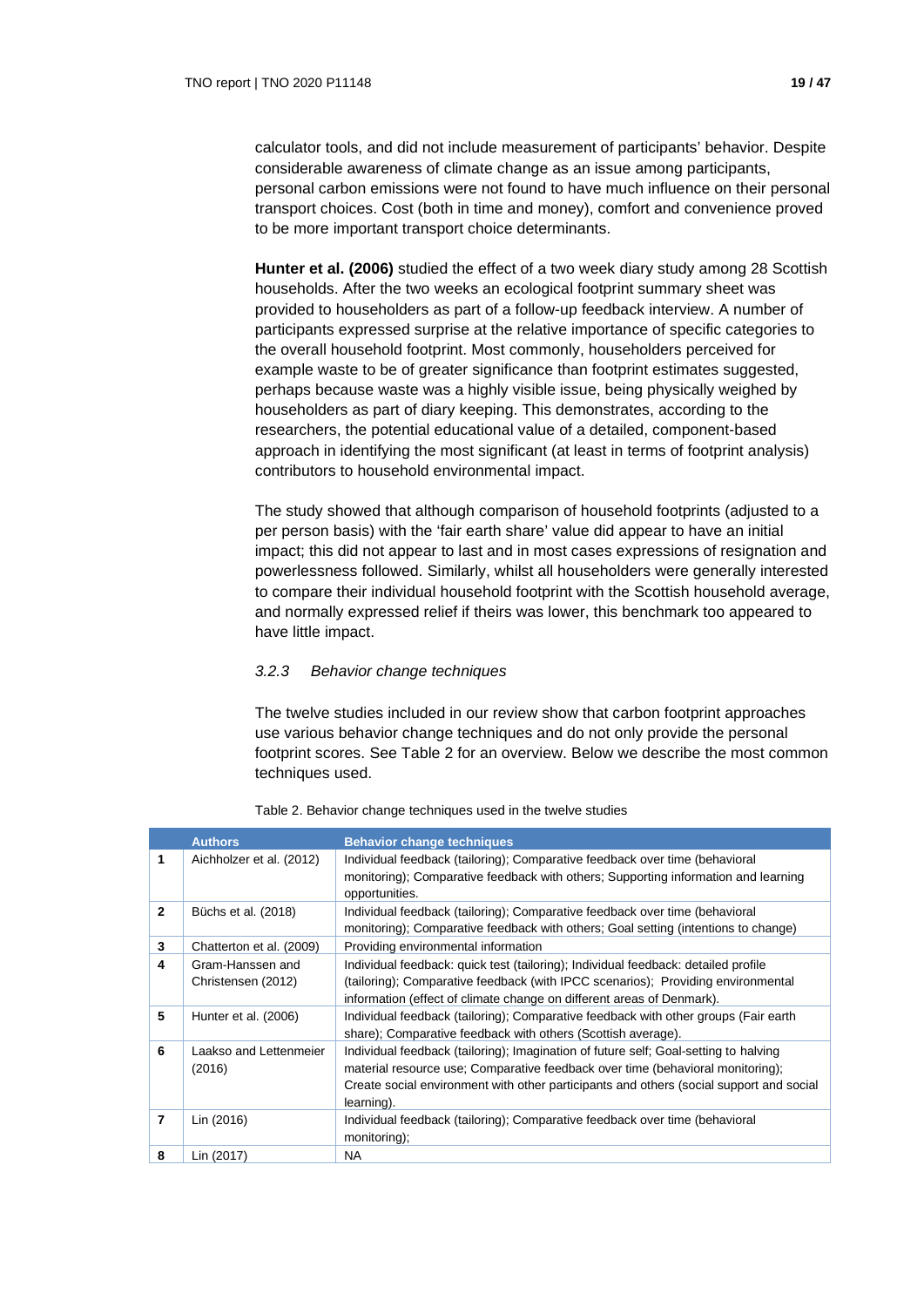|    | <b>Authors</b>          | <b>Behavior change techniques</b>                                                                                                                                                                                                                                                                                                                                                                                     |
|----|-------------------------|-----------------------------------------------------------------------------------------------------------------------------------------------------------------------------------------------------------------------------------------------------------------------------------------------------------------------------------------------------------------------------------------------------------------------|
| 9  | Mallett et al., (2013)  | Comparative feedback with others (U.S average); Comparative feedback with others<br>(Industrialized countries).                                                                                                                                                                                                                                                                                                       |
| 10 | Salo et al. (2019)      | Most common techniques as described in their overview article: Individual feedback<br>(tailoring) but be aware of information overload; Comparative feedback with others<br>(neighborhood, country, global level); Goal-setting (pledges or intention setting);<br>Comparative feedback over time (behavioral monitoring); Create social environment<br>with other participants (social support and social learning). |
| 11 | Sutcliffe et al. (2008) | Individual feedback (tailoring); Comparative feedback with others (number of globes<br>needed if everyone had the same footprint); Goal-setting (intentions to change)<br>Comparative feedback over time (behavioral monitoring)                                                                                                                                                                                      |
| 12 | West et al. (2016)      | Individual feedback (tailoring); Comparative feedback with others; Comparative<br>feedback over time (behavioral monitoring); Goal-setting (pledges)                                                                                                                                                                                                                                                                  |

## *Tailoring: Personalized information*

Carbon footprint calculators are founded on the idea that personalized or tailored information encourages people to change their behavior and thus reduces their carbon footprint (e.g. Salo et al., 2019). Studies show that personalized information is indeed more effective than general information, because it improves the applicability to one's situation (Abrahamse et al., 2005; Benders et al., 2006; Büchs et al., 2018; Rietkerk & Menkveld, 2017). If information is relevant to one's situation, information overload can be avoided. Another explanation of why tailored information is more effective than general information, is that it increases the relevance of one's message.

The tailored feedback that people receive can focus on their own behavior or on norms (what others in your group do or think). With regard to their own behavior, showing people how much progress they already made in achieving a goal can encourage people to keep up or intensify desired behaviors (McCalley and Midden, 2002). While this especially applies to behaviors with clearly set goals, for instance weight loss or fitness targets, it can be regarded as relevant for pro-environmental behavior as well, if participants have a general interest in reducing or maintaining a 'reasonably sized' carbon footprint*[6](#page-19-0)*. In this case a goal can for example be set in relation to reducing one's original footprint, e.g. reduce my footprint by 10%. Or in relation to the 'group': the emission of an average person or household in one's country, e.g. not exceeding the average emission.

## *Social comparison*

Many social psychological studies show that social comparison is a strong incentive for behavior: when people see other people (especially people that are relevant to them) act in a specific way they are more inclined to act similarly. In the Focus theory of normative conduct these so-called descriptive norms are identified as a motivator for behavior (Cialdini and Kallgren, 1990). In social marketing the term social contagion is used for a similar phenomenon: the process by which consumers influence each other to buy or use a product (Langley et al., 2012). Contagion is on the one hand about social aspects, such as which group they belong to and with whom they interact, and on the other hand about characteristics of the product, such as how often and for how long people should continue to use a product. Social contagion, like the descriptive norm, is about the visible behavior of others and copying it.

<span id="page-19-0"></span> $6$  There are many studies on how to communicate on  $CO<sub>2</sub>$  emissions, as this concept is quite abstract for most people - comparable to counting calories in weight loss.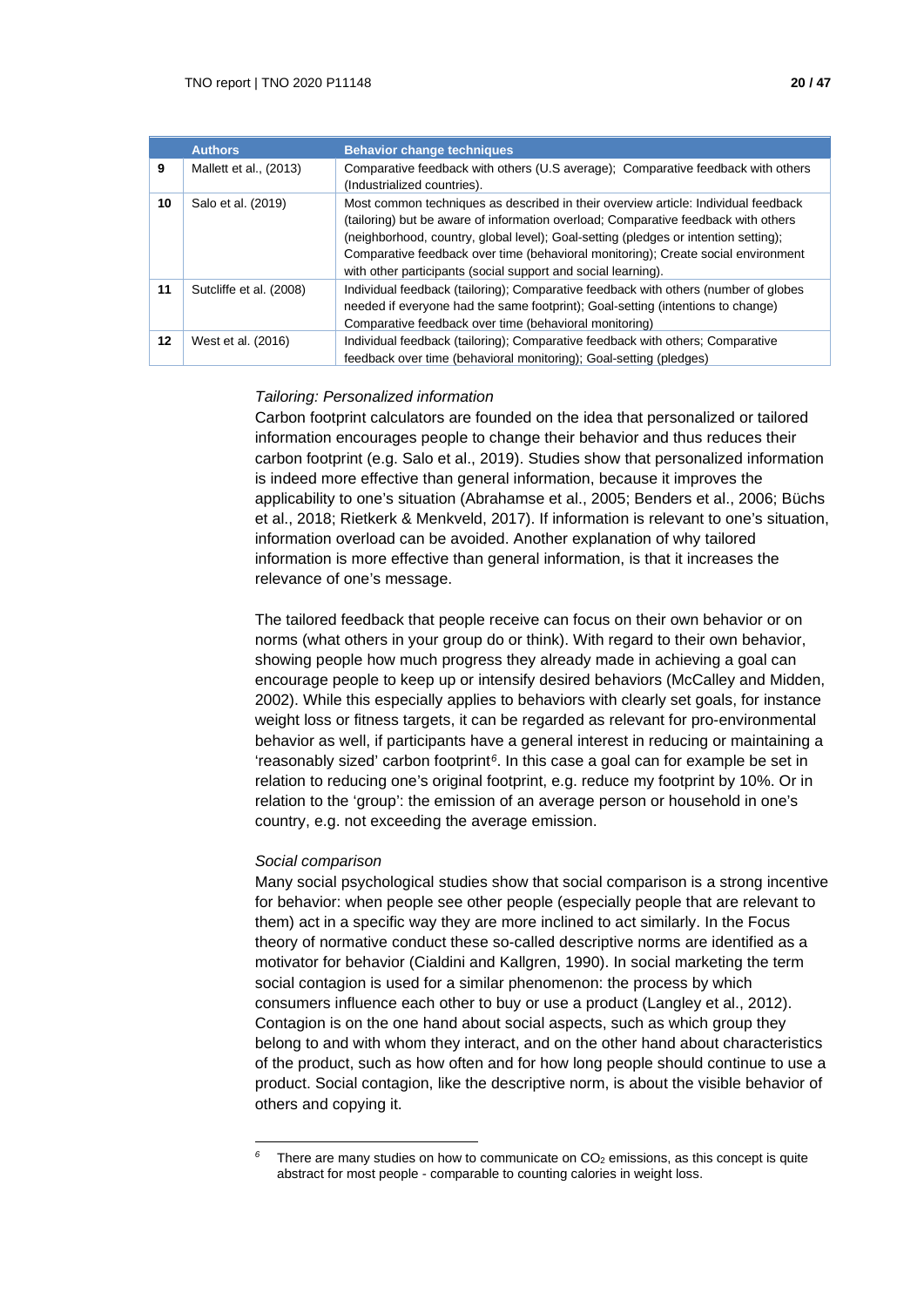**Salo et al. (2019)** evaluated ten different footprint calculators in the Nordic countries (see Table 1), and described their opportunities and limitations. They found that calculators often include pledges. A pledge is a form of personal goal setting. For instance, pledges in the REAP Petite UK calculator include the following (Salo et al., 2019; **West et al., 2016***[7](#page-20-0)*): "Replace all my lights and appliances with energy efficient ones, when needed"; "Walk or cycle to my local shops rather than drive to the supermarket"; or "Use eBay and freecycle to do more of my shopping". These goals or pledges can even be more effective when they are formulated in an 'if-then' way. For example 'if I need a new light bulb, then I will buy LED' or 'if I need groceries then I will walk to my local shops'. These so-called implementation intentions – simple contextual plans to break habits and guide consumer choice – are known to being able to help motivated individuals (Beattie, 2012; Gollwitzer, 1999).

In more general terms, studies show that defining clear and concrete goals (goal formation) can help people in changing their behavior. Setting ambitious but feasible goals can be motivating for some people, but for others graded activity (small steps that lead to an overall bigger goal) can be more applicable. Having people gradually taking steps towards a sustainable lifestyle that fits their current situation could be useful for both groups. To maintain behavior change over time, it is important to keep monitoring one's goals. Reviewing and reinforcing are essential elements.

#### *Comparison over time and repeated use*

Furthermore, Salo et al. (2019) describe that calculators they reviewed included features for repeated use. We also see that carbon footprint calculators differ in the length of the footprint period and how often they provide feedback. Some provide a footprint for one year, and provide this footprint only once, while other calculators often in the form of apps- provide information and feedback more often (bi-monthly, monthly, weekly or even daily). Abrahamse et al. (2005) described in their overview study of the effect of environmental behavior change interventions that personalized information was most effective the more frequently it was given. Some carbon calculators indeed have features for repeated use and aim to provide support in the long run. Such features include the personal history of taken actions and footprint results, pledges, and social features.

User engagement however often proves to be difficult. Salo et al. (2019) showed that while many calculators have features that allow users to return to their results to track activities and progress over time, the challenge of engaging people to use a calculator more than once was highlighted by many of their interviewees. The study by Salo et al (2019) showed that number of repeated users of four different calculators appeared to be low. Only when users receive active notifications (like SMS, email or online messages), and are explicitly reminded engagement can be increased.

<span id="page-20-0"></span>West et al. (2016) developed the REAP Petite footprint calculator and tested its usability with a group of users in the UK and Sweden. How many users were included in this study and what they were asked was however not well documented in this paper. Based on their experiences they advised to enable comparison of footprints, and to monitor and evaluate tool use and effects.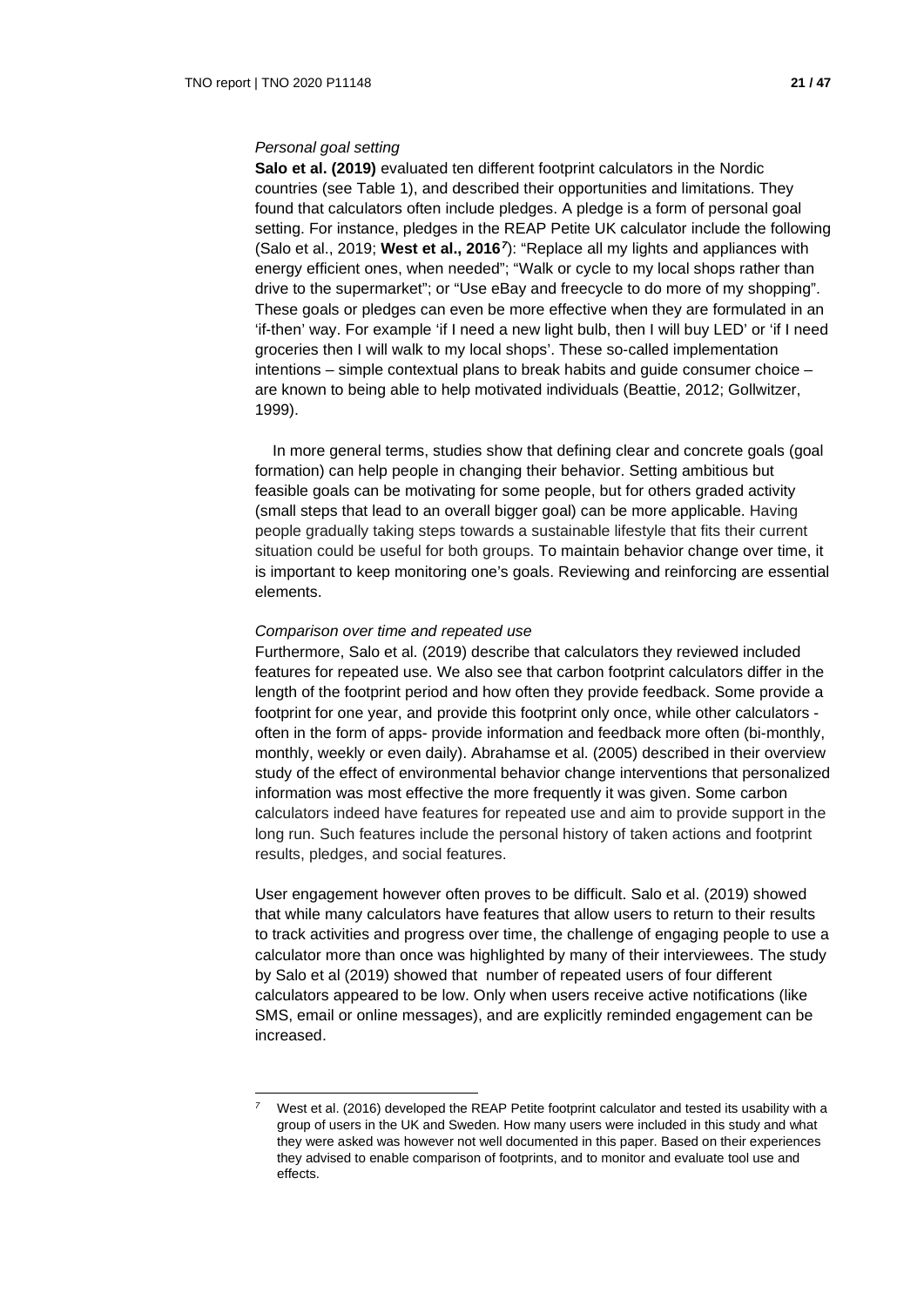Several studies from the realm of household energy reduction examined long-term effectiveness (after one or two years) of providing tailored information or feedback on the reduction of home energy use. While one study showed an increased effect over time (Hirst and Grady, 1983), several others concluded that behavioral effects had disappeared in the long-term (Allcott and Rogers, 2014; Darby, 2008; Hargreaves et al., 2013; Van Dam et al., 2010). The main explanation that these studies provided for the limited long-term effects of personalized information is that the novelty of the monitoring equipment and/or intervention was wearing off over time while contextual and habitual factors regained importance in shaping behavior. A recent study by TNO among nearly 50.000 Dutch households on the effect of improving regular personalized information on household energy use, with for example historic and comparative feedback, even showed no initial effect (Paradies et al., 2020).

#### *Providing information on effect of behavior and footprint*

An assumption of carbon footprint calculators is that the information provided by the calculators would lead to a change in consumption patterns, mainly through raising awareness and knowledge (e.g. Salo et al. 2019). The studies in our review subscribe that carbon footprint calculators indeed can lead to a higher awareness. A higher awareness does however not automatically lead to behavior change. Norm activation theory (Schwartz, 1977) states several conditions that need to be in place so that people can act on personal norms, which are expectations that people hold for themselves (see Figure 4). A personal norm can for instance be an environmental norm to reduce one's carbon footprint. One of these conditions is the "awareness of consequences" of one's actions. While this usually refers to consequences for the person, for instance in terms of rewards or sanctions, it has been broadly applied in the literature to argue that the provision of personalized information or feedback can make people more aware of the ways in which their actions affect energy use or carbon emissions (Abrahamse et al., 2005; Benders et al., 2006; McCalley and Midden, 2002). The underlying assumption is that people are often unaware of the connection between their actions and energy use/emissions because in many ways the latter remain "invisible" (Burgess and Nye, 2008).



Figure 4. Schwartz' Norm Activation theory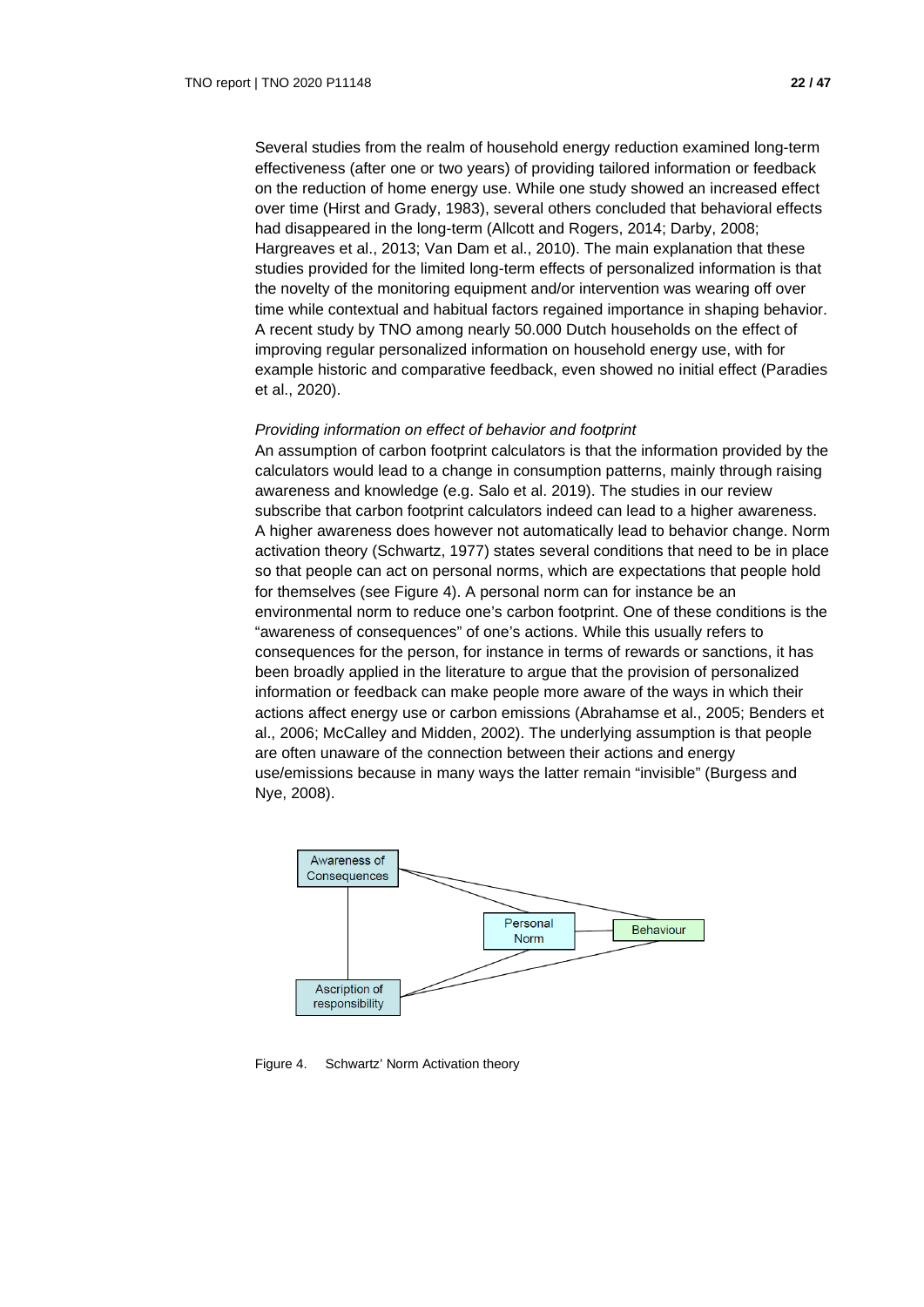## *3.2.4 Role of other behavior related factors*

#### *The role of motivation*

Devoting time and effort to calculate one's footprint is a voluntary exercise. It is likely that in particular people with an environmental mind-set are potential users of footprint calculators (Gram-Hanssen and Christensen, 2012; Salo et al., 2019). All studies we reviewed therefore consist of motivated people: if a person does not find the environmental issues problematic or a priority in their life, the calculator may not be relevant to them. In a study among Taiwanese grad students, Lin (2017) identified the predictors of carbon footprint calculator continuance intention. Regular carbon calculator users proved indeed to be individuals with a positive low-carbon attitude, a higher low-carbon behavior intention, and (or) stronger low-carbon social norm perception. An interview study among carbon calculator developers showed that altogether the number of users was moderate (Salo et al., 2019). The highest number was approximately 20,000 per year on average and the range was from 1000 to 122,000 users during the entire lifetime of the calculator. In other words, thus far the number of carbon calculator users is limited.

When people lack motivation to use a footprint calculator, it will be hard to engage them in using one. An explanation can be found in Self-Determination Theory which identifies a belief in one's own freedom to choose as a key requirement for sustained motivation (Deci & Ryan, 2012). When people get the feeling they have to do specific things and their autonomy is threatened, reactance can occur – i.e. rebellion against undertaking the new behavior (see Figure 5). On the other hand, when people have the feeling they are in control and are free to choose, they are more likely to change their behavior (e.g. described in Rietkerk & Menkveld, 2017).



Figure 5. Self-determination theory by Deci and Ryan (2012)

On a side note, also competence (experience of mastery) and relatedness (will to interact with others) could be utilized to enhance people's personal growth goals towards psychological health and well-being which is in some ways related to leading a sustainable lifestyle.

#### *Removing barriers*

The carbon footprint calculator studies show that people have difficulty changing their environmental behavior and are mainly willing to undertake changes that do not have a considerable impact on their lifestyle. Taking away implementation barriers could lead to progress. Various studies identify barriers that limit the implementation of pro-environmental behavior in people's daily life. For example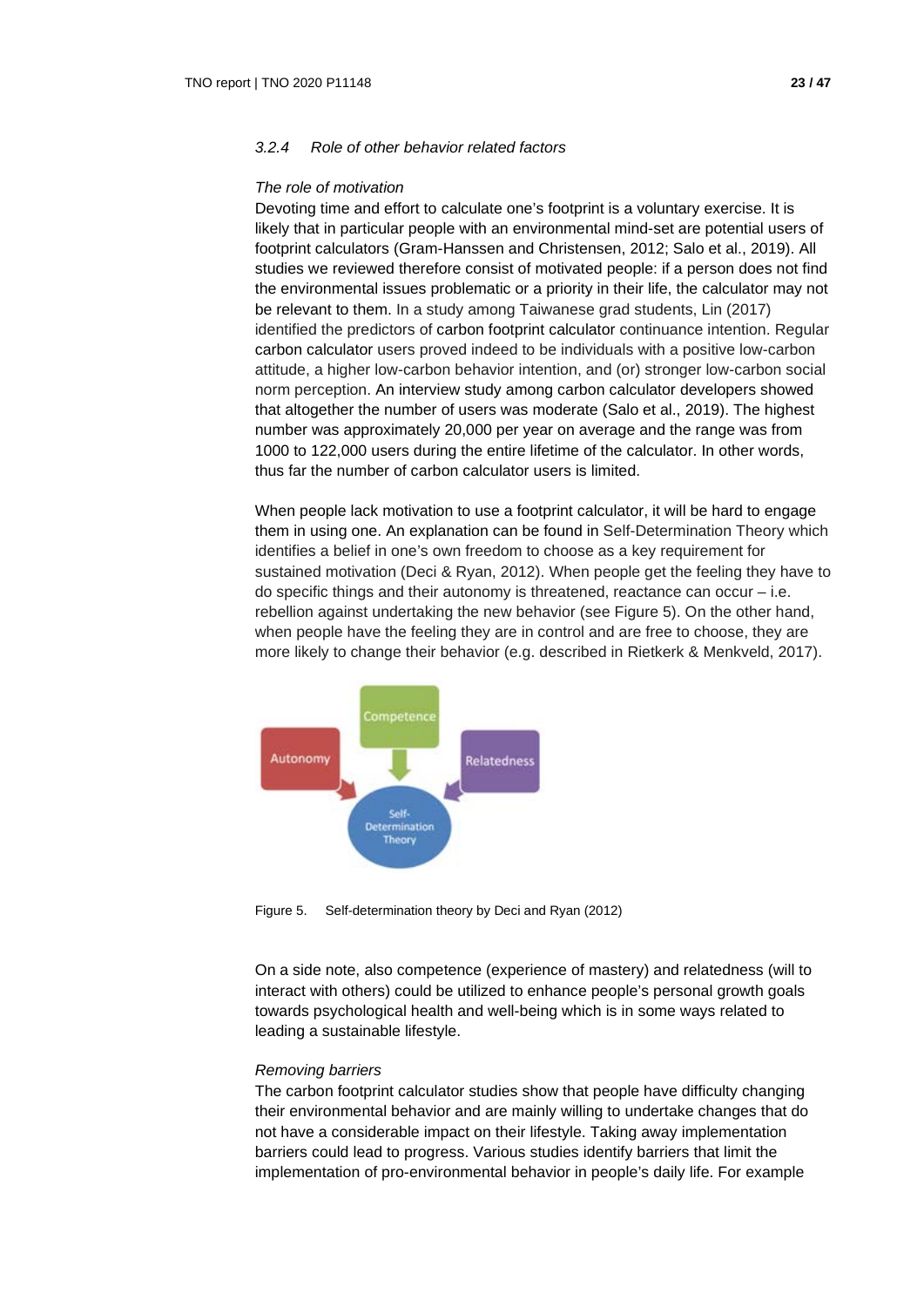how to fit pro-environmental behavior in everyday practices, the cost of these behaviors, or the effect on comfort and convenience. People differ in how much these barriers are perceived as actual barriers, and barriers also differ per behavior type (for example retrofitting one's home is different from daily food choices for family dinner). Graded activity helps people in setting steps that fit their actual situation. Challenges could be used to slowly build up to more impactful behavior.

#### **3.3 Main insights**

Based on the papers we come to the following main insights.

#### *1. There is little high quality research*

There has been little high quality research into the effects of carbon footprint calculators, except from the study by Büchs et al. (2018). The quality of the studies is generally low (see also Salo et al., 2019): there is a limited number and diversity of participants, the data is mainly self-report (only two studies made use of energy bills), and there is a lack of a long term follow-up. In addition only two of the seven studies that measured effects on behavior made use of a control group. The results of our review therefore need to be viewed in that perspective: drawing strong conclusions on the best approach is not possible.

*2. Carbon footprint calculators can lead to changes in awareness and behavior* The results on behavior change are mixed. The reviewed studies show that carbon footprint calculators can lead to a higher awareness and more knowledge, but this does not automatically lead to individual behavior changes and lower footprints.

The carbon footprint approaches that did affect people's behavior and footprint included several factors leading to success. For example, there was intensive contact between researchers and participants and in between participants (Laakso and Lettenmeier, 2016), people received very specific and comprehensive feedback on what they could do reduce their footprint (Laakso and Lettenmeier, 2016; Sutcliffe et al., 2008), and people were reminded of participating in reducing their footprint during a longer period of time (Aichholzer et al., 2012; Lin, 2017). The studies by Sutcliff et al. (2008) and Laakso and Lettenmeier (2016) included specific goal setting and evaluation of progress. In other words, the approaches were more than merely filling in a footprint calculator.

#### *3. But carbon footprint calculators are sometimes also ineffective*

With regard to the studies that did not find an effect on behavior, it was not always clear why there was no effect. This was also partly the case in the study by Aichholzer et al. (2012) that found a positive behavioral effect among part of their respondents, but a negative behavioral effect among another group. Büchs et al. (2019) conclude that their study confirmed results from previous studies that showed that personalized information interventions tend not to be effective in encouraging low carbon behavior changes in the long term, especially not for behaviors that people perceive as 'difficult' to undertake. It also confirmed a range of previous studies which demonstrated attitude-behavior gaps, again especially for 'difficult'-to-change behaviors such as air travel. Results from other studies furthermore suggest it is unrealistic to expect carbon calculators to support behavioral changes in 'difficult', high carbon areas as participants were only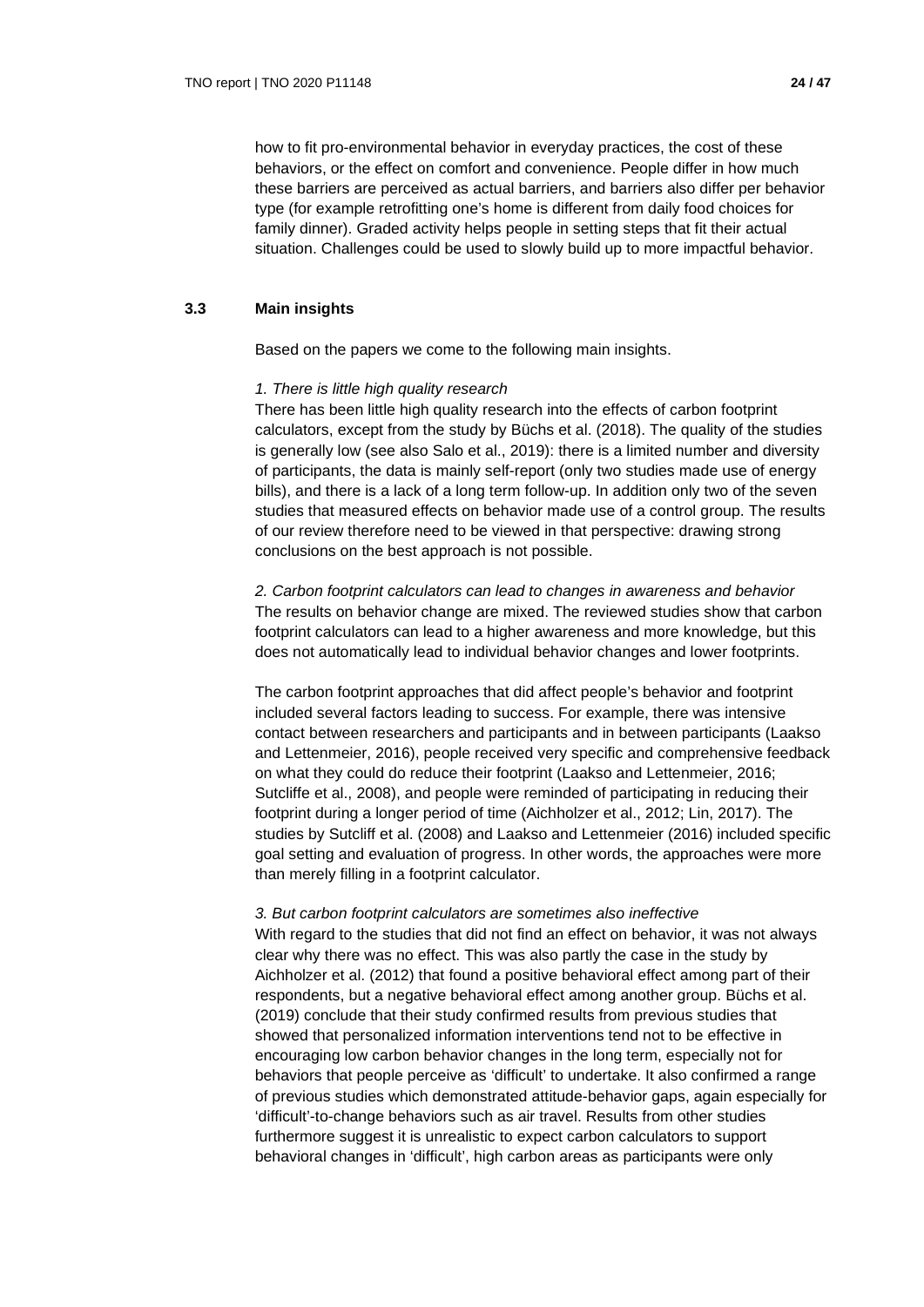prepared to make 'small', convenient changes in response to carbon feedback programs. The greater the  $CO<sub>2</sub>$  reduction potential of actions, the smaller households' willingness to implement them. Reasons for this reluctance is that these measures will have the biggest impact on their lifestyle.

*4. Only a small group of people is interested in calculating their footprint*  Carbon footprint calculators are often designed to support a rational reflection of lifestyle and activities from an environmental perspective. They are therefore used by an (environmentally) motivated minority, and studies include mainly motivated respondents. Even within this motivated group a using carbon calculator by itself does not lead behavior changes.

#### *5. Taking away implementation barriers can lead to progress*

Various studies identify barriers that limit the implementation of pro-environmental behavior in people's daily life. For example how to fit pro-environmental behavior in everyday practices, their cost, the effect on comfort and convenience. Graded activity could help people in setting steps that fit their actual situation. Challenges could be used to slowly build up to more impactful behavior.

#### *6 Personal goals can be perceived as out of reach*

We found an interesting general observation of carbon footprint calculators by Franz and Papyrakis (2011, p.391) that "even when the most environmentally friendly options are adopted, for the majority of available indices, one still exceeds the planet's biocapacity levels. The absence of options to fully offset one's environmental impacts implicitly suggests that there is no truly sustainable level of consumption at current population levels, even under the most prudent consumer choices." The interview study by Salo et al. (2018) among developers of carbon calculators showed a similar result: One interviewee highlighted that even if the user actively takes the suggested actions, the total contribution is small due to the high emissions of basic necessities of housing, food and personal transport in affluent societies. Therefore, it is difficult to achieve the sustainable footprint, and this can lead to frustration or discouragement by its users. This should be taken into account by setting realistic goals for users.

#### *7. Carbon footprint calculators need a content update*

<span id="page-24-0"></span>With regard to the carbon footprint calculators themselves, we saw that the calculators in most studies included categories on household energy, mobility, food, and consumer products. Some studies also included the garden and waste recycling, or the use of a second home. We noticed that the footprint calculators in the studies do not include online services, such as streaming services, e-mail, etc. In the last decades energy use for online services such a streaming, saving data in the cloud, and block chain emerged (Jones, 2018).*[8](#page-24-0)* Furthermore, proenvironmental behaviors regarding green citizenship or activism are not part of most carbon calculators (see also Annex A).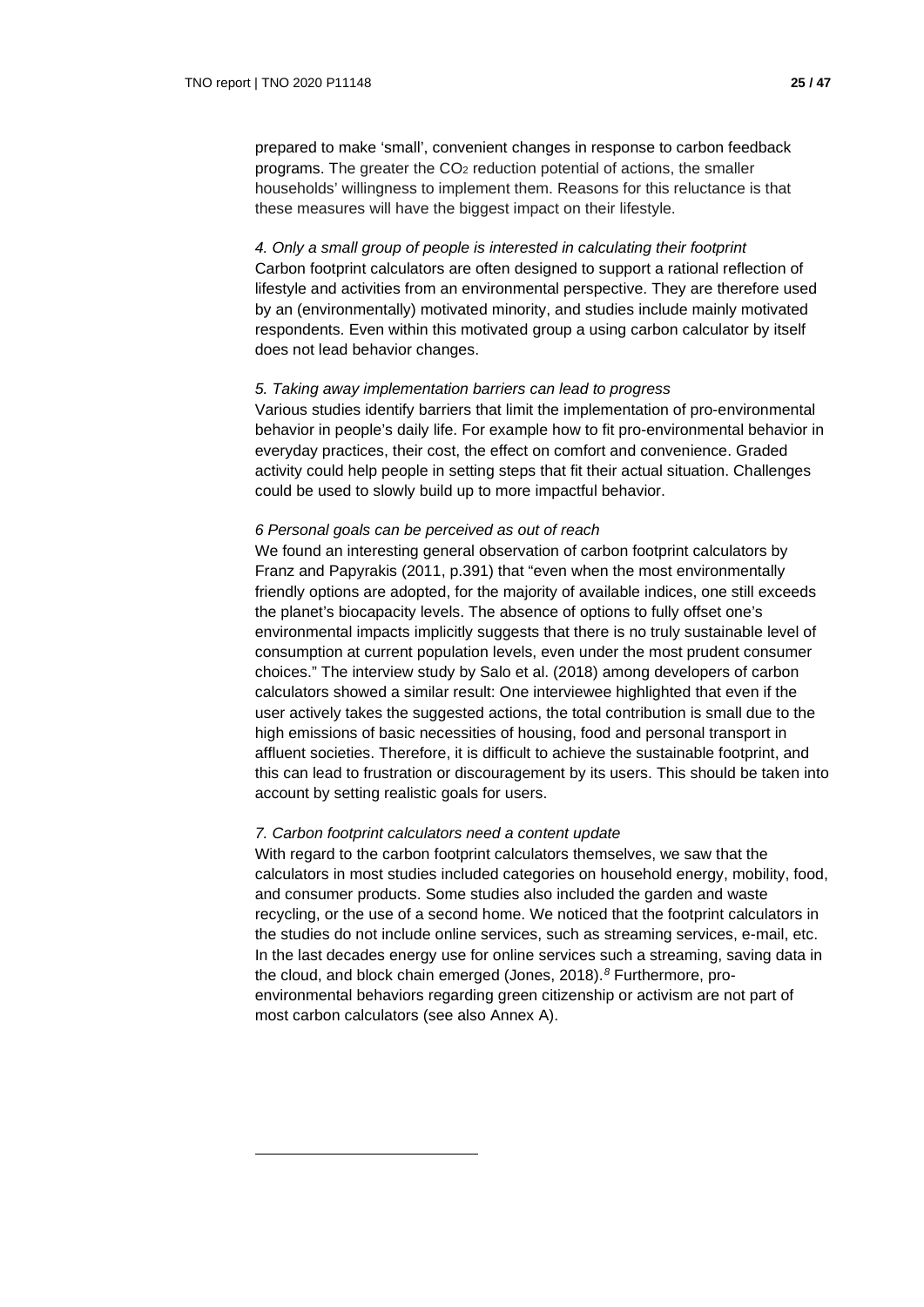## 4 Studies on health interventions

As the number of studies into the effects of carbon calculators is limited, we turned to the field of health interventions to get insight into how the calculators could be improved to get better results in (difficult) behavior change. When we describe "health behaviors" this is about recurring daily or weekly behaviors such as exercise or healthy eating choices; it is for instance not about mental health or vaccination. When we talk about "interventions" this can be anything from text messages, to help sheets, to a smart phone game. In this field there has been put much effort into investigating the effect of various behavioral change techniques and the effect of combinations of these techniques. Furthermore, we found various approaches comparable with the personalized feedback that carbon footprint calculators provide. For example, we found eHealth apps that give users daily diet and exercise feedback to stimulate healthy diet choices or encourage exercise behavior. In this chapter we describe a number of relevant health studies aimed at behavior change and the lessons we can draw.

It should be noted that the health domain is different from that of sustainability in the sense that improving one's health provides relatively short term benefits for the individual, such as weight loss or feeling energetic, while progress in sustainable behavior has more unclear, long term benefits for humanity. This will likely influence the level of motivation to which people are willing to change and be able to sustain to change their behavior. However, we believe that for both health and sustainable behavior the same techniques could be utilized.

## **4.1 Combinations of behavior change techniques are most effective**

In our introduction in Chapter 1 we referred to the COM-B model by Michie et al. (2011). This model originally focused on health related behaviors. As described this model recognizes that to change behavior three groups of factors have to be in order: people have to be capable, motivated, and opportunities should be presented to them to engage in the behavior. The COM-B model is founded on several studies and taxonomies of the effect of interventions.

To find out which mechanisms make an intervention effective Abraham and Michie (2008) developed a taxonomy of 26 behavior change techniques (BCTs) with standardized definitions that were linked to theory*[9](#page-25-0)*; see Table 3. The BCTs are clustered in three categories: motivation enhancing, planning and preparation and goals striving and persistence. In the right column of Table 3 the techniques are defined; they vary from for example providing information (BCT no. 1), to providing feedback (13) or using prompts (17).

<span id="page-25-0"></span>*<sup>9</sup>* Since 2008 the taxonomy has been updated, and other taxonomies have been developed. We start here at the beginning and describe how the taxonomies have developed below.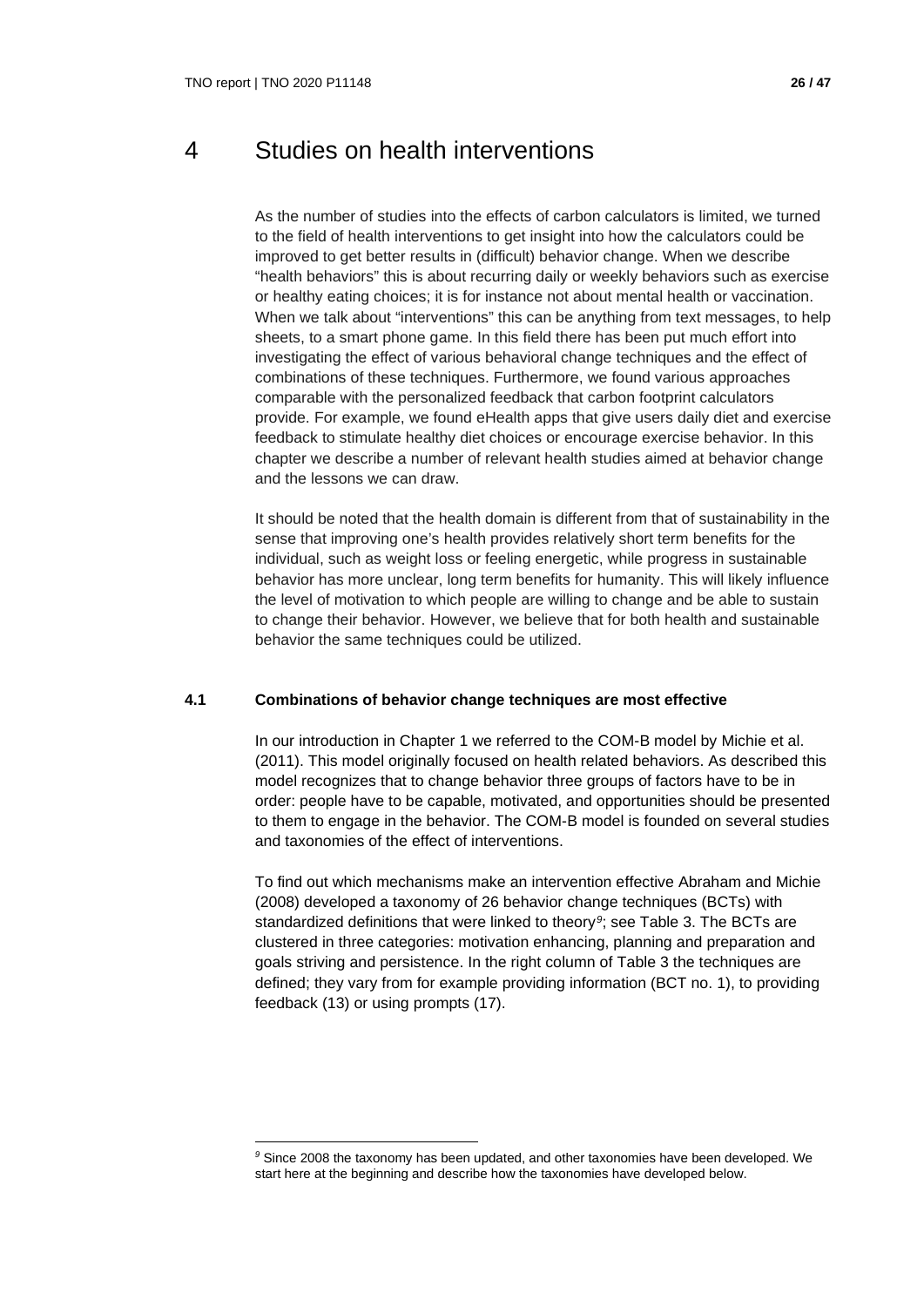| <b>Category</b>                         | <b>Technique</b>                                            | <b>Definition</b>                                                                                                                            |
|-----------------------------------------|-------------------------------------------------------------|----------------------------------------------------------------------------------------------------------------------------------------------|
|                                         | (Theoretical Framework)                                     |                                                                                                                                              |
| <b>Motivation-</b><br>enhancing         | 1. Provide information about<br>behavior-health link. (IMB) | General information about behavioral risk, e.g.,<br>susceptibility to poor health outcomes or mortality risk<br>in relation to the behavior. |
| <b>Motivation-</b>                      | 2. Provide information on                                   | Information about the benefits and costs of action or                                                                                        |
| enhancing                               | consequences (TRA, TPB, SCogT,<br>IMB)                      | inaction, focusing on what will happen if the person<br>does/ does not perform the behavior.                                                 |
| <b>Motivation-</b>                      | 3 Provide information about others'                         | Information about what others' think about the person's                                                                                      |
| enhancing                               | approval (TRA, TPB, IMB)                                    | behavior and whether others will approve or<br>disapprove of any proposed behavior change.                                                   |
| <b>Motivation-</b>                      | 4. Prompt intention formation                               | Encouraging the person to decide to act or set a                                                                                             |
| enhancing                               | (TRA, TPB, SCogT, IMB)                                      | general goal e.g., to make a behavioral resolution such<br>as "I will take more exercise next week".                                         |
| <b>Planning and</b><br>preparation      | 5. Prompt barrier identification<br>(SCogT)                 | Identify barriers to performing the behavior and plan<br>ways of overcoming them.                                                            |
| <b>Goal striving</b>                    | 6. Provide general encouragement                            | Praising or rewarding the person for effort or                                                                                               |
| and persistence                         | (SCogT)                                                     | performance without this being contingent on specified<br>behaviors or standards of performance.                                             |
| <b>Planning and</b>                     | 7. Set graded tasks (SCogT)                                 | Set easy tasks, and increase difficulty until target                                                                                         |
| preparation                             |                                                             | behavior is performed.                                                                                                                       |
| <b>Planning and</b><br>preparation      | 8. Provide instruction (SCogT)                              | Telling the person how to perform a behavior and/ or<br>preparatory behaviors.                                                               |
| <b>Planning and</b>                     | 9. Model/ demonstrate the behavior                          | An expert shows the person how to correctly perform a                                                                                        |
| preparation                             | (SCogT)                                                     | behavior e.g., in class or on video.                                                                                                         |
| <b>Planning and</b>                     | 10. Prompt specific goal setting                            | Involves detailed planning of what the person will do                                                                                        |
| preparation                             | (CT)                                                        | including a definition of the behavior specifying                                                                                            |
|                                         |                                                             | frequency, intensity or duration as well as specification                                                                                    |
|                                         |                                                             | of at least one context, i.e., where, when, how or with<br>whom.                                                                             |
| <b>Goal striving</b>                    | 11. Prompt review of behavioral                             | Review and/or reconsideration of previously set goals                                                                                        |
| and persistence                         | goals (CT)                                                  | or intentions.                                                                                                                               |
| <b>Goal striving</b>                    | 12. Prompt self-monitoring of                               | The person is asked to keep a record of specified                                                                                            |
| and persistence                         | behavior (CT)                                               | behavior/s (e.g., in a diary).                                                                                                               |
| <b>Goal striving</b>                    | 13. Provide feedback on                                     | Providing data about recorded behavior or evaluating                                                                                         |
| and persistence                         | performance (CT)                                            | performance in relation to a set standard or others'<br>performance. Person received feedback.                                               |
| <b>Goal striving</b>                    | 14. Provide contingent rewards                              | Praise, encouragement or material rewards that are be                                                                                        |
| and persistence                         | (OC)                                                        | explicitly linked to the achievement of specified<br>behaviors.                                                                              |
| <b>Goal striving</b>                    | 15. Teach to use prompts/ cues                              | Teach the person to identify environmental cues which                                                                                        |
| and persistence                         | (OC)                                                        | can be used to remind them to perform a behavior,                                                                                            |
|                                         |                                                             | including times of day, contexts or elements of<br>contexts.                                                                                 |
| <b>Planning and</b>                     | 16. Agree behavioral contract (OC)                          | Agreement (e.g., signing) of a contract specifying                                                                                           |
| preparation                             |                                                             | behavior to be performed so that there is a written                                                                                          |
|                                         |                                                             | record of the person's resolution witnessed by another.                                                                                      |
| <b>Goal striving</b>                    | 17. Prompt practice (OC)                                    | Prompt the person to rehearse and repeat the                                                                                                 |
| and persistence                         |                                                             | behavior or preparatory behaviors.                                                                                                           |
| <b>Goal striving</b><br>and persistence | 18. Use follow up prompts                                   | Contacting the person again after the main part of the<br>intervention is complete.                                                          |
| <b>Planning and</b>                     | 19. Provide opportunities for                               | Facilitate observation of non-expert others'                                                                                                 |
| preparation                             | social comparison (SCompT)                                  | performance e.g., in a group class or using video or<br>case study.                                                                          |
| <b>Planning and</b>                     | 20. Plan social support/ social                             | Prompting consideration of how others' could change                                                                                          |
| preparation                             | change                                                      | their behavior to offer the person help or (instrumental)                                                                                    |
|                                         | (social support theories)                                   | social support, including "buddy" systems - and/or                                                                                           |
|                                         |                                                             | providing social support.                                                                                                                    |

Table 3. Definitions of 26 behavior change techniques and illustrative theoretical frameworks, per category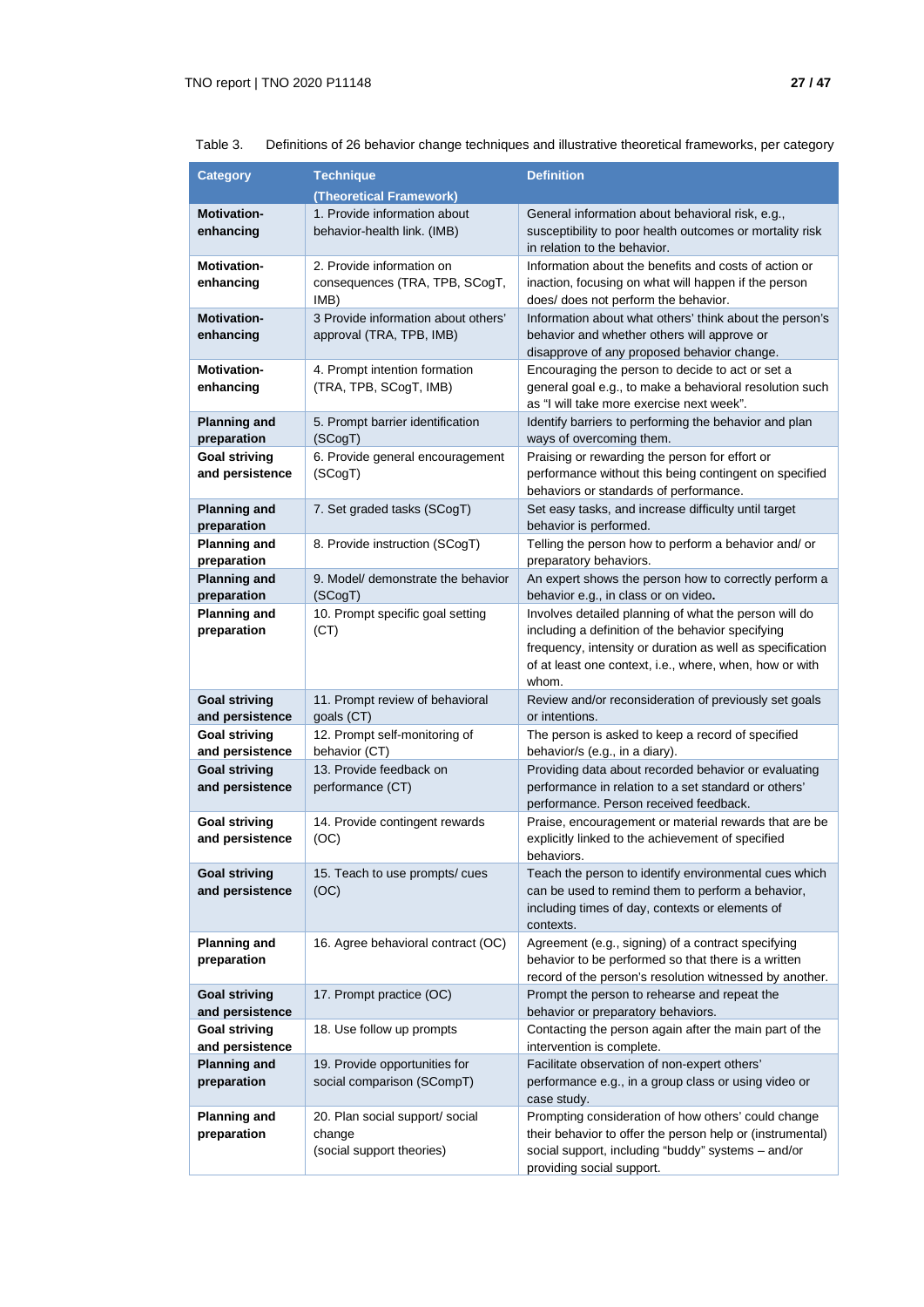| <b>Category</b>                         | <b>Technique</b><br>(Theoretical Framework)            | <b>Definition</b>                                                                                                                                                                                             |
|-----------------------------------------|--------------------------------------------------------|---------------------------------------------------------------------------------------------------------------------------------------------------------------------------------------------------------------|
| <b>Planning and</b><br>preparation      | 21. Prompt identification as role<br>model             | Indicating how the person may be an example to<br>others and influencing their behavior or providing an<br>opportunity for the person to set a good example.                                                  |
| <b>Goal striving</b><br>and persistence | 22. Prompt self-talk                                   | Encourage use self-instruction and self-<br>encouragement (aloud or silently) to support action.                                                                                                              |
| <b>Goal striving</b><br>and persistence | 23. Relapse prevention<br>(Relapse Prevention Therapy) | Following initial change, help identify situations likely to<br>result in re-adopting risk behaviors or failure to<br>maintain new behaviors and help the person plan to<br>avoid or manage these situations. |
| <b>Goal striving</b><br>and persistence | 24. Stress management<br>(stress theories)             | May involve a variety of specific techniques (e.g.,<br>progressive relaxation) which do not target the<br>behavior but seek to reduce anxiety and stress.                                                     |
| <b>Motivation-</b><br>enhancing         | 25. Motivational interviewing                          | Prompting the person to provide self-motivating<br>statements and evaluations of their own behavior to<br>minimize resistance to change.                                                                      |
| <b>Planning and</b><br>preparation      | 26. Time management                                    | Helping the person make time for the behavior (e.g., to<br>fit it into a daily schedule).                                                                                                                     |

In 2009 Michie et al. examined the effectiveness of physical activity and healthy eating interventions focused on adults using the taxonomy described before. They identified 122 evaluations of interventions and found that such interventions are on average effective with effect sizes of 0.32 and 0.31 for physical activity and healthy eating interventions, respectively. These are small-to-medium effect sizes (Cohen, 1992) in the typical range for psychological interventions.

In addition Michie et al. (2009) found that interventions combining self-monitoring with one or more of four other hypothesized self-regulation techniques, namely, prompting intention formation or goal setting, specifying goals in relation to particular contextualized actions, providing feedback on performance and reviewing previously-set goals were significantly more effective than interventions not including self-monitoring and one other self-regulatory technique (pooled effect sizes for healthy eating: 0.54 versus 0.24; physical activity: 0.38 vs. 0.27; all interventions {healthy eating and physical activity}: 0.42 vs. 0.26).

Moreover, their results showed that the behavioral target and many design characteristics (duration, person delivering the intervention, delivery format [e.g., individual versus group], setting [e.g., workplace or community settings], use of multiple sessions, time to follow up, target population did not differ between effective and ineffective interventions. Finally, the number of behavior change techniques included did not increase effectiveness.

Michie et al. (2009) concluded that their analyses offered clear support for including self-monitoring of behavior as well as prompting intention formation or goal setting, specifying goals in relation to particular contextualized actions, providing feedback on performance and reviewing previously-set goals in interventions designed to promote healthy eating and physical activity.

A reanalysis of the data from Michie et al. (2009) using a different methodology was performed by Dusseldorp et al. (2014). They found the strongest synergistic effect with motivation-enhancing BCTs (see Table 3). Of particular interest was the fact that interventions that included *Prompt intention formation* (BCT no. 4), but **did not use** *Provide information about behavior– health link* (1), showed the lowest mean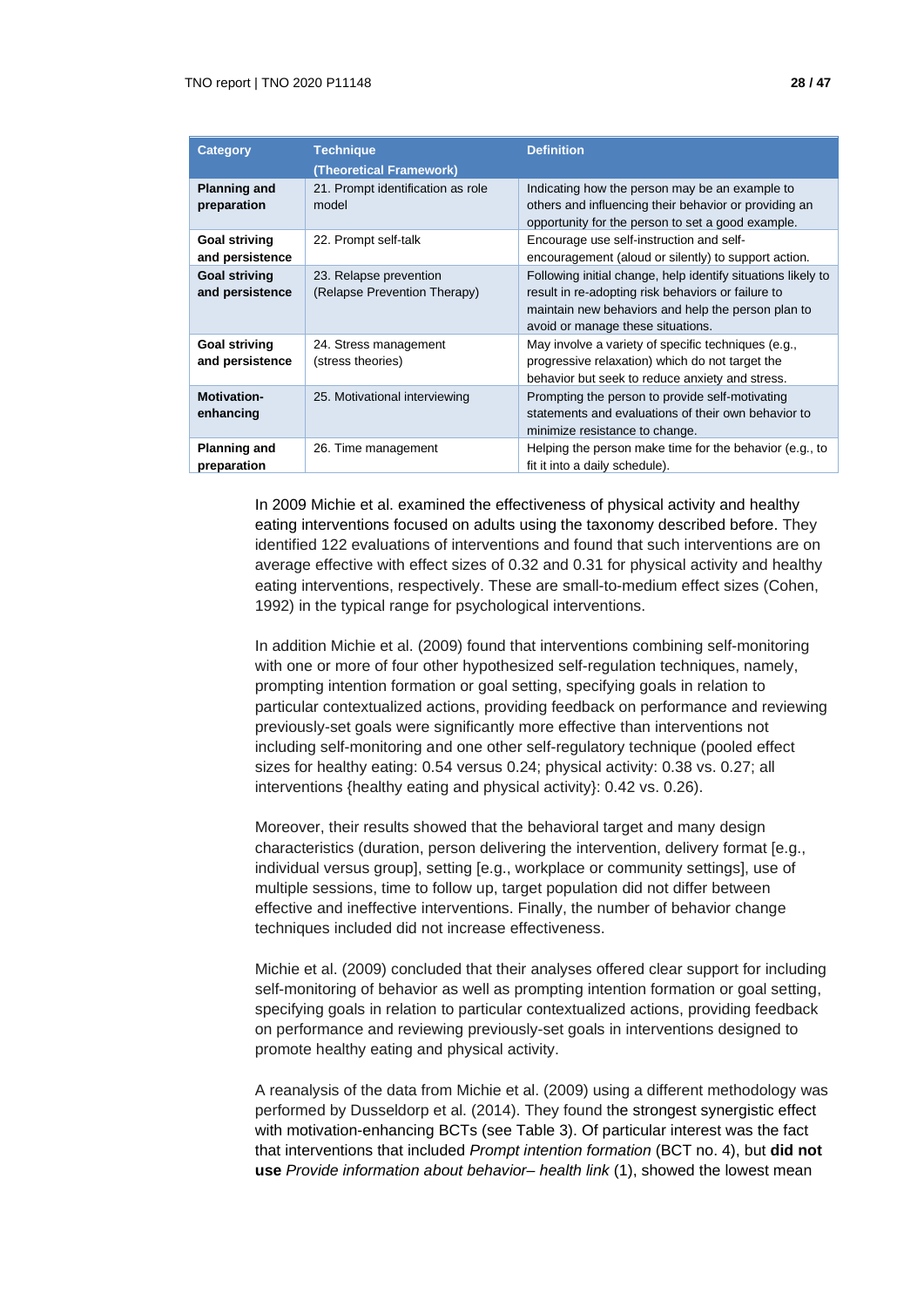effect size (g=0.24) in this category. This finding seems to suggest that those interventions that aim to motivate change, without addressing the perceived need for changing (e.g., personal susceptibility), are actually worse off than the average intervention effect (i.e.,  $g=0.31$ ). For carbon calculators this implies that the need for change should be included and clear for its users.

Across the three behavior change categories, three results were striking. First, *Prompt review of behavioral goals* (11) appeared to be an important predictor of intervention success. The 19 interventions that included this BCT showed a relatively high mean effect size (g=0.40). These 19 interventions also used several other techniques, so it cannot be concluded that interventions using only this technique will be successful. In case of footprint calculators this means that it would be beneficial to have users set a goal or intention and send messages to remind them to review their goal and progress.

Second, interventions that used *Provide information about behavior– health link* (1) **with** *Provide information on the consequences* (2) **and** *Use follow-up prompts* (18), but **without** *Prompt review of behavioral goals* (11), were **most effective** (g= 0.46). This result suggests that interventions that combine motivation-enhancing techniques with a technique explicitly provoking persistence, such as the use of follow-up prompts, are promising. Apparently, this combination is a useful alternative for the successful technique *Prompt review of behavioral goals* (11). Although, *Use follow-up prompts* (18) and *Prompt review of behavioral goals* (11) may be effective via a different mechanism, essentially, they both may offer important control strategies. For carbon calculators this alternative approach would imply that users would need motivating information in combination with follow-up contact, without referring to goals or intentions.

Third, those interventions that used *Provide feedback on performance* (13) as a technique, **without** using *Provide instruction* (8)*, Provide information on consequences* (2), and *Prompt review of behavioral goals* (11), were **least effective** (g= 0.05). Of these latter three, the lack of *Provide instruction* (8) seemed important, because those interventions that used the combination of *Provide feedback on performance* (13) **and** *Provide instruction* (8), **without** the use of the other two BCTs, showed an effect size similar to the average (g=0.31). These results suggest that providing feedback on performance may have a counterproductive effect when not providing clear instruction of the 'desired' behavior. This means that in footprint calculators, clear instructions on how to change behavior are essential. The question might be what this looks like, how detailed this needs to be.

In 2013 Michie et al. developed a more elaborate taxonomy of 93 BCTs clustered into 16 groups. The main reason to improve their own 2008 taxonomy was to increase its reach: it proved that only a few research groups worked with and on improving the taxonomy, and that it was mainly developed for particular behavioral domains (e.g. physical activity, smoking, or safer sex). Regarding their new 'BCT Taxonomy v1' Michie et al. (2013) concluded that it lays the foundation for the reliable and systematic specification of behavior change interventions. These BCT taxonomies are however developed as a means to categorize intervention content, and 'evidence of "efficacy" or "effectiveness" is not part of the definition of BCTs. As Kok et al. (2016) describe these taxonomies contain effective behavior change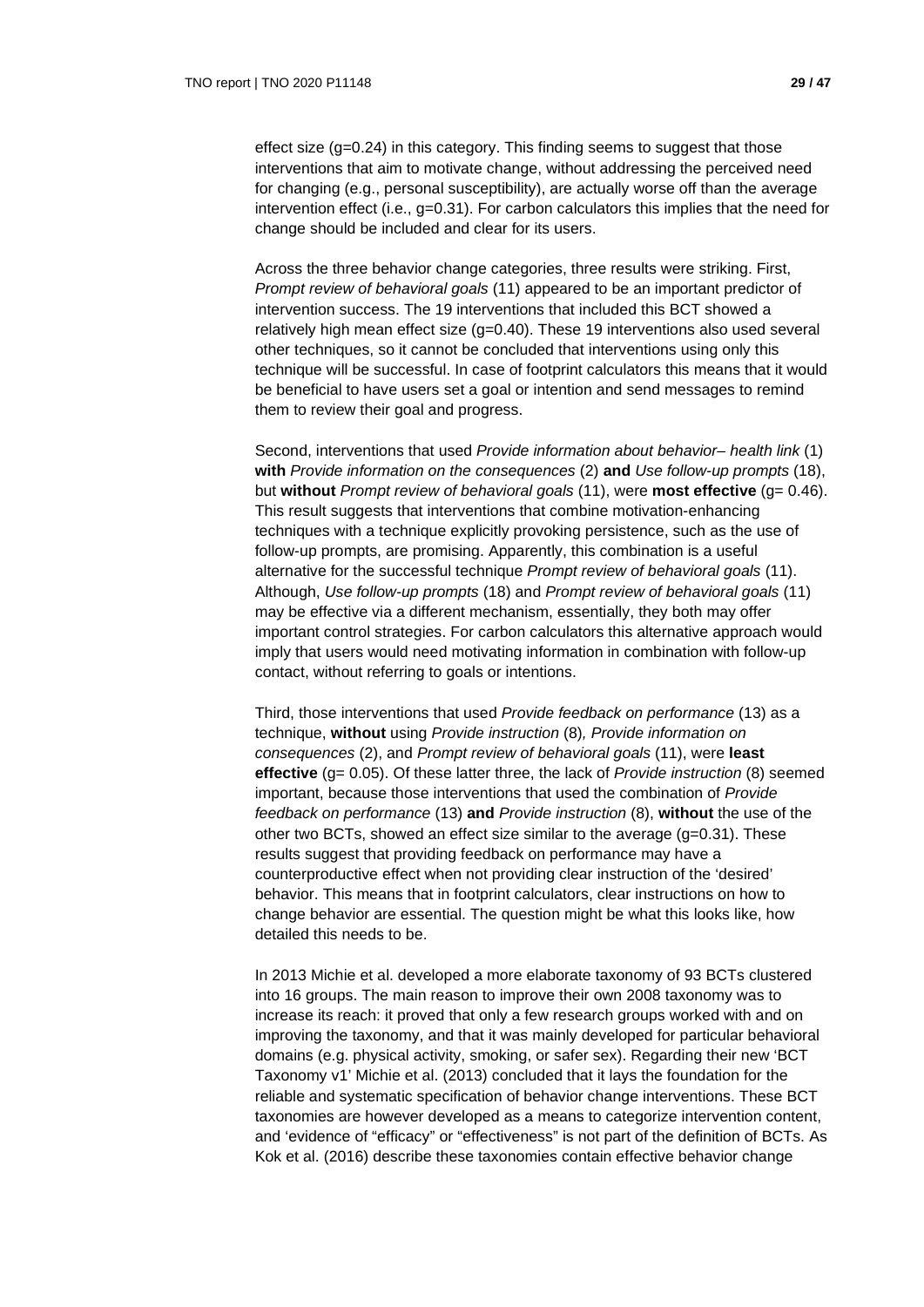methods (techniques), but they also contain ineffective methods, and may even contain counter-effective methods. This also showed from studies into combinations of BCTs as described before. For the purpose of intervention design Kok et al. (2016) therefore developed a taxonomy that include additional aspects of the dynamics of behavior change. They state that for a behavior change method to be effective it:

- 1) must target a determinant that predicts behavior (e.g., guided practice is an effective method to enhance self-efficacy or to train skills, but not to change subjective norms);
- 2) must be able to change that determinant (e.g., if a behavior is exceptionally easy to perform, targeting self-efficacy will not yield behavior change);
- 3) must be translated into a practical application in a way that preserves the parameters for effectiveness and fits with the target population, culture, and context .

In sum, the studies in this paragraph show that specific combinations of behavioral change techniques have proven to have most effect in changing health behaviors. Especially interventions that combine motivation-enhancing techniques with a technique explicitly provoking persistence, such as the use of follow-up prompts, are promising. Moreover, providing feedback on performance may have a counterproductive effect when not providing clear instruction of the 'desired' behavior. In addition interventions should target changeable factors that predict behavior in a practical and fitting way. These are useful insights to apply to the design of pro-environmental behavior interventions including carbon footprint calculators.

## **4.2 Nudging to improve health behaviors**

A different meta-analysis worth mentioning is recent one by Cadario and Chandon (2020) on nudges to change eating habits. Nudges are defined by Thaler and Sunstein (2008, p.6) as "any aspect of the choice architecture that alters people's behavior in a predictable way (1) without forbidding any options or (2) significantly changing their economic incentives. Putting fruit at eye level counts as a nudge; banning junk food does not." Some of the abovementioned behavioral change techniques can be labeled as nudges, but not all.

Cadario and Chandon (2020) gathered 299 effect sizes from 96 studies reported in 90 papers. They examined the effectiveness in field settings of seven healthy eating nudges, classified according to whether they are:

- 1) cognitively oriented, such as "descriptive nutritional labeling", "evaluative nutritional labeling", or "visibility enhancements";
- 2) affectively oriented, such as "hedonic enhancements or "healthy eating calls"; or
- 3) behaviorally oriented, such as "convenience enhancements" or "size enhancements".

Effect sizes increased as the focus of the nudges shifts from cognition (d=0.12,−64kcal/day) to affect (d=0.24, −129 kcal/day) to behavior (d=0.39, −209 kcal/day); see Figure 6. Moreover, this overview showed that interventions are more effective at reducing unhealthy eating than increasing healthy eating or reducing total eating.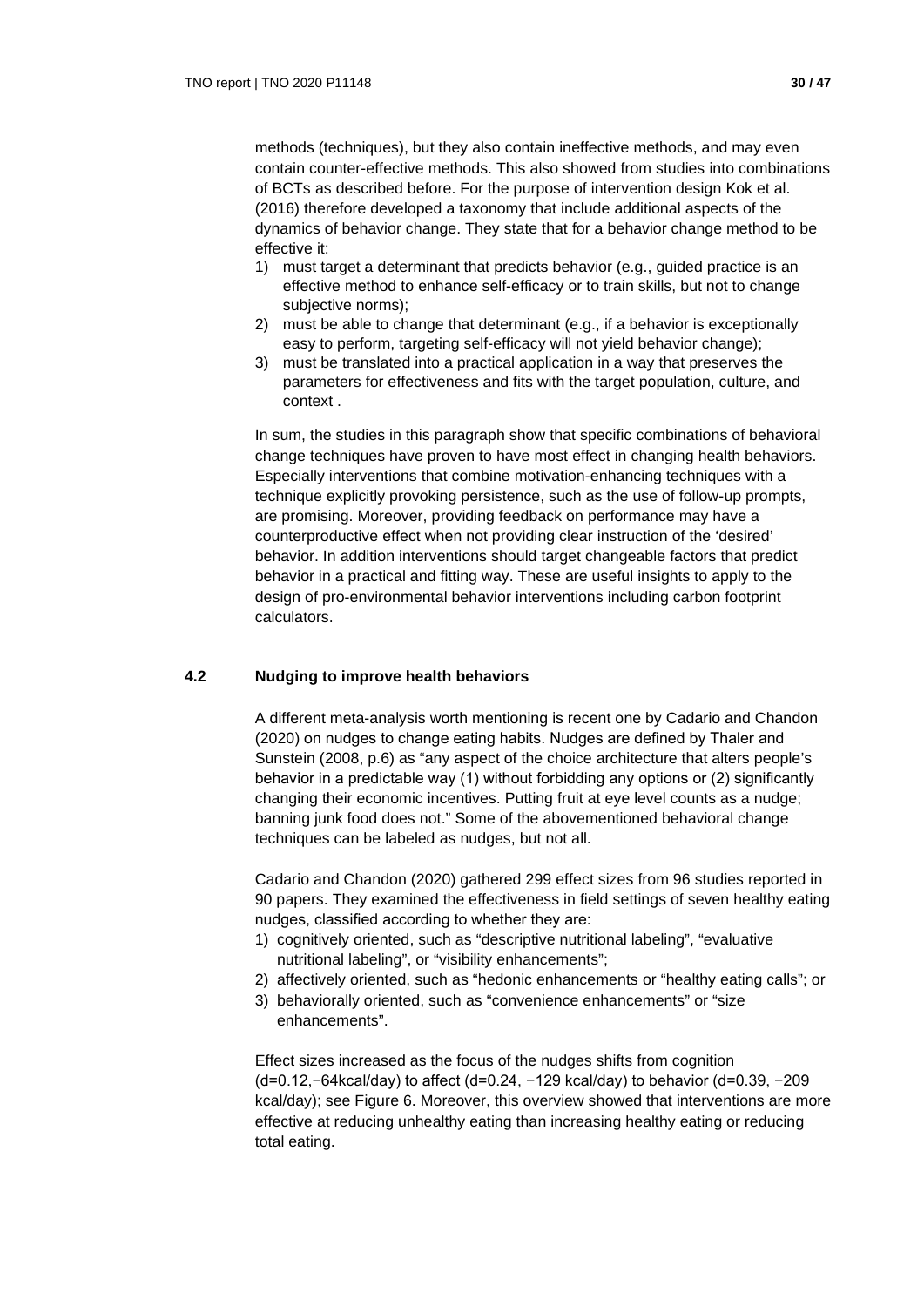

Figure 6. Effect sizes by nudge type. Source: Cadario and Chandon (2020)

Regarding pro-environmental behavior we learn that nudges can have a small to medium effect, and that especially behaviorally-oriented nudges can have most effect. What 'smaller portion sizes' and 'making unhealthier options less convenient to select or consume' are for (un)healthy eating, could for instance be 'smaller meat and cheese portions' or 'making unsustainable options less convenient to consume' for pro-environmental behavior. Although nudges are about choice architecture and not so much part of a carbon calculator, these insights about designing the context are also of value for encouraging pro-environmental behavior.

## **4.3 Health equivalents to the carbon footprint calculator**

As carbon footprint calculators are often available online or in the form of apps (see Appendix A), we in addition looked at meta-studies on the effects of internet-based or eHealth interventions.

App stores offer many different health related apps. Rivera et al. (2016) reviewed 393 mobile apps for weight management. These apps included features like selfmonitoring (35%), physical activity support (28%), weight assessment (25%), healthy eating support (23%), goal-setting (21%), motivational strategies (7%), social support (5%), and personalized feedback (2%). Similar to carbon calculator apps, commercial mobile apps for weight loss/management have mostly not undergone scientific testing; only 0.8% (3/393) underwent scientific evaluation. The results of the evaluation of these three apps (My Fitness Pal, Lost It!, and Fitbit) were not described in the review and the original research was not referenced.

Next to these health apps that have not been tested, there also are overview studies of eHealth interventions that were indeed thoroughly investigated. Webb et al. (2010) examined the effectiveness of 85 Internet-based interventions and found that the two BCTs that were associated with the greatest changes in health behavior were *Stress management* (24) and *General communication skills training* (included in a list of 40 BCTs instead of 26 in Table 3). Both techniques influence behavior change indirectly via mechanisms such as facilitating problem-solving, promoting self-efficacy, or diminishing the impact of stressors that may prevent behavior change. However, Webb et al. (2010) described that relatively few interventions employed these techniques, so the findings should be treated with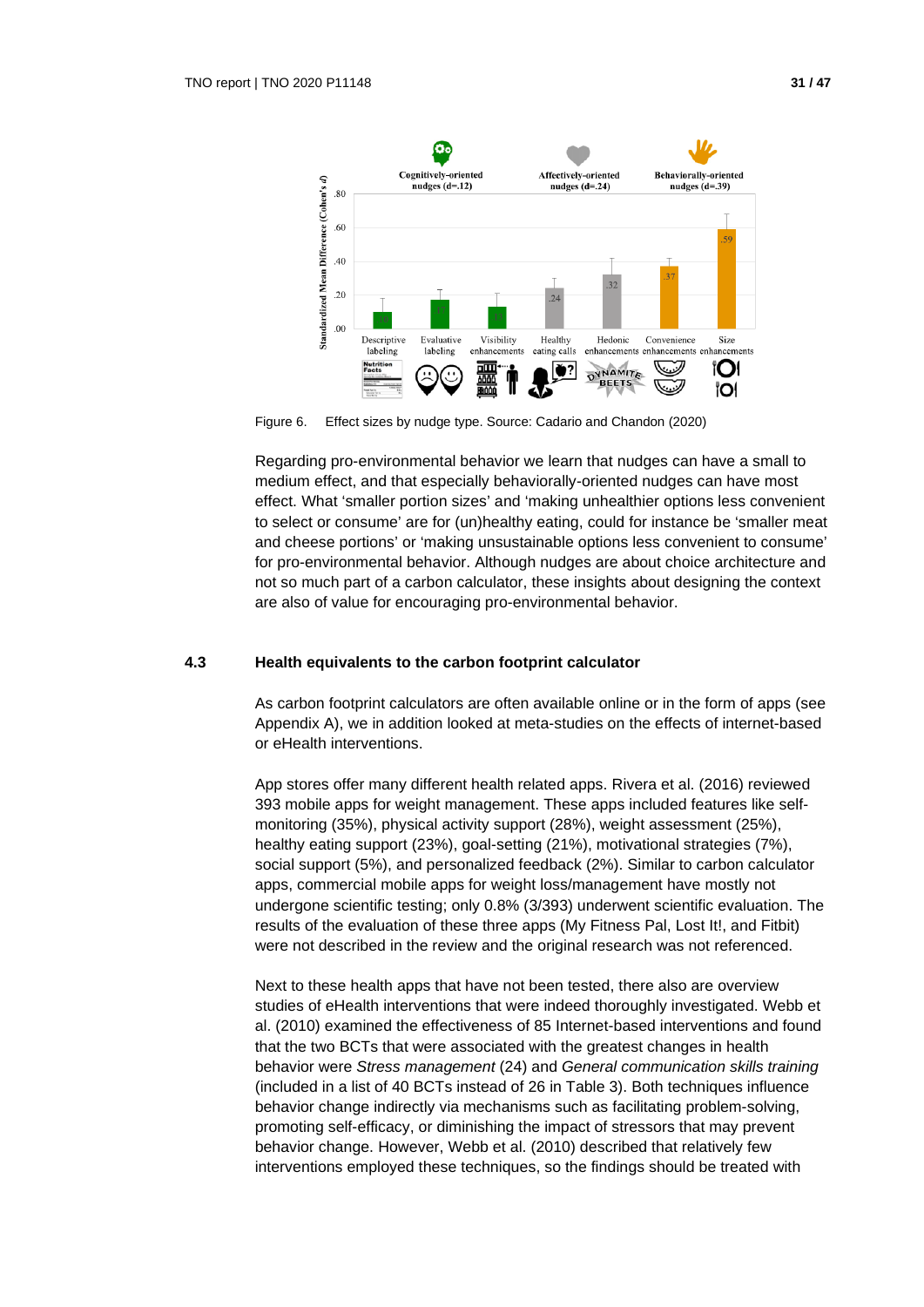caution. Modeling, relapse prevention/coping planning, facilitating social comparison, goal setting, action planning, and provision of feedback on performance all had smaller effects. Moreover, the effectiveness of Internet-based interventions was enhanced by the use of additional methods of communicating with participants, especially the use of short message service (SMS), or text, messages. This also showed in a meta-analysis on 75 RCT studies on mobile technology-based health interventions for health care consumers (Free et al., 2013). Multifaceted mobile technology text messaging interventions increased the adherence to antiretroviral medication in a low-income setting and increased smoking cessation in a high-income setting. The text messages were multifaceted in the sense that they encouraged patients to maintain contact, to monitor, and to respond to medication issues. Finally, Webb et al. (2010) found that intervention effectiveness was larger when more BCTs were included. Note that this is opposite to the findings by Michie et al. (2009).

In another meta-analysis of 15 RCT studies on personalized eHealth interventions aimed at overweight and obese adults, Lau et al. (2020) found that on average the respondents in the experimental groups lost more weight and became more healthy on a number of indicators. They identified the following crucial design elements: utilizing a combination of tailored content and customized feedback with human feedback, usage of theoretical basis, short message service, device, reminder, selfmonitoring, goal setting and synchronous communication, and the duration preferred ranges from 12 to 14 weeks.

In sum, also for these eHealth interventions it showed that combinations of behavior change techniques proved to be most successful in improving health related behavior.

#### **4.4 Behavior change over time**

As described, behavior change interventions can be effective in supporting individuals in achieving behavior change. However, Kwasnicka et al. (2016) described in a systematic review of behavior theories that behavior change maintenance is rarely addressed. As pro-environmental behaviors are for the longterm, this is a very relevant issue.

Kwasnicka et al. (2016) identified 100 behavior theories, and five overarching themes representing theoretical explanations for behavior change maintenance emerged. Theoretical explanations of behavior change maintenance focused on the differential nature and role of motives, self-regulation, resources (psychological and physical), habits, and environmental and social influences from initiation to maintenance (see box 1).

It showed that individuals need at least one sustained motivator to maintain behavior; these may include behavior enjoyment, satisfaction with behavioral outcomes, self-determination or an experience of behavioral congruence with beliefs and values, all of which often develop after initiating a new behavior. It is likely that individuals start behavior change attempts at times when their motivation is at the highest and opportunity costs are low. As motivation decreases and opportunity costs increase over time, the need for self-regulatory effort is increased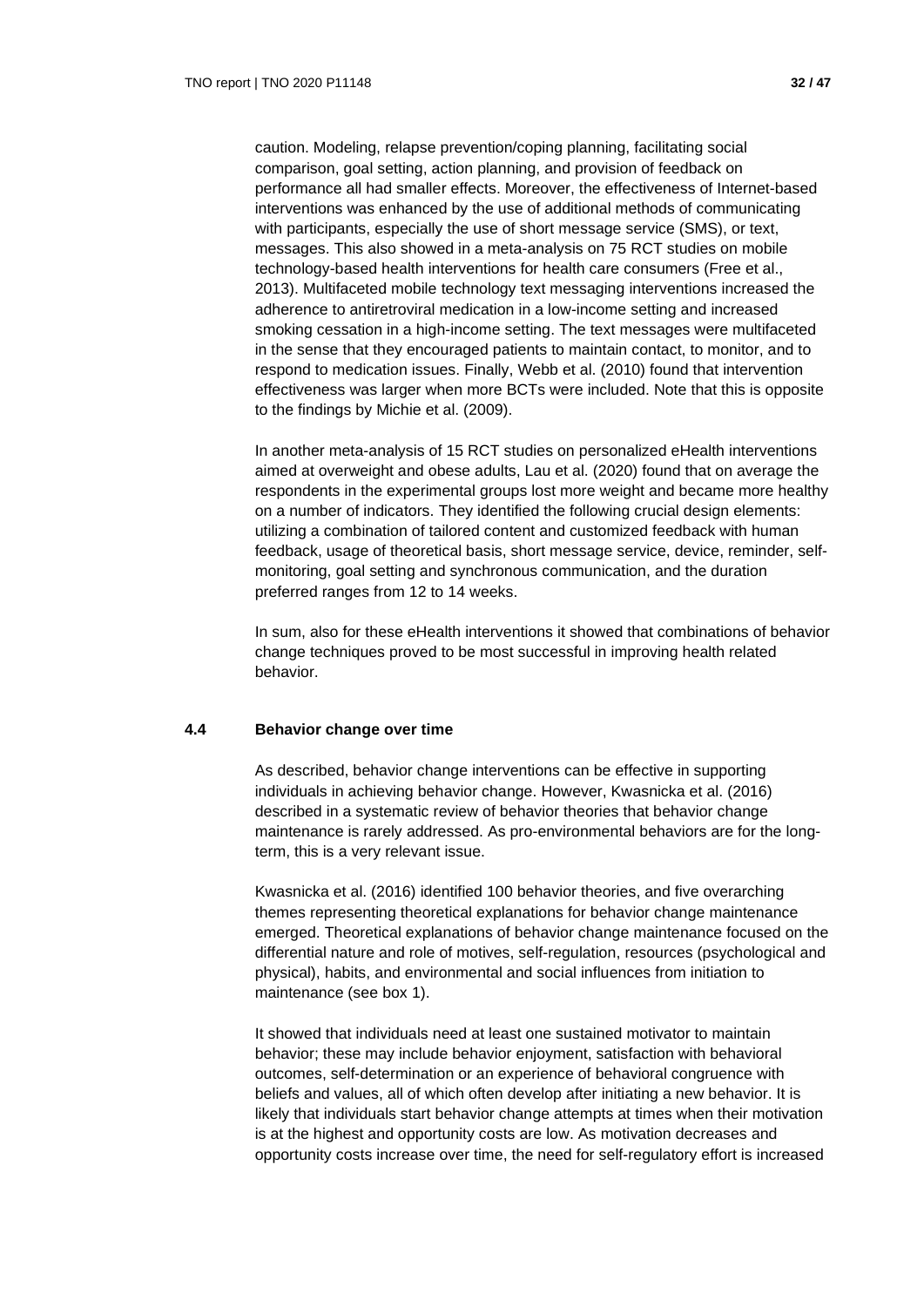in order to ensure that the new behavior continues despite less than optimal conditions. We would describe this as a crucial phase, as putting in an effort to change behavior under these circumstances is really hard. In a different study Kwasnicka et al. (2017) showed that tailored and person-centered approaches are effective to help people maintain a healthy weight. This could be an effective approach also in the situation of pro-environmental behavior. Delivering such personalized interventions efficiently at scale will be a challenge, but not be impossible.

In the next step, with repeated performance of a new behavior, the need for conscious self-regulation decreases and behavior becomes easier and habitual, which in turn increases the chance that it will be maintained.

Finally Kwasnicka et al. (2016) describe the importance of context. Context is not so much part of the BCT taxonomies that do not include all techniques that could be of importance (Dusseldorp et al., 2014). Behavior occurs within an physical and social context, with such influences serving to either facilitate or hinder behavior change maintenance. Studies on smoking for example show the effect of social networks on smoking cessation and relapse among adults (Blok et al., 2017; Frank, 2020). Blok et al. (2017) revealed that respondents with the largest proportion of smokers in their social network were less likely to quit smoking and more likely to experience a relapse. Smoking cessation and relapse were most strongly associated with the proportion of smokers among household members and friends. The proportion of smokers in family outside the household was not related to smoking cessation and smoking relapse. Also regarding weight loss maintenance several studies have shown that effect of social support (Kwasnicka et al. (2017). People are more likely to maintain their weight loss if their environment is supportive and stable. As with the initiation of behavior change, stable contexts make behavior and habits easier to sustain. Thus, ecological factors are important for both behavior initiation and maintenance.

To conclude, behavior change over time can be achieved by including or hooking into different motivations such as enjoyment or other personal values; and by in the end creating new habits so little motivation is needed. Achieving this will be a challenge since it requires personalized guidance. In addition providing people with resources and creating a behavior stimulating context are import factors.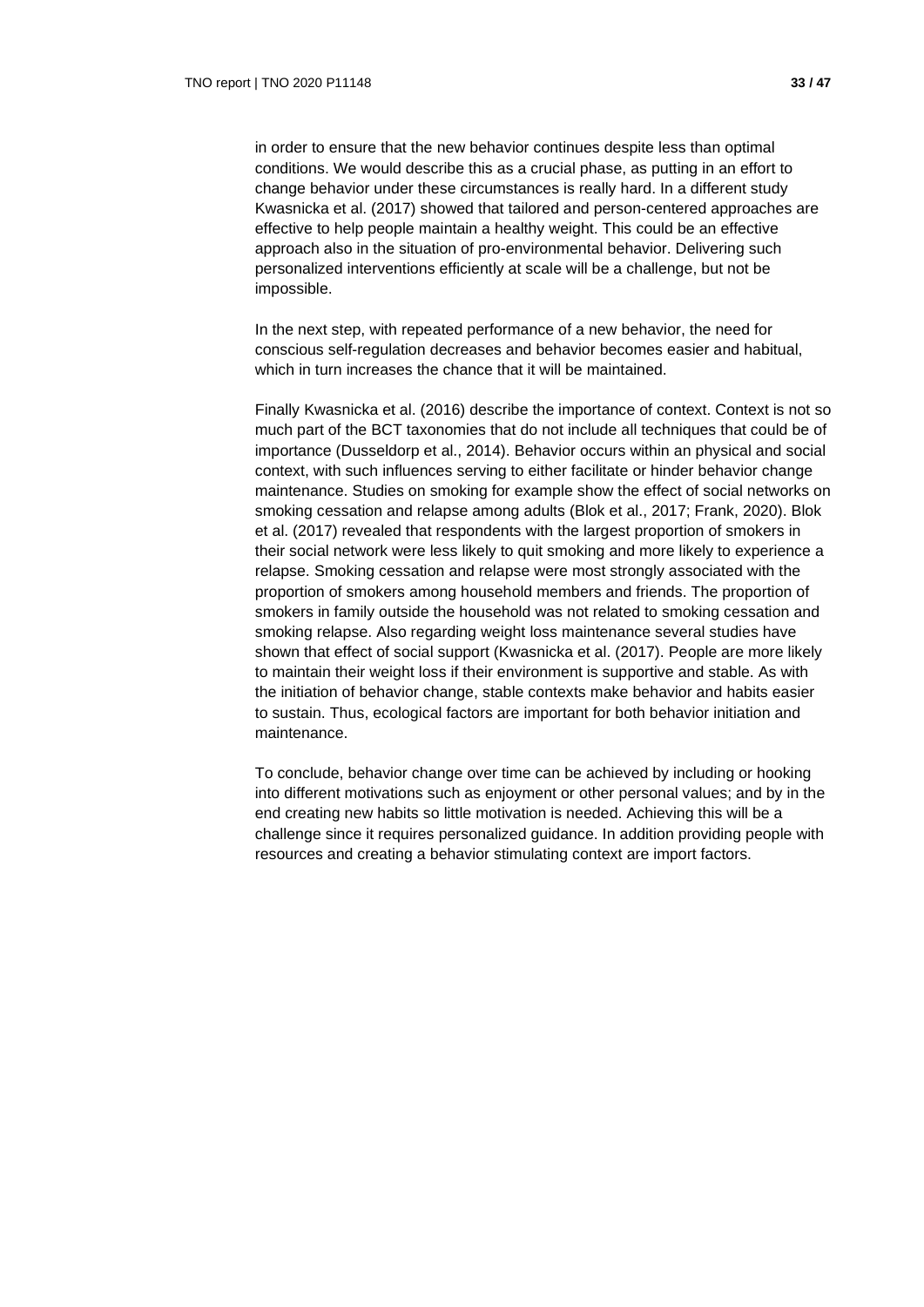- (1) Helping individuals to maintain positive behavior change maintenance **motives**, emphasizing positive outcomes of a new health behavior, providing behavioral options which are enjoyable, inspiring individuals to redefine themselves in line with new healthy lifestyle principles.
- (2) Facilitating behavior **self-regulation**; for instance through self-monitoring behavior and helping individuals to develop effective strategies to overcome behavioral barriers and to prevent **relapse**.
- (3) Facilitating **habit development** and maintenance for positive health behavior changes; for instance by reshaping the environment and making healthy options salient and by cuing individuals towards healthy behaviors.
- (4) Providing individuals with **resources** that are needed to successfully maintain a new health behavior. Resources can be physical (e.g., sport facilities, health products) or psychological (e.g., self-regulation training, mindfulness and relaxation methods).
- (5) **Reshaping the environment** at individual, social and community levels. Providing social support and introducing social changes that are in line with positive health behavior change maintenance.

#### **4.5 Main insights for carbon footprint calculators**

In short we learned the following lessons and how they can be applied to the practice of carbon footprint calculators.

*1. Combinations of specific behavior change techniques are promising* Interventions that combine motivation-enhancing techniques with a technique explicitly provoking persistence, such as the use of follow-up prompts, are promising. Finding out what motivates users of carbon footprint calculators, and customize prompts and feedback on this motivation may be an effective approach. As described, it is likely that in particular people with an environmental mind-set are potential users of the calculators, but also within this group motivations may vary between for instance, saving the planet or preserving biodiversity, or making sure one's (grand)children have a good life in the future, or religious reasons (stewardship). Text messaging (SMS) proved to be an effective way of prompting people to change their behavior, if they include multiple aspects of the change process (maintaining contact, monitoring and responding to current health issues).

#### *2. Provide concrete feedback on desired behavior*

Providing feedback on performance may have a counterproductive effect when not providing instructions of the desired behavior. It is important to clearly add what a person or household can do after providing their carbon footprint, and to ensure that this is feasible. It is yet unclear how much detail is needed to genuinely help people, but starting with an easier behavior in combination with feedback an reinforcement seems most promising. Next steps would be to advance to more difficult behaviors (with concrete feedback and reinforcement).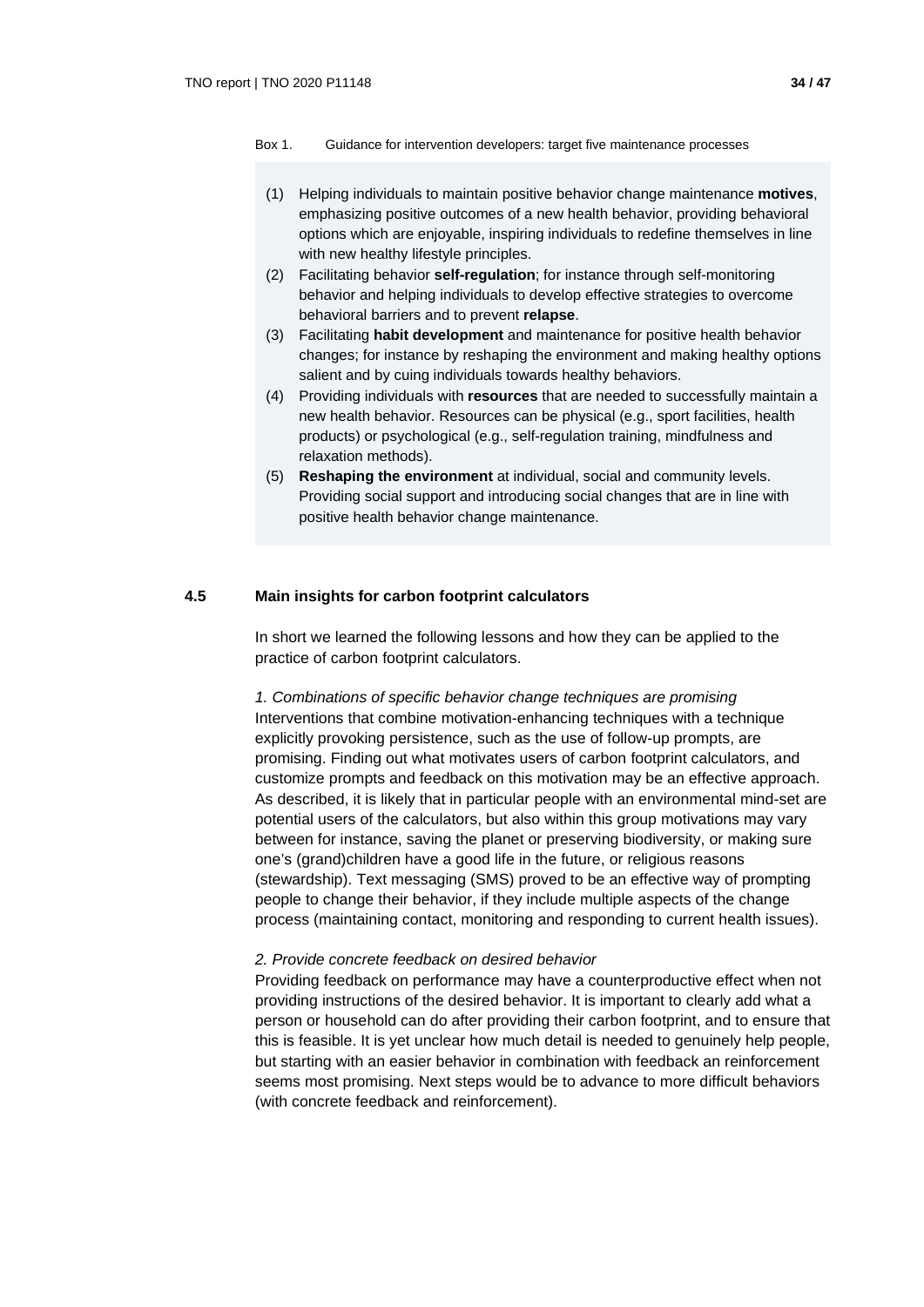In addition to the first two insights, interventions should target factors that predict behavior and it should be possible to change that factor. Furthermore interventions must be translated into a practical application in a way that they remain effective and fits with the target population, culture, and context.

#### *4. Design the physical and social context*

Behavior change techniques are often focused on individual behavior change, but both the physical and social context affect behavior change too. Behaviorallyoriented nudges that focus on changing the physical context have proved to have a medium sized effect: for example adjusting portion sizes or focusing or facilitating the convenient choice.

Several studies show that people are more likely to maintain their behavior if it is embedded in their social structures. For example, a supportive and stable social environment, or that the desired behavior is normal within their group – in which case a new behavior can lead to social approval. Studies provide evidence for network-based interventions, particularly including household members and friends. In case of carbon footprint calculators or pro-environmental interventions, adding social aspects (e.g. engaging friends and families) or social approaches (including Carbon conversations, 'Klimaatgesprekken' in Dutch, or groups on social media that include social peer groups) could lead to larger effects. Social norms in favor of proenvironmental behavior are also important in this sense.

#### *5. Focus on behavior maintenance instead of short term change*

People need at least one sustained motivator to maintain behavior; these may include behavior enjoyment, satisfaction with behavioral outcomes, selfdetermination or an experience of behavioral congruence with beliefs and values. Pro-environmental behaviors are also founded by various motivations and it is important to have insight in which motivations are relevant to a person and when. These motivations can be reinforced by emphasizing positive outcomes of a new behavior, providing behavioral options which are enjoyable, or by inspiring individuals to redefine themselves in line with their new green lifestyle principles. Only a subgroup of people will be motivated by contributing to mitigating climate change.

#### *6. Enhance motivation by short term gains*

If people lack any motivation, other pathways than a strong focus on a carbon calculator will be more effective in changing behavior. Especially short time goals that are based on other values and motivations than acting pro-environmentally. Similar to improving healthy lifestyle choices, pro-environmental behaviors are about long term gains that (often) ask for short time investments that can be perceived as a loss. A focus on short term gains could be a promising avenue for this particular group (and also for more intrinsically motivated people).

#### *7. Tune in to the different phases of behavior change*

People start behavior change attempts at times when their motivation is at the highest and opportunity costs are low. Carbon footprint calculators should therefore focus on a good start with intensive engagement at the beginning. For example, at the start instant and applicable feedback should be provided, and learning should start immediately. In addition, graded activity could help people in setting steps that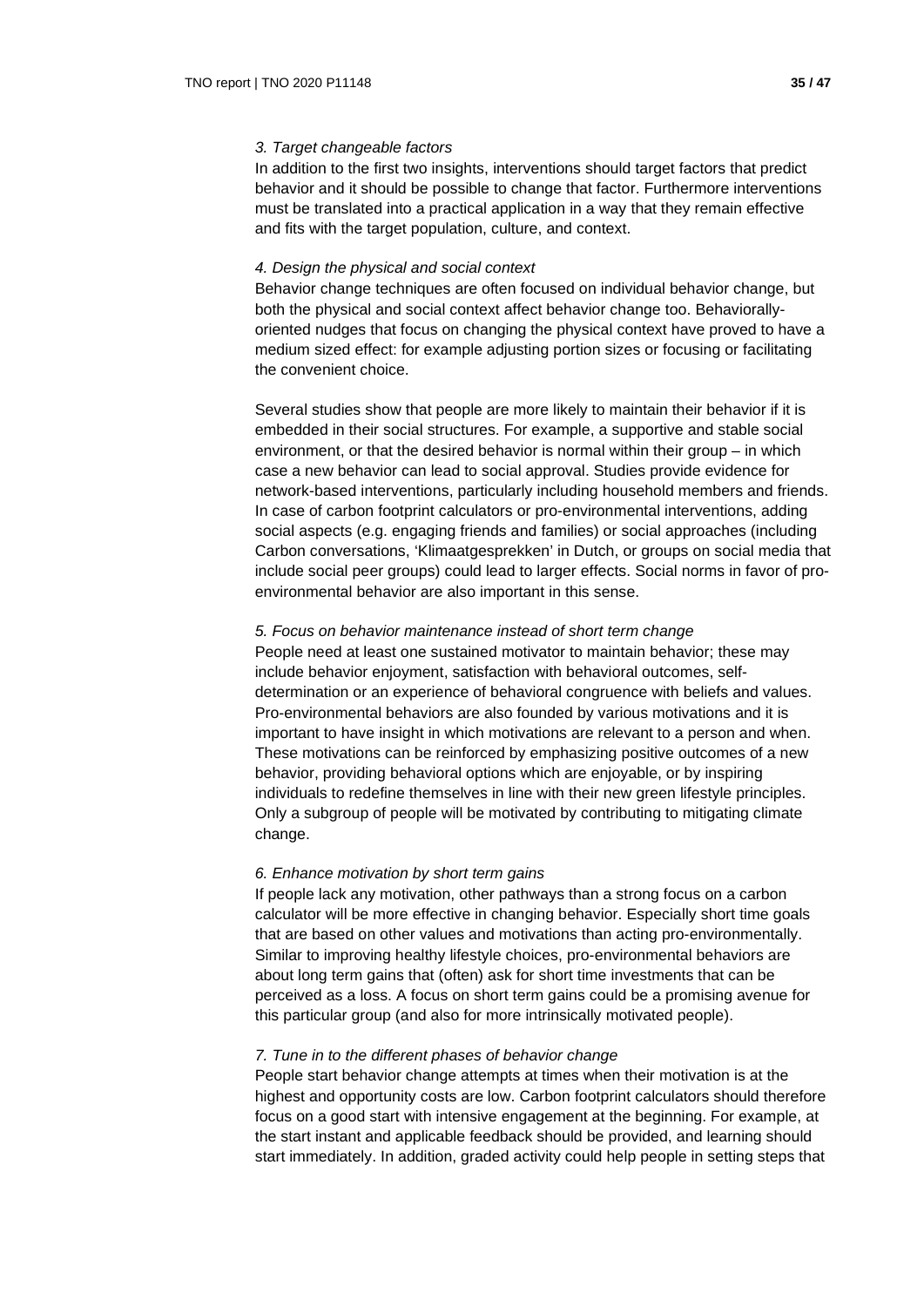fit their actual situation. Challenges could be used to slowly build up to more impactful behavior.

As over time motivation decreases and opportunity costs increase, the need for self-regulatory effort is increased in order to ensure that the new behavior continues despite less than optimal conditions. At this low point, tailored and person-centered approaches may be effective: in other words reaching out to a user to stimulate their motivation while taking into account individual differences.

With repeated performance of a new behavior, the need for conscious selfregulation decreases and behavior becomes habitual, which in turn increases the chance that it will be maintained. The use of a carbon footprint calculator becomes less appropriate at this time.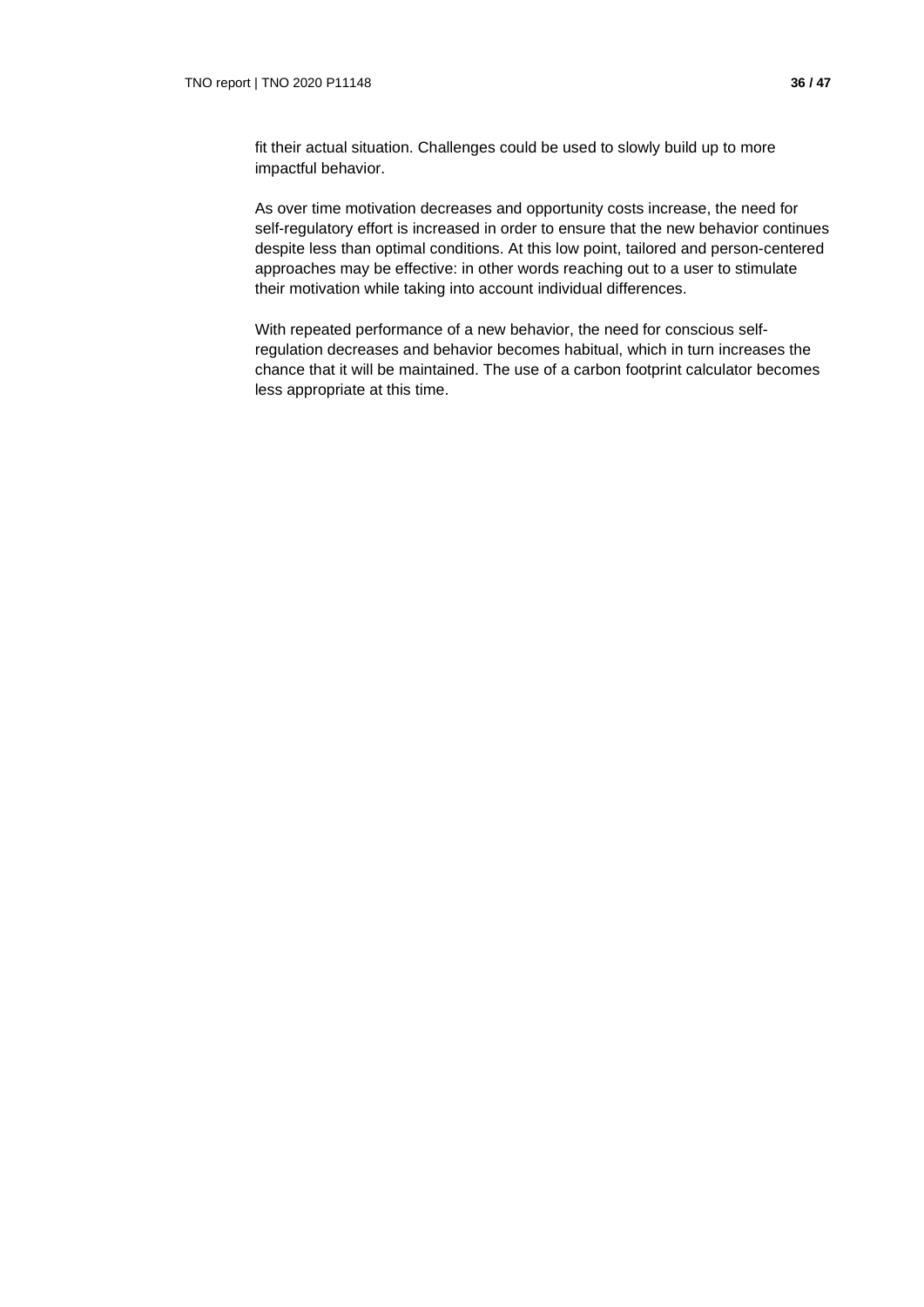## 5 Conclusions and way forward

## **5.1 Conclusions**

In this report we aimed at answering two questions:

- 1 What do previous studies show about the effect of carbon footprint calculators on awareness and behavior?
- 2 Are there ways to improve footprint calculators to become more effective in changing behavior?

#### *Effects of carbon footprint calculators on behavior vary*

The literature on the effects of carbon footprint calculators on pro-environmental behavior is limited and it shows mixed results. The available studies show that carbon footprint calculators are effective in increasing knowledge and awareness, however providing people with only personalized information seems insufficient to encourage people to act more pro-environmentally. Successful approaches include, next to a carbon footprint calculator, intensive guidance or frequent contact with and among participants, clear goal setting and reinforcement of progress. But as there is a lack of high quality studies, drawing strong conclusions on the best approach is not possible.

App stores already provide a broad variety of carbon footprint apps, but whether they are effective is unknown, since there is a lack of scientific testing. We noticed a similar situation within the field of health apps for mobile phones: a large selection of apps but few are studied (e.g. Rivera et al., 2016). However, the fact that most people are only willing to make pro-environmental changes that do not have a considerable impact on their lifestyle, implies that it is unlikely that these apps cause behavior change when no additional support is provided.

## *Carbon footprint calculators can benefit from including additional behavior change techniques*

The literature on health interventions shows the potential of combining different behavior change techniques to change behavior. Especially interventions that combine motivation-enhancing techniques with a technique explicitly provoking persistence, such as the use of follow-up prompts, are promising. To maintain behavior change individuals need at least one sustained motivator; these may include behavior enjoyment, satisfaction with behavioral outcomes, selfdetermination or an experience of behavioral congruence with beliefs and values, all of which often develop after initiating a new behavior. For pro-environmental behavior this could for example be enjoyment of a simpler life, being motivated by self-sufficiency or valuing nature and the environment. That new behaviors are turned into habits is an important next step, but probably asks for tailored and person-centered approaches that are time intensive to provide.

Not all people will be motivated to use a carbon footprint calculator. For these people other interventions are needed in order to reduce their carbon footprint, for instance an approach that is directed at other motivations, values, or benefits such as saving money, improving health or self-improvement. Opportunities should be facilitated by stimulating changes in for example product and service availability (including infrastructures) that enable a low carbon lifestyle. Similar to improving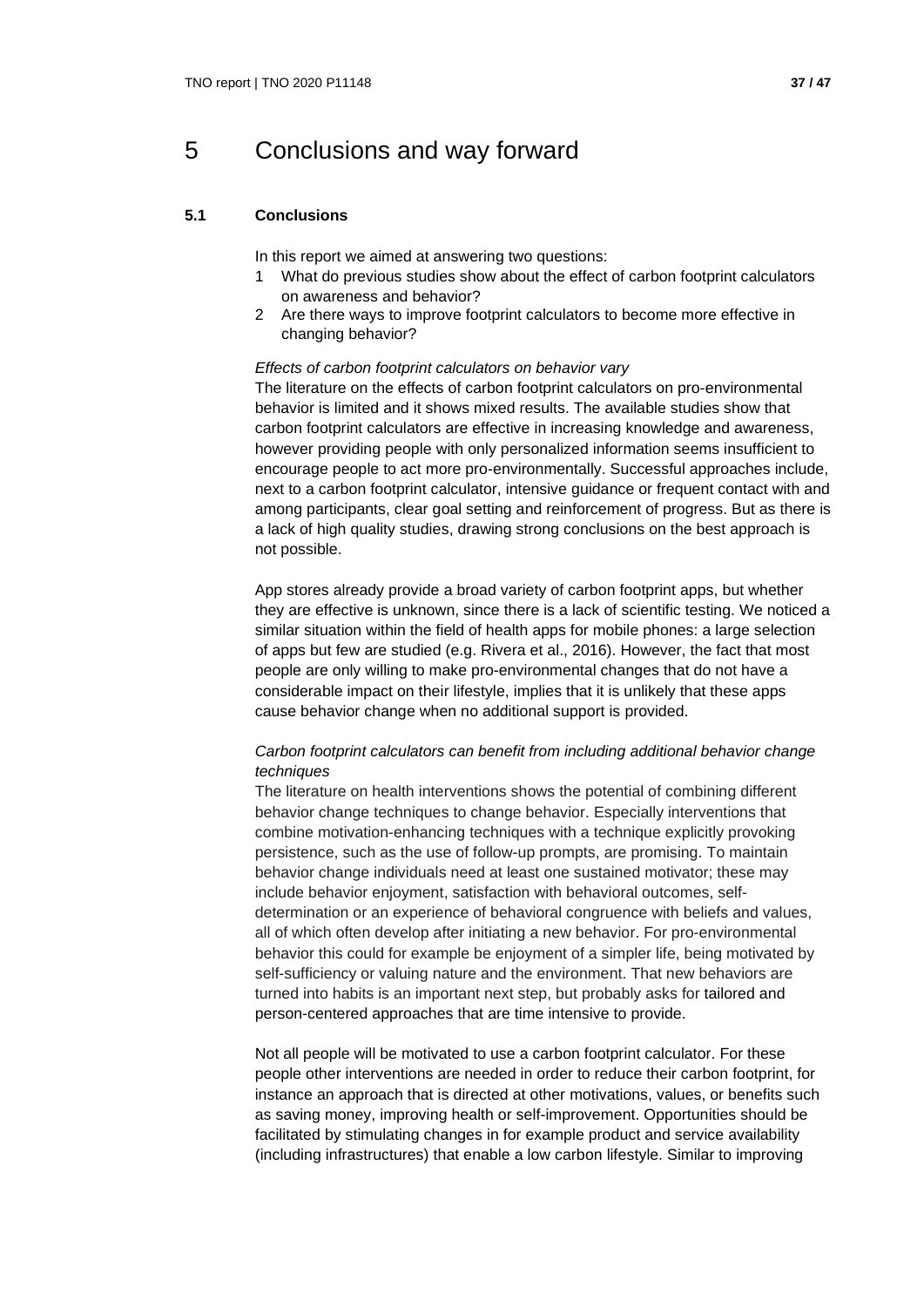healthy lifestyle choices, pro-environmental behaviors are about long term gains that (often) ask for short time investments that people can perceive as a loss. A focus on short term gains could be a promising avenue for this particular (large) group, especially in combination with other values and motivations than acting proenvironmentally. Short term goals could for instance be improving one's health because of using a bicycle or eating less meat, enlarging one's family time because of working at home, or a credit gaining system within an intervention (e.g. collect credits to plant a tree).

Taking all lessons into account, we first should note again the difference between health and pro-environmental behavior. It is often noted by researchers in the field of environmental behavior that if people are already unwilling or unable to change behaviors that would lead to a healthier life, how should any progress be expected on a topic that seems even less personal? Motivation to change really is a weak spot: many people do not feel like doing high impact pro-environmental behaviors as it has a huge impact their personal lifestyle. Having said that, we think that successes from health interventions can be applied to pro-environmental behavior to find out if change can be realized within a group of people that are motivated but also outside this group progress can be made. In addition, when in the (near) future people will be motivated in new ways, for example in the form of taxation of  $CO<sub>2</sub>$ , it is essential to have resources in place and be ready to support people.

Our overview shows that merely providing carbon footprint outcomes will not lead to people lowering their footprints, but when providing these footprints as part of a larger approach in which a combination of techniques is used, and the social and physical environment are in some way aligned this could lead to positive effects. Having people gradually taking steps towards a sustainable lifestyle (graded activity) that fits their actual situation could be a promising approach. Offering (personalized) information is a fundamental part of the process of people considering changing their behavior. We think offering it on a daily basis in the form of an app, with an additional cap or target could be fruitful if in combination with a larger approach as described.

## **5.2 Way forward**

## *5.2.1 Practical application*

*Use carbon footprint calculators as part of a national communication plan* We recommend exploring how a footprint calculator can be part of a national communication plan focused on citizen engagement. Benefits of adding a footprint calculator are that people receive personalized information about their own impact, that they get to see an integral picture of what causes  $CO<sub>2</sub>$  emissions, and that they receive personalized information on how they can lower their footprint. It should be noted that it would be wise to not only provide tips that focus on individual action (such as buying solar panels), but also on collective actions (such as voting and becoming active in local initiatives), to avoid feelings of helplessness. This fits the suggestion by Gram-Hansen et al. (2012) to design internet based carbon calculators that actively engage users in collective actions instead of primarily presenting individualistic interventions. The acknowledgement that to make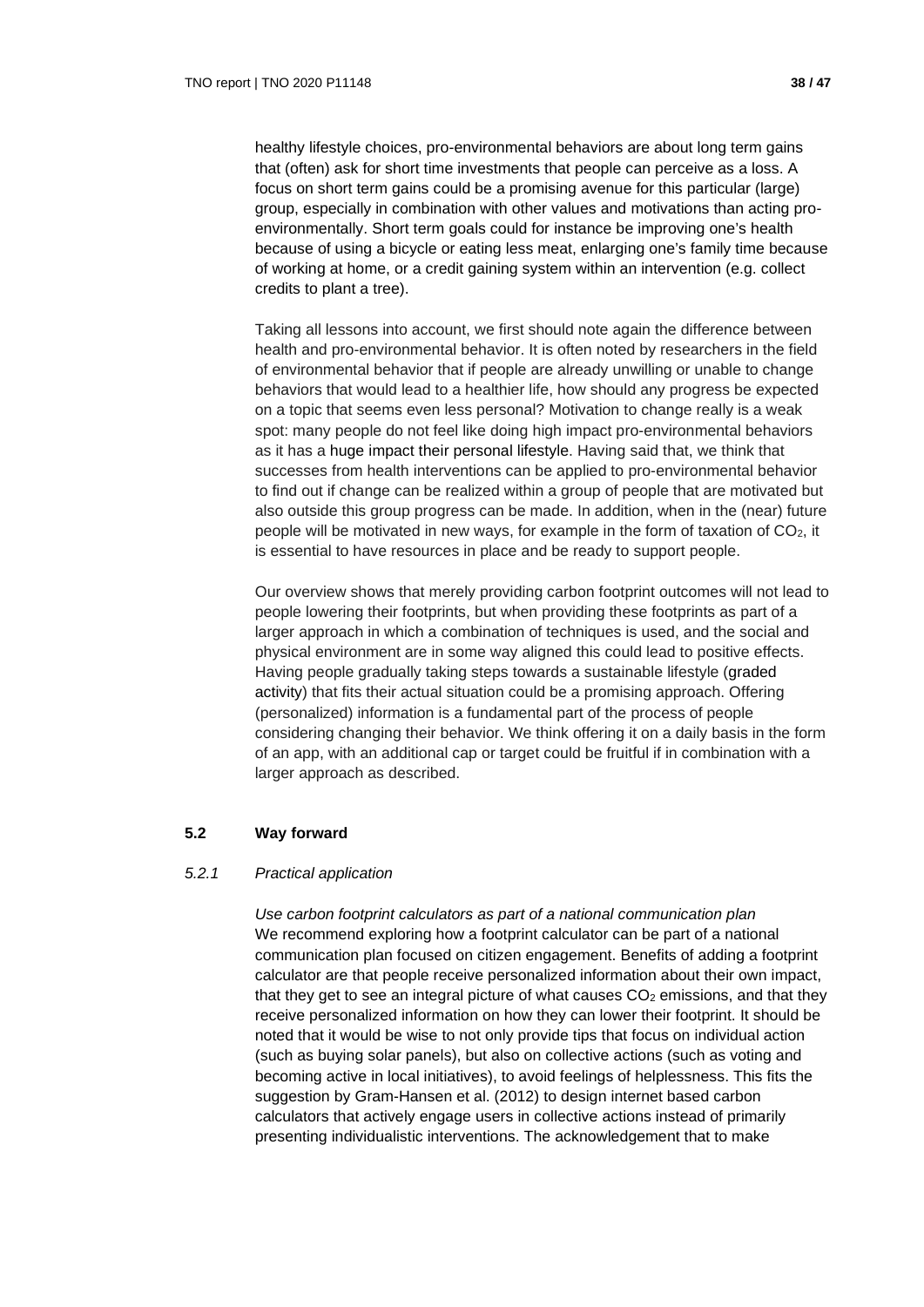environmental behavior easier we need changes in policies can help both citizens as policy makers.

#### *Integrate carbon footprint calculators in a broader intervention*

For the best results we recommend to integrate carbon footprint calculators with broader interventions, such as programs that combine motivation-enhancing with provoking persistence and adding social aspects. An example is the Carbon Conversations approach in which a volunteer coach guides a group of about ten people to talk about their impact and how to take action. Another example is the Eco Team Program (see Staats et al., 2004) that used a combination of information, feedback, and social interaction in a group—the EcoTeam— to focus on the environmental consequences of their household behavior. By adding other support elements, the knowledge and awareness gained by using the footprint calculator can be transformed into behavior change.

Adding goal setting elements to such an intervention could be fruitful; for instance goal systems theory (Kruglanski et al., 2002) that focuses on the questions of how to achieve what and why. The two important constructs in this theory are goals (representations of desired end-states) and goal-means (behaviors that can help one accomplish a goal). Kruglanski et al (2002) in addition define goals as a hierarchy of three layers: ultimate goals (personal values, identity), sub goals and means. Furthermore focusing on short term gains and on how to improve, could motivate many people regardless whether they hold pro-environmental values or not.

### *5.2.2 Research*

We see interesting avenues for further research in the following directions:

#### *A large scale study into the effects of footprint calculators*

Our review on carbon calculator studies showed that there is a lack of good quality studies into the actual effect of carbon footprint calculators on behavior. The study by Büchs et al. (2018) is the mere exception. We think it would be useful to do a large scale RCT with a test and control group, with a representative sample of society. Ideally, multiple carbon footprint approaches (with more or less behavior change techniques) would be tested in multiple test groups. Behavior should not only be measured by self-report but in combination with more objective data (for example energy use data and geodemographic data on travelling). Furthermore it is important to do this kind of study over a longer period of time, in order to investigate behavior change and possible maintenance over time.

#### *Research the effects of the daily or weekly use of footprint apps*

The effect of a regular (daily or weekly) use of footprint apps has not yet been researched. We believe these apps do have potential because reminders by an app can create daily interaction and elongate the period in which people are engaged with the subject of reducing their carbon footprint. Reducing one's footprint is not a subject which is top of mind in daily life without notifications or reminders. Furthermore, adding a carbon cap or target to people's personal emissions could steer them towards actually lowering their footprint. Since people are inclined to perceive simple and easy, low impact behavior as a fair (enough) contribution (Thøgersen and Crompton, 2009), and have the tendency to rely on doing one thing (single action bias) to reduce a potential risk of an issue (Weber, 1997), the broader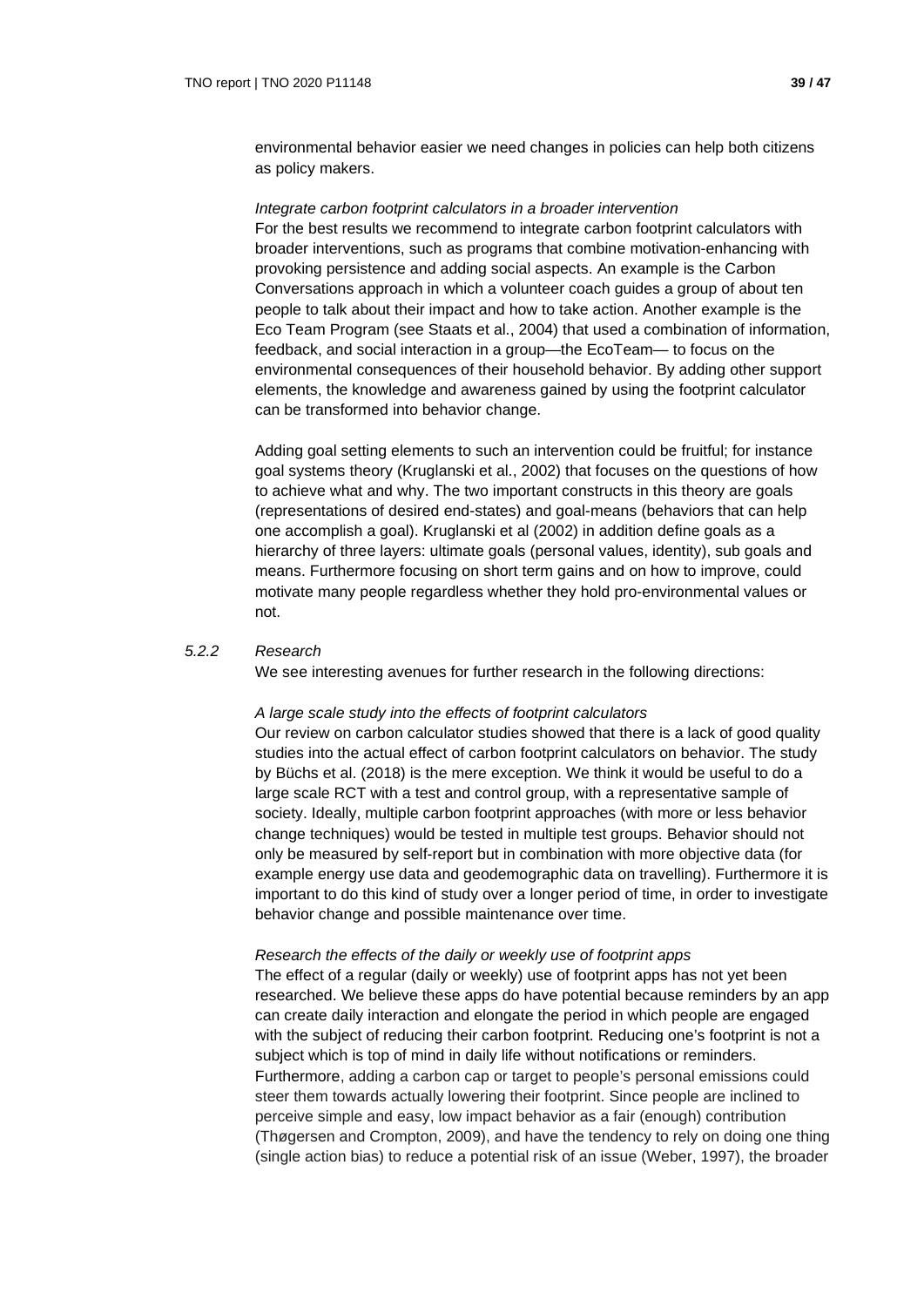scope of a carbon footprint combined with a clear goal could diminish these tendencies. This approach would also reduce rebound effects, as reducing CO2 emission in one area (e.g. saving on energy use to warm your house) while spending the money you saved in another (e.g. buying electronics) will immediately show that CO2 use has not been reduced*[10](#page-39-0)*.

## *Research the effects of the use of a footprint calculator on support for environmental policies*

Next to designing interventions aimed at individual behavior there are other ways to encourage pro-environmental behavior, including implementing government policies that encourage, restrict or tax certain behavioral options. To successfully implement these policies they need sufficient social support, as when there is a complete lack of support for specific policies compliance will be problem. The other way around, as we found in the literature, people find it difficult to behave sustainably even when they are motivated. For some this leads to feelings of helplessness. New policies could help people in behaving more sustainably, for example by taxing  $CO<sub>2</sub>$  that would lead to higher prices of products with high emissions (for example use of fossil fueled cars or meat and dairy products). Since there has not been any research on the effect of carbon footprint calculators on policy support (such as signing a petition or contacting a politician), we suggest this as an avenue for further research.

Another argument to focus on policies is that it provides a clearer view on the situation. As described in the introduction, the Dutch media regularly post articles on an supposedly dichotomy between focusing on what people do individually and what the role of the system (including the government) should be. Some conclude that the focus on individual action, and accordingly measuring each other up on their greenness, takes away pressure on where it really should be: on governments taking up stricter regulations for industries and companies, and therefore also for citizens (for example in the form of higher prices and less choice of goods). This dichotomy can be removed by informing people about what they *can* do as part of "the system".

#### *Research on the perception and effects of a personal carbon budget*

A follow-up step after calculating carbon footprints could be to set a limit on the size of the footprint. The idea of a personal or household carbon limit (that could be used in a personal carbon trading scheme) has been proposed but has not yet been properly worked out. The studies on footprint calculators show that for inhabitants of highly developed countries like the Netherlands it is quite hard to reach a truly sustainable level of consumption, even under the most prudent consumer choices. This means that setting a limit could lead to merely frustration and discouragement. It could be interesting to investigate people how they feel about the concept and implications of the personal carbon budget. An attempt was made by Capstick, & Lewis (2009). In their study people were asked how they would feel and what they would do when such a personal carbon would be implemented.

*Explore the integration of carbon footprint with a "happiness calculator"* Footprint calculators only appeal to small percentage of the Dutch citizens. According to market research bureau Motivaction (2019) around 22% of Dutch

<span id="page-39-0"></span>*<sup>10</sup>* Provided that this level of detail is available in the calculator to detect these changes.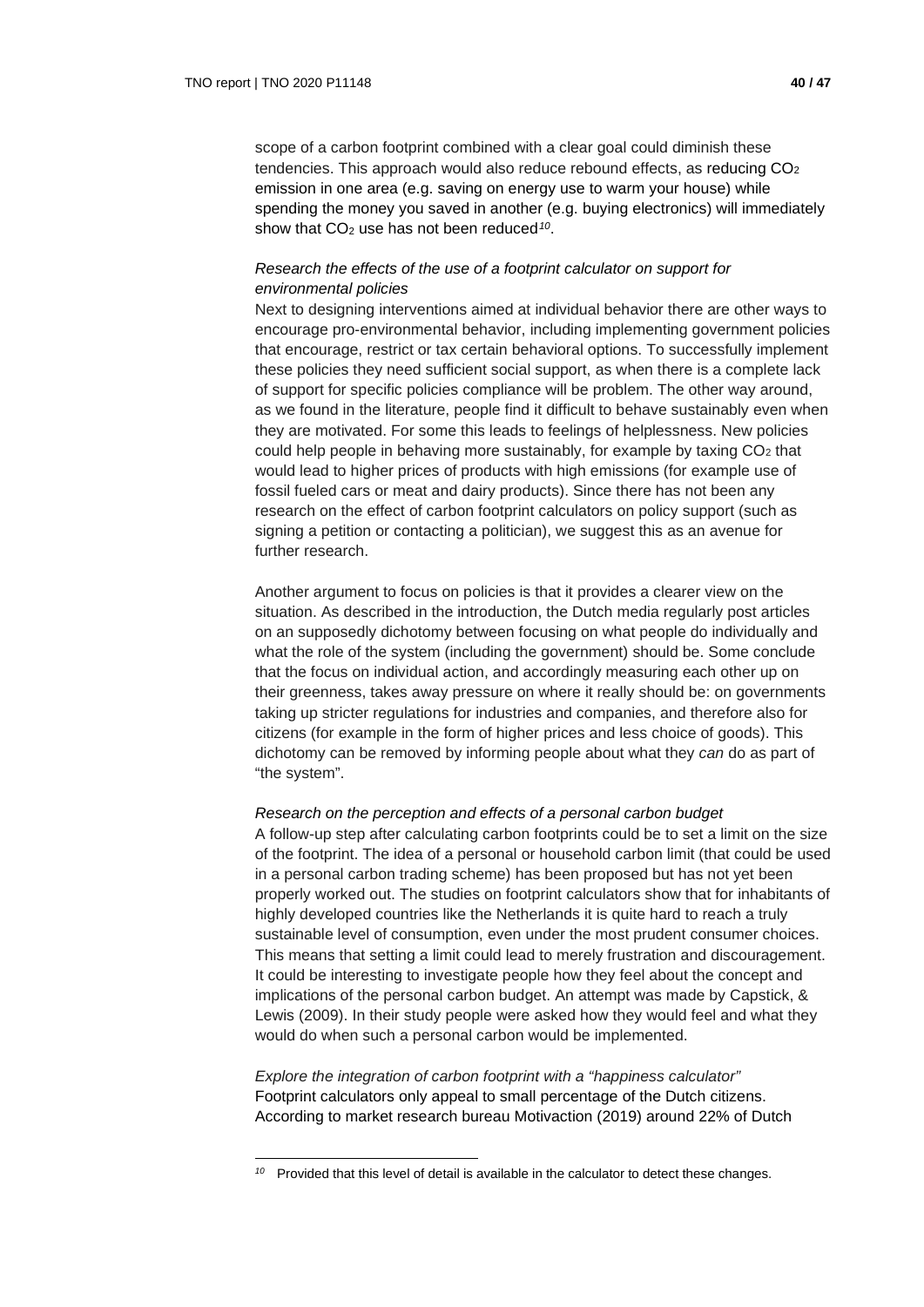inhabitants is interested in their personal contribution to sustainability. Another avenue to explore is to integrate the carbon footprint calculator with a so-called happiness calculator. This is another type of motivation (personal growth) which would appeal to another group (Motivaction, 2019). This calculator would test how happy or satisfied with life you are, and what you could do to increase this. This idea is based on the premises that 1) people think they need to buy goods or products to be happy, which is a misconception, a human bias, and 2) things that do make us happy do not emit a lot of carbon, examples are spending time with friends, and working on mental habits. The things that make us happy and in addition have a low carbon footprint could be marketed with the help of this calculator.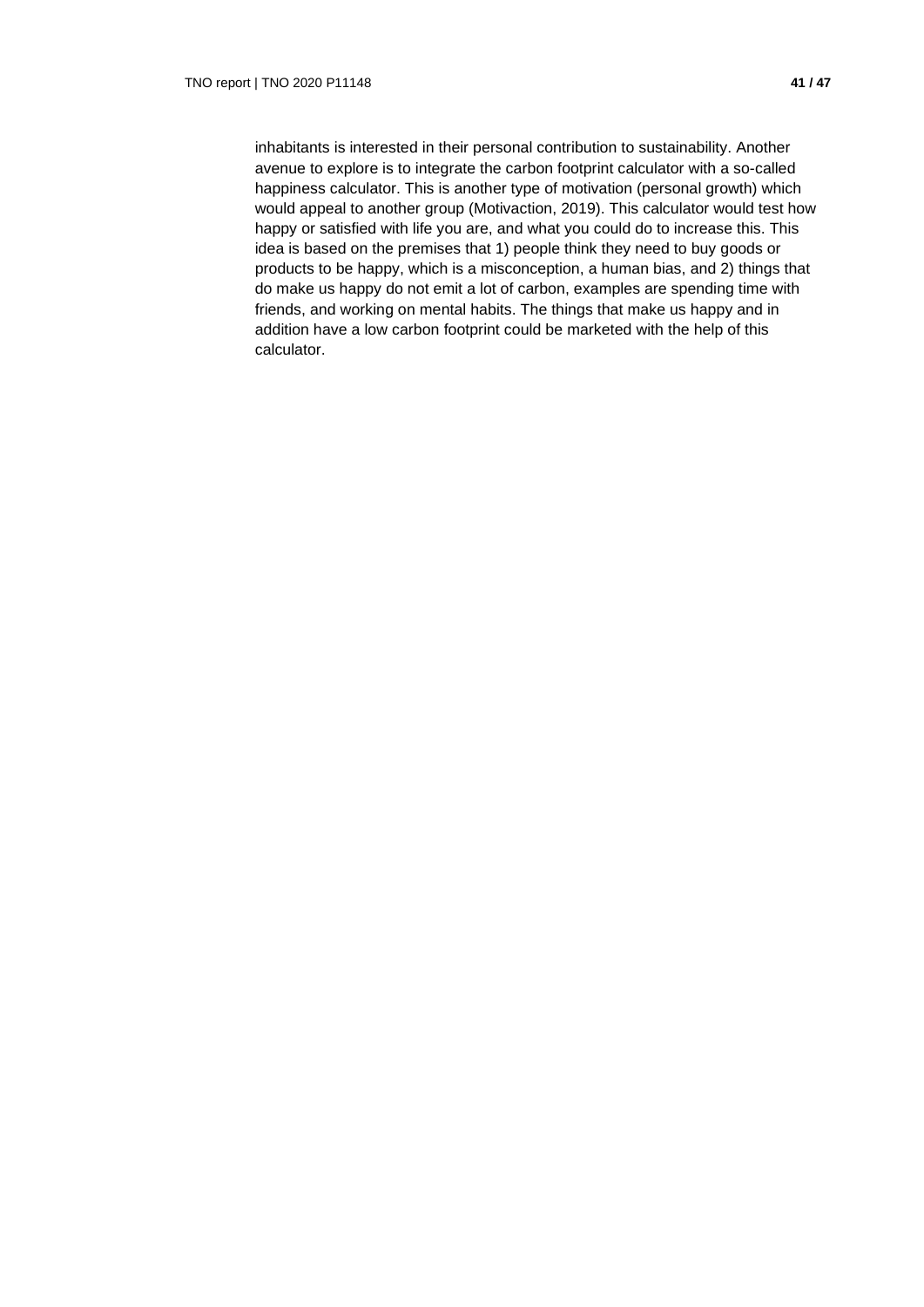- Abraham, C., & Michie, S. (2008). A taxonomy of behavior change techniques used in interventions. *Health Psychology, 27(3),* 379.
- Abrahamse, W., Steg, L., Vlek, C., & Rothengatter, T. (2005). A review of intervention studies aimed at household energy conservation. *Journal of Environmental Psychology, 25(3)*, 273-291.
- Aichholzer, G., Allhutter, D., & Strauß, S. (2012). Using online carbon calculators for participation in local climate initiatives. In *International Conference on Electronic Participation,* 85-96. Springer, Berlin, Heidelberg.
- Allcott, H., & Rogers, T. (2014). The short-run and long-run effects of behavioral interventions: Experimental evidence from energy conservation. *American Economic Review, 104(10),* 3003-37.
- Andersson, D. (2020). A novel approach to calculate individuals' carbon footprints using financial transaction data–Ap development and design. *Journal of Cleaner Production*, *256*, 120396.
- Attari, S., DeKay, M, Davidson, C., and Bruine De Bruin, W. (2010). Public perceptions of energy consumption and savings. *PNAS, 107(37*), 16054- 16059.
- Aydin, E., Kok, N., & Brounen, D. (2017). Energy efficiency and household behavior: the rebound effect in the residential sector. *RAND Journal of Economics, 48(3)*, 749-782.
- Beattie, G. (2012). Psychological effectiveness of carbon labelling. *Nature Climate Change*, 2(4), 214-217.
- Benders, R.M.T., Kok, R., Moll, H.C., Wiersma, G., Noorman, K.J., 2006. New approaches for household energy conservation. In search of personal household energy budgets and energy reduction options. *Energy Policy 34*, 3612–3622.
- Bernauer, T., & Koubi, V. (2009). Effects of political institutions on air quality. *Ecological Economics, 68*, 1355–1365.
- Bilharz, M., and Schmitt, K. (2011). Going big with big matters. The key points approach to sustainable consumption. *GAIA, 20(4)*, 232-235.
- Birnik, A. (2013). An evidence-based assessment of online carbon calculators. *International Journal of Greenhouse Gas Control, 17*, 280-293.
- Blok, D. J., de Vlas, S. J., van Empelen, P., & van Lenthe, F. J. (2017). The role of smoking in social networks on smoking cessation and relapse among adults: A longitudinal study. *Preventive Medicine, 99,* 105-110.
- Büchs, M., Bahaj, A. S., Blunden, L., Bourikas, L., Falkingham, J., James, P., Kamanda, M., & Wu, Y. (2018). Promoting low carbon behaviours through personalised information? Long-term evaluation of a carbon calculator interview. *Energy Policy, 120*, 284-293.
- Bregman, R. (2020). *Ja, het is allemaal de schuld van Shell, KLM en 'het systeem'. Maar zullen we het nu eens over jou hebben?* Downloaded on 2-11-2020 from: https://decorrespondent.nl/11718/ja-het-is-allemaal-de-schuld-vanshell-klm-en-het-systeem-maar-zullen-we-het-nu-eens-over-jouhebben/376226322318-ace75e9c
- Cadario, R., & Chandon, P. (2020). Which healthy eating nudges work best? A meta-analysis of field experiments. *Marketing Science, 39(3),* 465-486.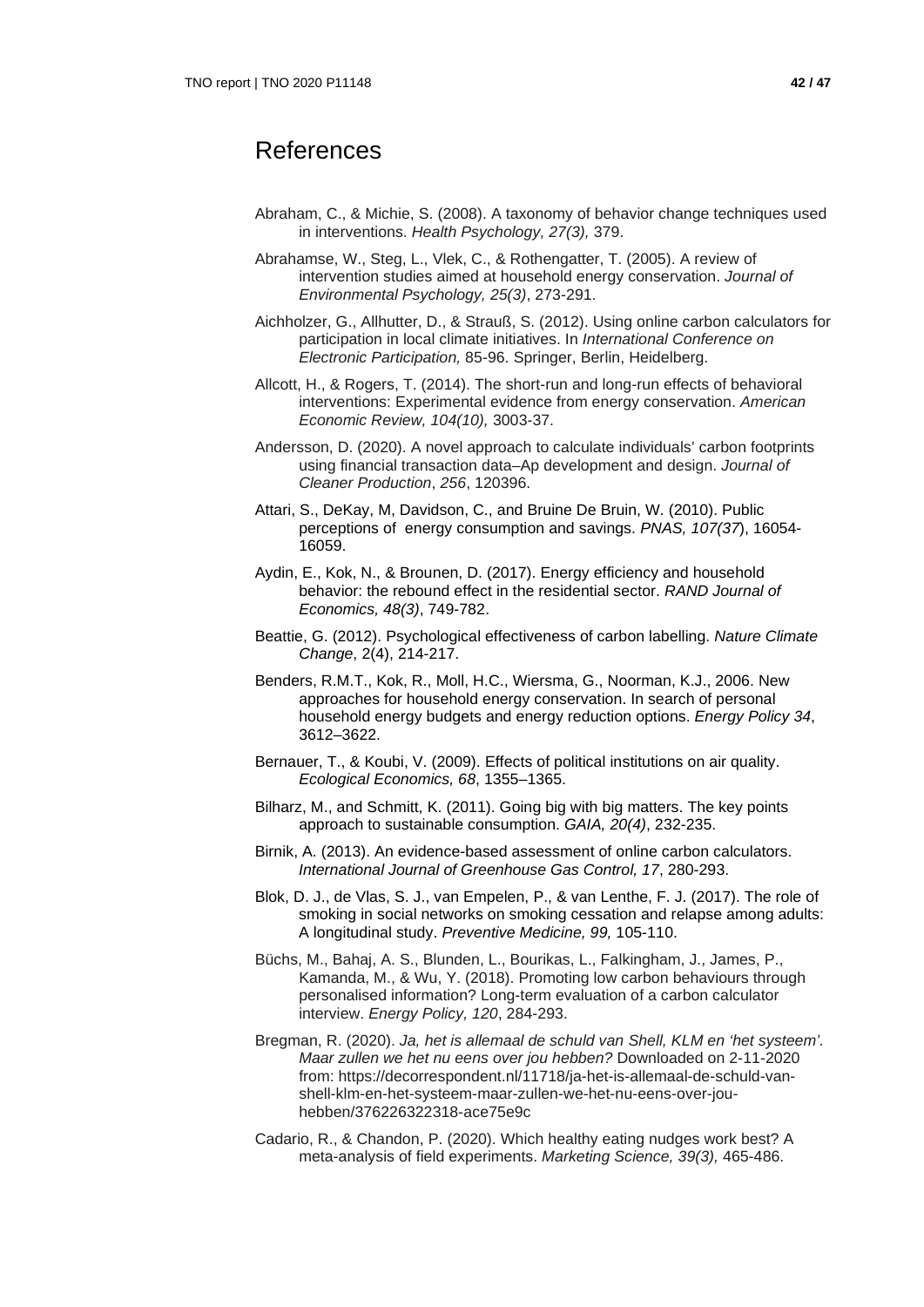- Capstick, S., & Lewis, A. (2009). Personal carbon allowances: a pilot simulation and questionnaire. *UK Energy Research Centre, London*.
- Chatterton, T. J., Coulter, A., Musselwhite, C., Lyons, G., & Clegg, S. (2009). Understanding how transport choices are affected by the environment and health: Views expressed in a study on the use of carbon calculators. *Public health*, *123*(1), e45-e49.
- Chitnis, M., Sorrell, S., Druckman, A., Firth, S. K., & Jackson, T. (2013). Turning lights into flights: estimating direct and indirect rebound effects for UK households. *Energy Policy, 55*, 234-250.
- Cialdini, R.B. & Kallgren, C.A. (1990). A focus theory of normative conduct: recycling the concept of norms to reduce littering in public places. *Journal of Personality and Social Psychology, 58,* 1015-1026.
- Dam, van S. S., Bakker, C. A., & Van Hal, J. D. M. (2010). Home energy monitors: impact over the medium-term. *Building Research & Information, 38(5),* 458- 469.
- Darby, S. (2008). Energy feedback in buildings: improving the infrastructure for demand reduction. *Building Research & Information, 36(5),* 499-508.
- Deci, E. L., & Ryan, R. M. (2012). *Self-determination theory*. In P. A. M. Van Lange, A. W. Kruglanski, & E. T. Higgins (Eds.), Handbook of theories of social psychology (p. 416–436). Sage Publications.
- Dreijerink, L. J. M., & Peuchen, R. A. (2020). *Maatschappelijk draagvlak voor klimaat-en energiebeleid. Resultaten van een vragenlijstonderzoek*. Amsterdam: TNO report 2020 P10030.
- Dusseldorp, E., Van Genugten, L., van Buuren, S., Verheijden, M. W., & van Empelen, P. (2014). Combinations of techniques that effectively change health behavior: Evidence from Meta-CART analysis. *Health Psychology*, *33*(12), 1530.
- EEA (2018). *Greenhouse gas - data viewer. Emissions per capita by country and gas*. [obtained 25-06-2020 via www.eea.europa.eu/themes/data-andmaps/data/data-viewers/greenhouse-gases-viewer]
- Frank, R.H. (2020). *Under the Influence: Putting Peer Pressure to Work*. Princeton University Press
- Franz, J., & Papyrakis, E. (2011). Online calculators of ecological footprint: do they promote or dissuade sustainable behaviour? *Sustainable Development, 19(6),* 391-401.
- Gatersleben, B., Steg, L., Vlek, C. (2002).Measurement and determinants of Environmentally significant consumer behaviour. *Environment and Behaviour, 34*, 335–362.
- Gifford, R. (2015). The road to climate hell. *New Scientist*, *227*(3029), 28-33.
- Gifford, R. (2011). The dragons of inaction: psychological barriers that limit climate change mitigation and adaptation. *American Psychologist, 66(4)*, 290.
- Gollwitzer, P. M. (1999). Implementation intentions: strong effects of simple plans. *American Psychologist, 54(7),* 493.
- Gorissen, K., and Weijters, B. (2016). The negative footprint illusion: Perceptual bias in sustainable food consumption. *Journal of Environmental Psychology, 45*, 50-65.
- Gram-Hanssen, K., & Christensen, T. H. (2012). Carbon calculators as a tool for a low-carbon everyday life?. Sustainability: Science, Practice and Policy, 8(2), 19-30.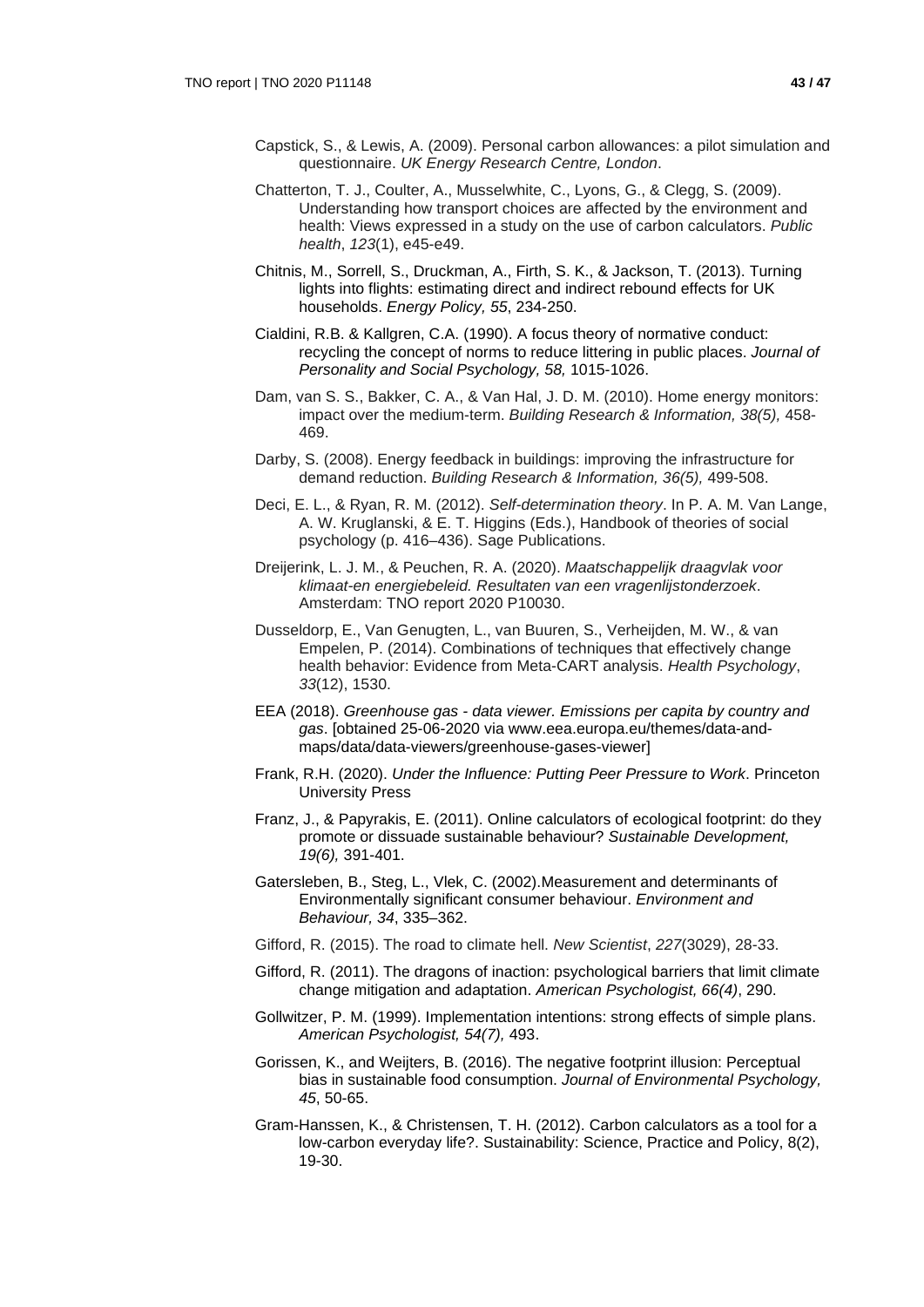- Grant, D. & Vasi, I. (2017). Civil Society in an Age of Environmental Accountability: How Local Environmental Nongovernmental Organizations Reduce US Power Plants' Carbon Dioxide Emissions. Sociological Forum, 32, 94-115.
- Hargreaves, T., Nye, M., & Burgess, J. (2013). Keeping energy visible? Exploring how householders interact with feedback from smart energy monitors in the longer term*. Energy Policy, 52*, 126-134.
- Hunter, C., Carmichael, K., & Pangbourne, K. (2006) Household ecological footprinting using a new diary-based data-gathering approach, *Local Environment, 11 (3)*, 307-327.
- IGES, Aalto University, and D-mat ltd (2019). *1.5-Degree Lifestyles: Targets and Options for Reducing Lifestyle Carbon Footprints. Technical Report.* Institute for Global Environmental Strategies, Hayama, Japan.
- Ivanova, D., Vita, G., Steen-Olsen, K., Stadler, K., Melo, P. C., Wood, R., & Hertwich, E. G. (2017). Mapping the carbon footprint of EU regions. *Environmental Research Letters, 12(5),* 054013.
- Ivanova, D., & Wood, R. (2020). The unequal distribution of household carbon footprints in Europe and its link to sustainability. *Global Sustainability, 3.*
- Jones, N. (2018). How to stop data centres from gobbling up the world's electricity. *Nature*, *561*(7722), 163-167.
- Kaufman, M. (2020). The carbon footprint sham. Retrieved August 21 2020 from: https://mashable.com/feature/carbon-footprint-pr-campaignsham/?europe=true
- Kok, G., Gottlieb, N. H., Peters, G. J. Y., Mullen, P. D., Parcel, G. S., Ruiter, R. A., Fernandez, M. E., Markham, C., & Bartholomew, L. K. (2016). A taxonomy of behaviour change methods: an intervention mapping approach. *Health Psychology Review*, *10*(3), 297-312.
- Kwasnicka, D., Dombrowski, S. U., White, M., & Sniehotta, F. (2016). Theoretical explanations for maintenance of behaviour change: a systematic review of behaviour theories. *Health Psychology Review, 10(3)*, 277-296.
- Kwasnicka, D., Dombrowski, S. U., White, M., & Sniehotta, F. F. (2017). N-of-1 study of weight loss maintenance assessing predictors of physical activity, adherence to weight loss plan and weight change. *Psychology & Health, 32(6),* 686-708.
- Laakso, S., & Lettenmeier, M. (2016). Household-level transition methodology towards sustainable material footprints. *Journal of Cleaner Production, 132, 184-191*.
- Langley, D. J., Bijmolt, T. H., Ortt, J. R., & Pals, N. (2012). Determinants of social contagion during new product adoption. *Journal of Product Innovation Management, 29(4),* 623-638.
- Lau, Y., Chee, D. G. H., Chow, X. P., Cheng, L. J., & Wong, S. N. (2020). Personalised eHealth interventions in adults with overweight and obesity: A systematic review and meta-analysis of randomised controlled trials. *Preventive Medicine*, 106001.
- Lin, S. M. (2017). Identify predictors of university students' continuance intention to use online carbon footprint calculator. *Behaviour & Information Technology*, *36*(3), 294-311.
- Lin, S. M. (2016). Reducing students' carbon footprints using personal carbon footprint management system based on environmental behavioural theory and persuasive technology. *Environmental Education Research*, *22*(5), 658- 682.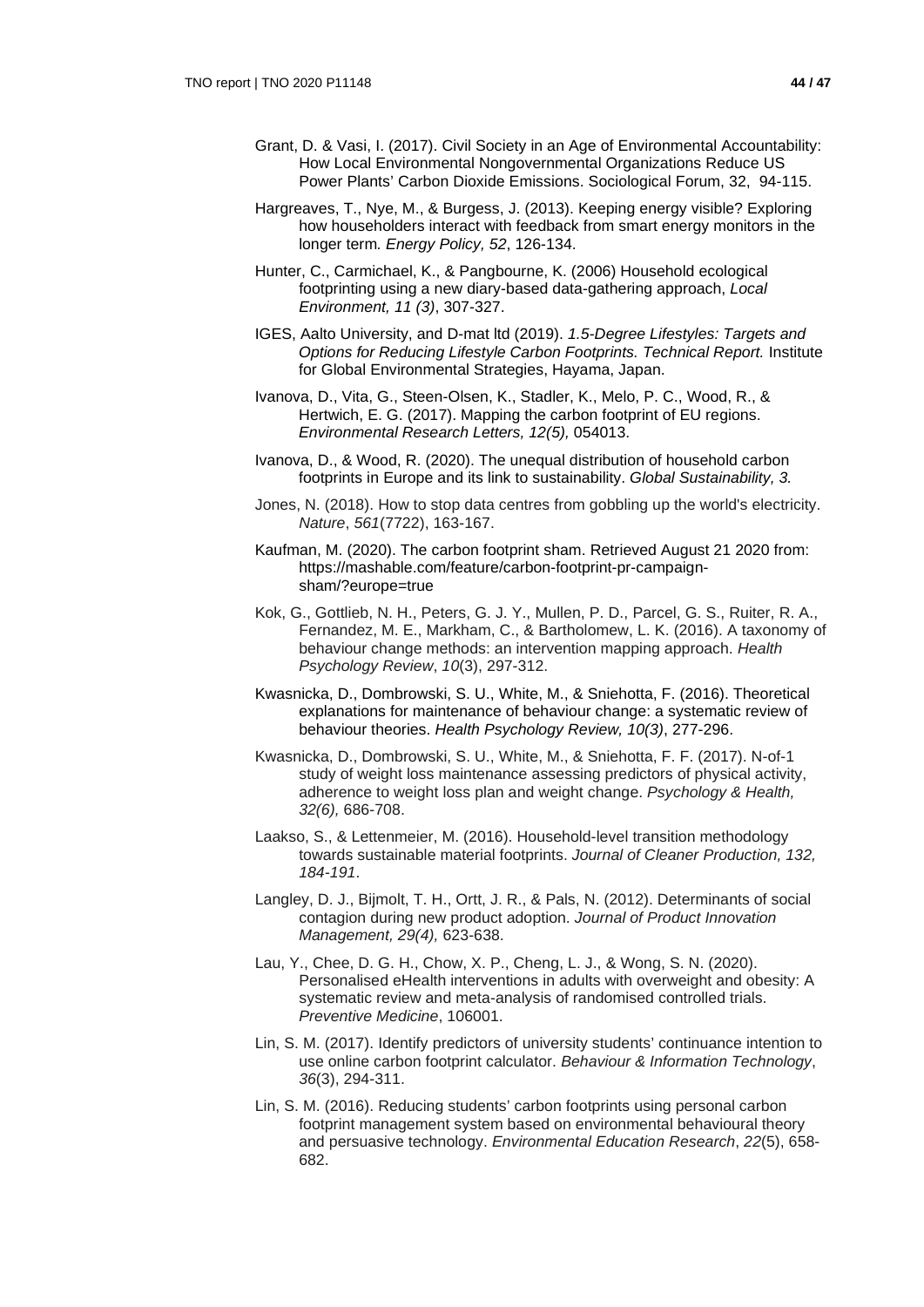- Mallett, R. K., Melchiori, K. J., & Strickroth, T. (2013). Self-confrontation via a carbon footprint calculator increases guilt and support for a proenvironmental group. *Ecopsychology*, *5*(1), 9-16.
- McCalley, L.T., Midden, C.J.H., 2002. Energy conservation through productintegrated feedback: the roles of goal-setting and social orientation. *Journal of Economic Psychology, 23*, 589–603.
- Michie, S., Abraham, C., Whittington, C., McAteer, J., & Gupta, S. (2009). Effective techniques in healthy eating and physical activity interventions: a metaregression. *Health Psychology*, *28*(6), 690.
- Michie, S., Ashford, S., Sniehotta, F. F., Dombrowski, S. U., Bishop, A., & French, D. P. (2011). A refined taxonomy of behaviour change techniques to help people change their physical activity and healthy eating behaviours: the CALO-RE taxonomy. *Psychology & Health, 26(11)*, 1479-1498.
- Michie S., Atkins L. & West R. 2014. *The Behaviour Change Wheel: A Guide to Designing Interventions*. London: Silverback.
- Michie, S., Richardson, M., Johnston, M., Abraham, C., Francis, J., Hardeman, W., Eccles, M. P., Cane, J., & Wood, C. E. (2013). The behavior change technique taxonomy (v1) of 93 hierarchically clustered techniques: building an international consensus for the reporting of behavior change interventions. *Annals of Behavioral Medicine*, *46*(1), 81-95.
- Michie, S., Van Stralen, M. M., & West, R. (2011). The behaviour change wheel: a new method for characterising and designing behaviour change interventions. *Implementation Science, 6(1*), 42.
- Milieucentraal (2019). *3 keer zoveel CO2-uitstoot*. [obtained June 22th 2020: www.milieucentraal.nl/nieuws/2017/3-keer-zoveel-co2-uitstoot/
- Moser, S., & Kleinhückelkotten, S. (2018). Good intents, but low impacts: diverging importance of motivational and socioeconomic determinants explaining proenvironmental behavior, energy use, and carbon footprint. Environment and behavior, 50(6), 626-656.
- Mulrow, J., Machaj, K., Deanes, J., & Derrible, S. (2019). The state of carbon footprint calculators: An evaluation of calculator design and user interaction features. *Sustainable Production and Consumption, 18*, 33-40.
- Nässén, J., Andersson, D., Larsson, J., & Holmberg, J. (2015). Explaining the variation in greenhouse gas emissions between households: socioeconomic, motivational, and physical factors. Journal of industrial ecology, 19(3), 480- 489.
- Neumayer, E. (2003). Are left-wing party strength and corporatism good for the environment? Evidence from panel analysis of air pollution in OECD countries. *Ecological Economics, 45*, 203–220.
- Oswald, Y., Owen, A., & Steinberger, J. K. (2020). Large inequality in international and intranational energy footprints between income groups and across consumption categories. *Nature Energy, 5(3),* 231-239.
- Owens, S., & Driffill, L. (2008). How to change attitudes and behaviours in the context of energy. *Energy Policy*, *36*(12), 4412-4418.
- Padgett, J. P., Steinemann, A. C., Clarke, J. H., & Vandenbergh, M. P. (2008). A comparison of carbon calculators. *Environmental Impact Assessment Review, 28(2-3)*, 106-115.
- Paradies, G., Dreijerink, L., & Menkveld, M. (expected in 2020). *Effectmeting verbeterd Verbruiks- en Kosten Overzicht*. Amsterdam: TNO report 2020 P10380.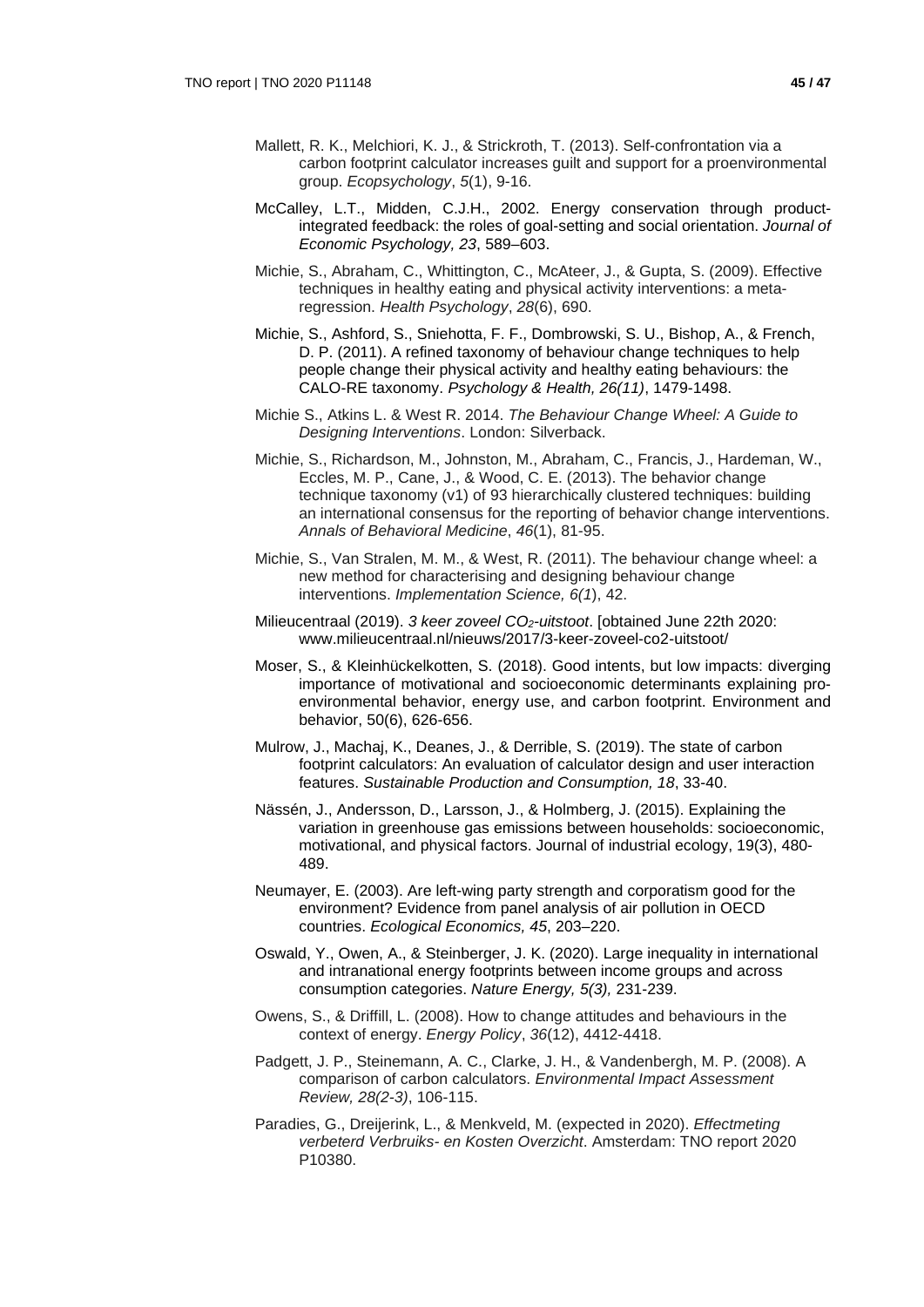- Porcelijn, B. (2016). *De verborgen impact. Alles wat je wilt weten én wat je kunt doen om eco-neutraal te leven*. Think Big Act Now. Amsterdam.
- Rietkerk, M.D.A., & Menkveld, M. (2017). *Advies verbeterd VKO*. Petten: ECN report ECN-E--17-061.
- Rivera, J., McPherson, A., Hamilton, J., Birken, C., Coons, M., Iyer, S., Agarwal, A., Lalloo, C., & Stinson, J. (2016). Mobile apps for weight management: a scoping review. *JMIR mHealth and uHealth, 4(3),* e87.
- Rooijers, F., & Smit, M. (2016). *Voor wie zijn de kosten en baten van het klimaatbeleid*? Delft: CE Delft report 16.7I60.135.
- Ryan, R. M., & Deci, E. L. (2000). Self-determination theory and the facilitation of intrinsic motivation, social development, and well-being. *American Psychologist, 55(1)*, 68.
- Salo, M., Mattinen-Yuryev, M. K., & Nissinen, A. (2019). Opportunities and limitations of carbon footprint calculators to steer sustainable household consumption–Analysis of Nordic calculator features. *Journal of Cleaner Production*, *207*, 658-666.
- Schwartz, S. H. (1977). *Normative influences on altruism.* In L. Berkowitz (Ed.), Advances in experimental social psychology (Vol. 10). New York: Academic Press.
- Sorrell, S., Gatersleben, B., & Druckman, A. (2020). The limits of energy sufficiency: A review of the evidence for rebound effects and negative spillovers from behavioural change. *Energy Research & Social Science, 64*, 101439.
- Staats, H., Harland, P., & Wilke, H. A. (2004). Effecting durable change: A team approach to improve environmental behavior in the household. *Environment and Behavior, 36(3)*, 341-367.
- Stern, P. C., Dietz, T., Abel, T., Guagnano, G. A., & Kalof, L. (1999). A value-beliefnorm theory of support for social movements: The case of environmentalism. *Human Ecology Review*, 81-97.
- Sunstein, C.R. (2019). *How change happens*. Mit Press.
- Sutcliffe, M., Hooper, P., & Howell, R. (2008). Can eco footprinting analysis be used successfully to encourage more sustainable behaviour at the household level?. Sustainable Development, 16(1), 1-16.
- Thaler, R. H., & Sunstein, C. R. (2009). *Nudge: Improving decisions about health, wealth, and happiness*. Penguin.
- Thøgersen, J., & Crompton, T. (2009). Simple and painless? The limitations of spillover in environmental campaigning. *Journal of Consumer Policy, 32(2),* 141-163.
- Tielbeke, J. (2020). *Een beter milieu begint niet bij jezelf.* Amsterdam: Das Mag.
- Verboven, H., & Vanherck, L. (2016). The sustainability paradox of the sharing economy. *UWF 24 (4),* 303-314.
- Vringer, K., & Blok, K. (1995). The direct and indirect energy requirements of households in the Netherlands. *Energy Policy, 23(10)*, 893-910.
- Webb, T., Joseph, J., Yardley, L., & Michie, S. (2010). Using the internet to promote health behavior change: a systematic review and meta-analysis of the impact of theoretical basis, use of behavior change techniques, and mode of delivery on efficacy. *Journal of Medical Internet Research, 12(1)*, e4.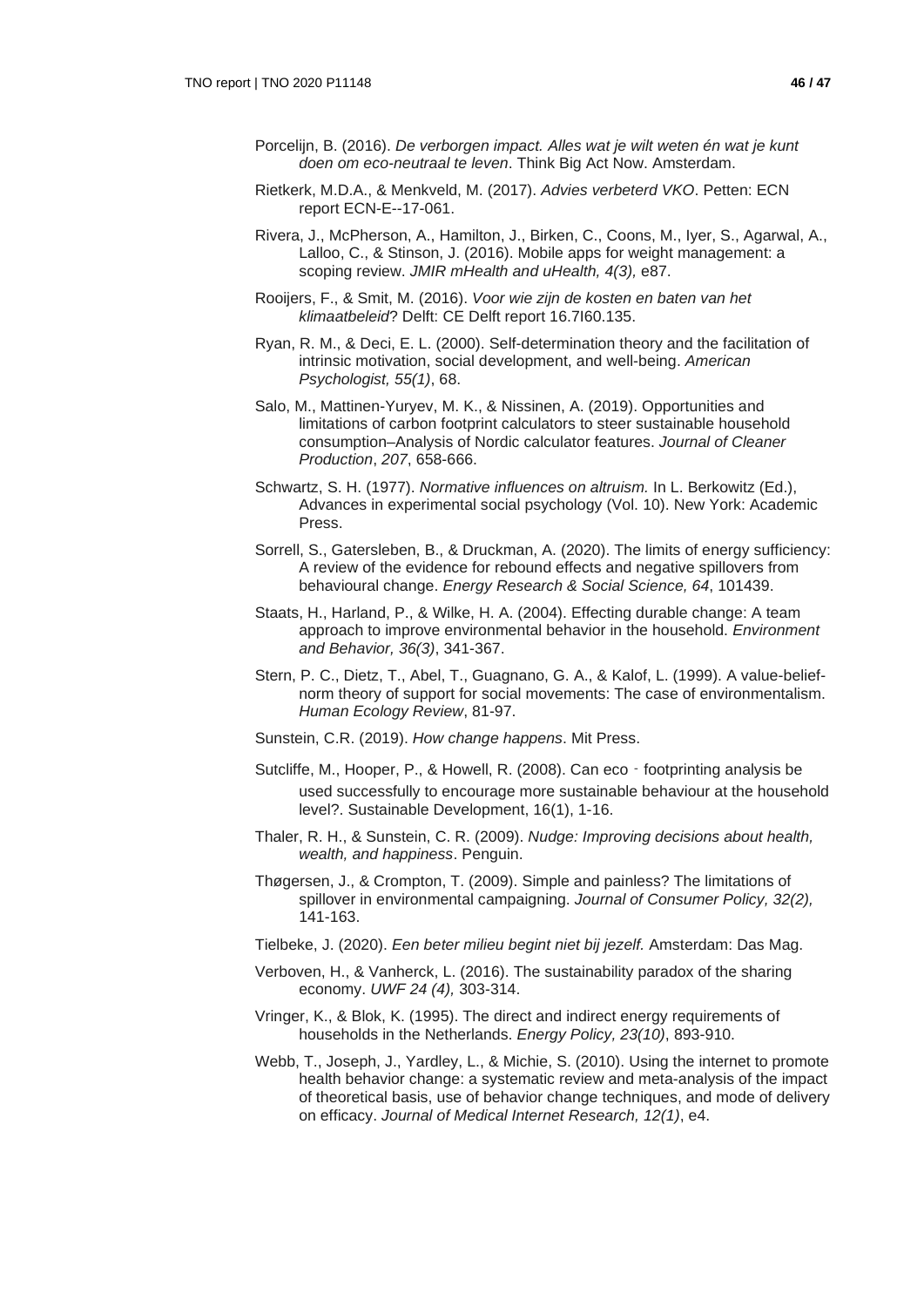- Weber, E. U. (1997). *Perception and expectation of climate change: Precondition for economic and technological adaptation*. In M. Bazerman, D. Messick, A. Tenbrunsel & K. Wade-Benzoni (Eds.), Psychological and Ethical Perspectives to Environmental and Ethical Issues in Management (pp. 314- 341). San Francisco: Jossey-B.
- West, S. E., Owen, A., Axelsson, K., & West, C. D. (2016). Evaluating the use of a carbon footprint calculator: communicating impacts of consumption at household level and exploring mitigation options. *Journal of Industrial Ecology*, *20*(3), 396-409.
- Wynes, S. (2019). *SOS: What you can do to reduce climate change–simple actions that make a difference*. Random House.
- Wynes, S., Nicholas, K. A., Zhao, J., & Donner, S. D. (2018). Measuring what works: quantifying greenhouse gas emission reductions of behavioural interventions to reduce driving, meat consumption, and household energy use. *Environmental Research Letters*, *13*(11), 113002.
- Wynes, S., Zhao, J., & Donner, S. D. (2020). How well do people understand the climate impact of individual actions? *Climatic Change*, 1-14.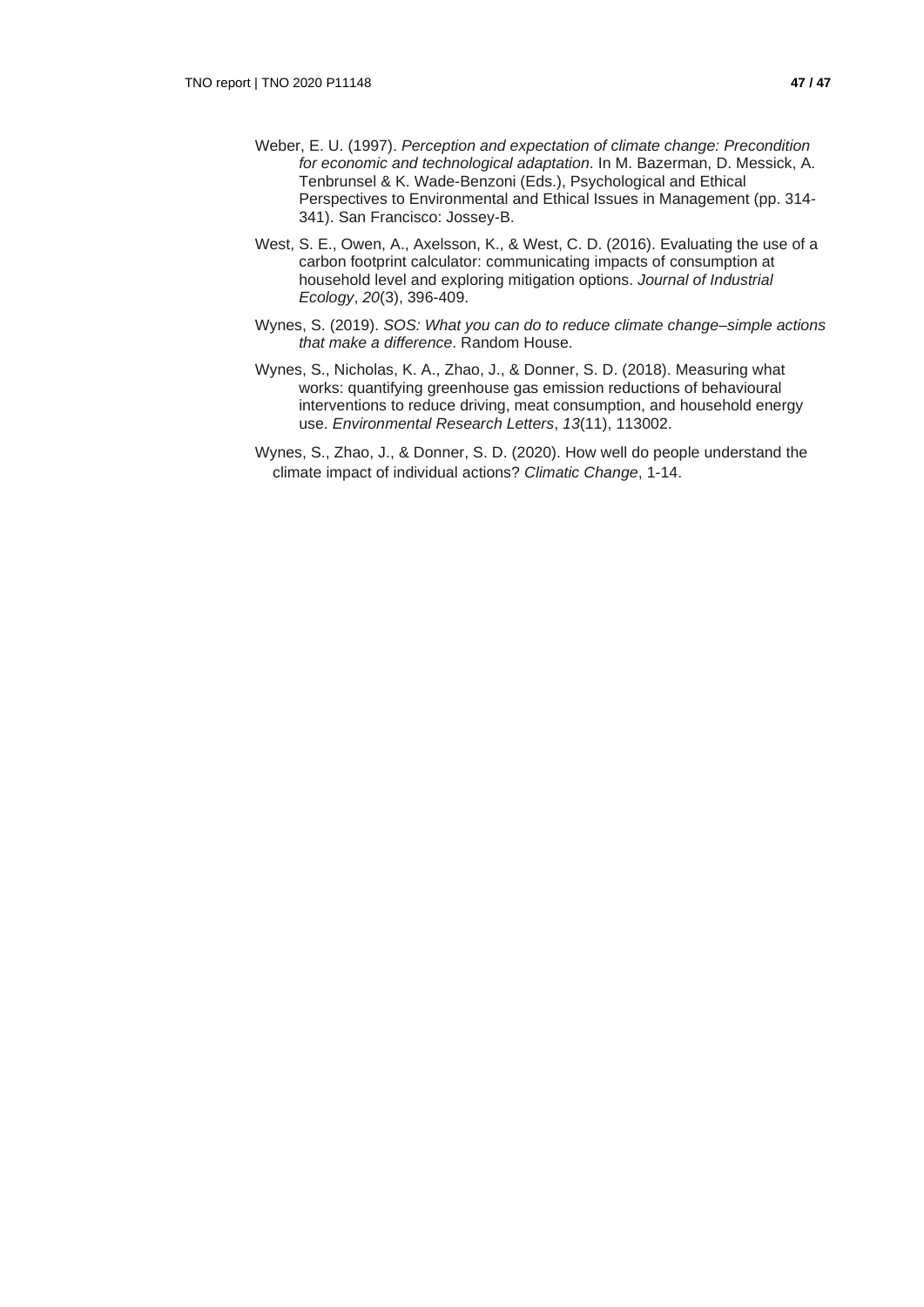# A Overview of footprint calculators

We made an overview of various carbon calculator apps available online and in different app stores. These apps are not included in this report, since there are no (public) evaluations of the effects available. We included this overview here to give an idea of the current offer of online carbon calculators. This list includes a number of calculators, but we acknowledge that we probably did not find all calculators available.

|                | <b>Name</b>                                                                          | <b>Domain</b>                                                                     | Set-up                                                                                                                                                                                                    | <b>Type</b> |
|----------------|--------------------------------------------------------------------------------------|-----------------------------------------------------------------------------------|-----------------------------------------------------------------------------------------------------------------------------------------------------------------------------------------------------------|-------------|
| $\mathbf{1}$   | beCon (be conscious)<br>www.becon.live                                               | Mobility                                                                          | CO <sub>2</sub> footprint based on survey and GPS.<br>Daily footprint<br>Set weekly budget for NL<br>Social platform<br><b>Notifications</b>                                                              | App         |
| $\overline{2}$ | Buycott<br>www.buycott.com                                                           | Food<br>Goods                                                                     | Barcode scanner. Insight in GMO, fair trade,<br>animal testing, plastic pollution of products<br>Option to notify companies via social media<br>or mail                                                   | App         |
| 3              | Capture: my carbon footprint<br>www.thecapture.club                                  | Mobility<br>Air travel<br>Food                                                    | US CO <sub>2</sub> footprint based on survey and GPS.<br>Monthly budget<br>Offsetting                                                                                                                     | App         |
| 4              | Climate coach4U<br>www.climatecoach4u.nl                                             | Clothing<br>Food<br>Goods<br>In home<br>Energy<br>Mobility<br>Holidays<br>Finance | Footprint calculated based on survey.<br>Yearly footprint<br>Comparison with footprint Netherlands and<br>world.<br>Challenges in 8 categories.                                                           | App         |
| 5              | Dierenwelzijns Check<br>www.dierenwelzijnsCheck.nl                                   | Food                                                                              | Climate and animal welfare score of meat,<br>fish, dairy and meat substitutes.<br>Thumbs up or down                                                                                                       | Website     |
| 6              | Doconomy<br>https://doconomy.com                                                     | Finance                                                                           | Swedish credit card with a monthly limit<br>based on $CO2$ emission. The Åland Index<br>calculates the carbon impact of every single<br>transaction<br>Users receive tips, including carbon<br>offsetting | Credit card |
| $\overline{7}$ | Ecoview<br>https://lifeview.azurewebsites.net                                        | Food<br>Mobility<br>Consumption<br>In home                                        | CO <sub>2</sub> footprint based on financial data<br>Monthly footprint                                                                                                                                    | Website     |
| 8              | Evocco<br>www.evocco.com                                                             | Food                                                                              | Irish shopping assistant to make sustainable<br>choice in supermarket. Upload receipts and<br>receive feedback (tips).                                                                                    | App         |
| 9              | Eevie<br>www.eevie.io                                                                | In home<br>Mobility<br>Food<br>Consumption                                        | CO <sub>2</sub> footprint based on survey<br>Small changes every day. Community<br>Tips for new habits<br>Goal setting: yearly goal to work on daily<br>basis<br>Notifications                            | App         |
| 10             | For good<br>www.forgood.eco                                                          | Mobility<br>Food<br>Energy                                                        | CO <sub>2</sub> footprint based on survey and GPS<br>tracking.<br>Footprint per week/day<br>Challenges for companies.<br>Social platform<br>Notifications and emails                                      | App         |
| 11             | Good on you. Ethical fashion app.<br>(before: Rank a brand)<br>https://goodonyou.eco | Clothing and shoes                                                                | Sustainability score per brand                                                                                                                                                                            | App         |